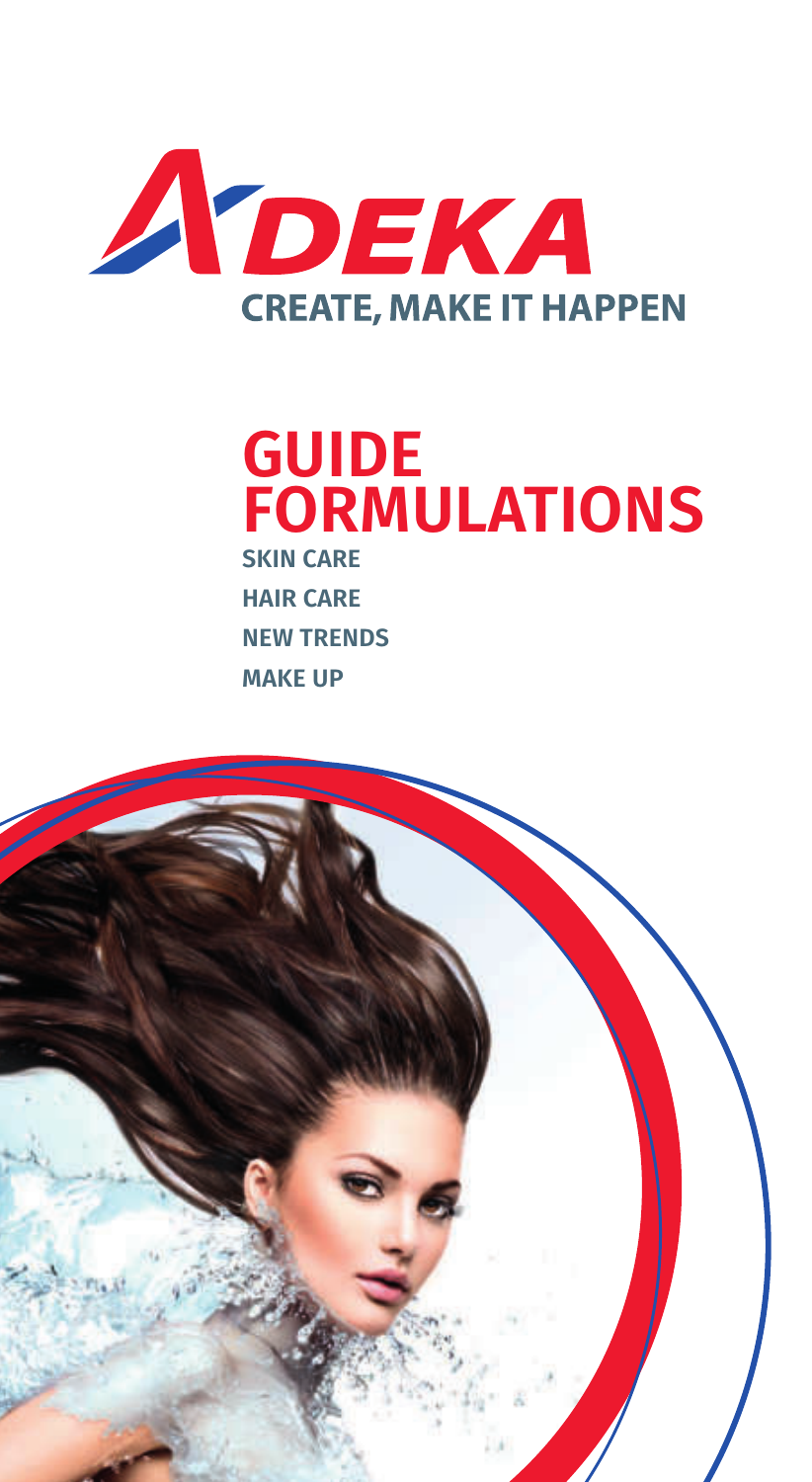# **ADEKA – WHO WE ARE**

**ADEKA** Corporation is a Japanese chemical company with more than a century of experience in the cosmetics and detergents market, having nowadays more than 12 offices, 4 R&D and 15 production sites worldwide.

**ADEKA** is a global company with polymer additives business organizations in Japan, Korea, Taiwan, Thailand, Singapore, China, India, USA and Europe. With global R&D centers, responsive sales and logistics organizations and a worldwide distribution network, ADEKA offers a broad portfolio of products to customers worldwide.

**ADEKA** has been present in the surfactants market in Europe for more than 20 years now. In 1999, ADEKA centralized their European sales activities in a new head office, ADEKA Europe GmbH, in Düsseldorf, Germany.

**ADEKA** has a dedicated Research & Development group equipped with latest technology and modern facilities for testing and evaluation of additives performances, which help to provide innovative solutions to the market.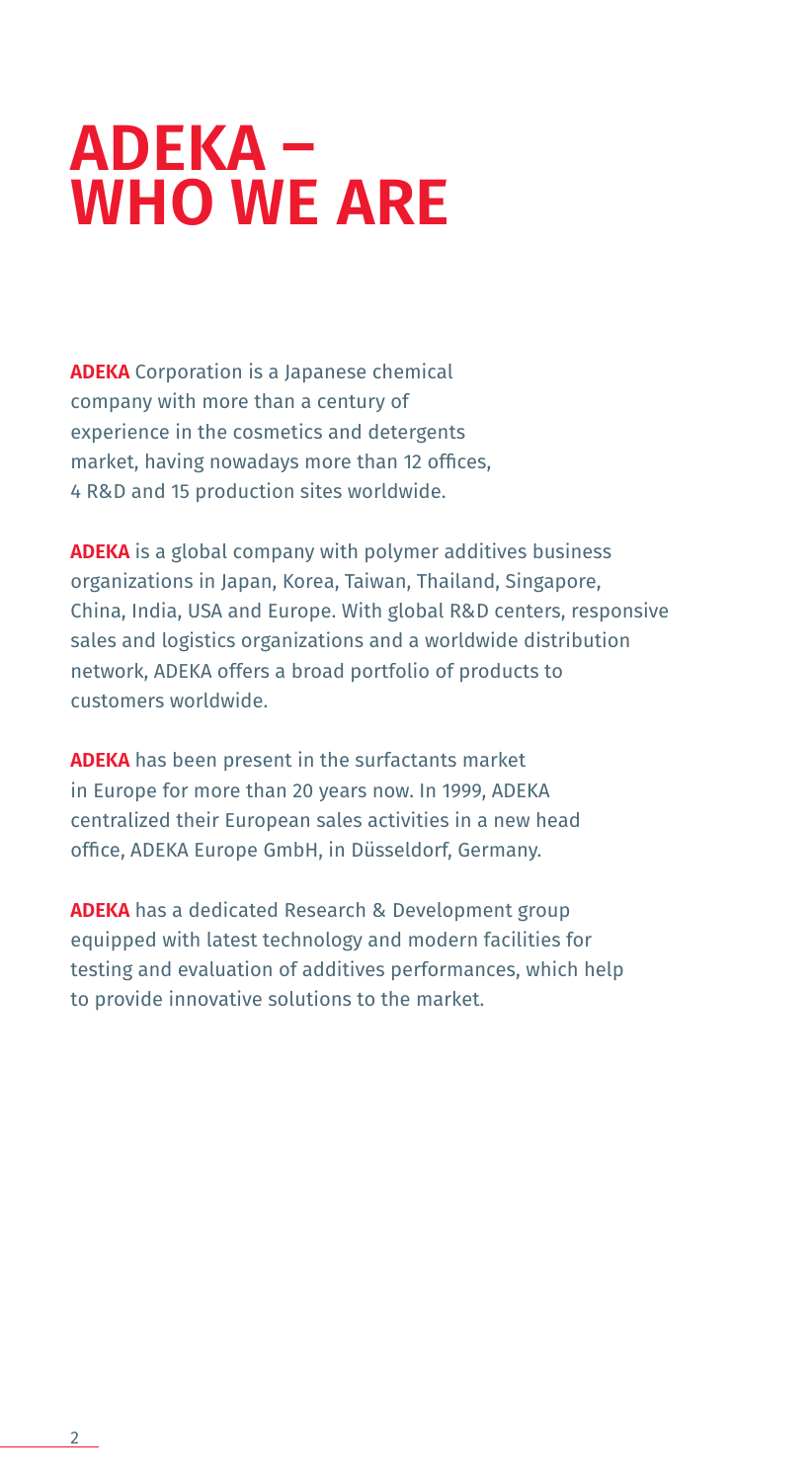# **CONTENTS**

| <b>SKIN CARE</b>                        | 4              |
|-----------------------------------------|----------------|
| <b>Gold Cooling Halocare Anti-Aging</b> | 5              |
| Anti-Aging Eye Cream Gel                | 6              |
| Moisturising Gel With Vitamin C         | $\overline{7}$ |
| Night Regenerator                       | 8              |
| <b>Tofu Tone-Up</b>                     | 9              |
| <b>Clear Honey Gel</b>                  | 10             |
| <b>Cleansing Water</b>                  | 11             |
| <b>HAIR CARE</b>                        | 12             |
| Hair Gel Spray                          | 13             |
| Hair Treatment - Rinse Off              | 14             |
| Serum Hair Growth                       | 15             |
| <b>Gel Spray Fix</b>                    | 16             |
| Anti-Breakage Hair Mask                 | 17             |
| <b>NEW TRENDS</b>                       | 18             |
| Parfum Millenaire                       | 19             |
| <b>Pore Reduction Peel-Off Mask</b>     | 20             |
| Sorbet Cream                            | 21             |
| Night Repair Eye Cream Gel              | 22             |
| <b>Whitening Gel Cream</b>              | 23             |
| Sprayable Moisture Gel - Oil Free       | 24             |

## **MAKE UP**

Eye Make-Up Remover Bi-Phase 28 Micellaire Milky Gel 29 O/W Foundation 30 Mascara – Lash Growth 31 Eyeshadow 32 Lip Gloss 33

Mist Anti-Pollution 25 Detox - Bubble Mask 26

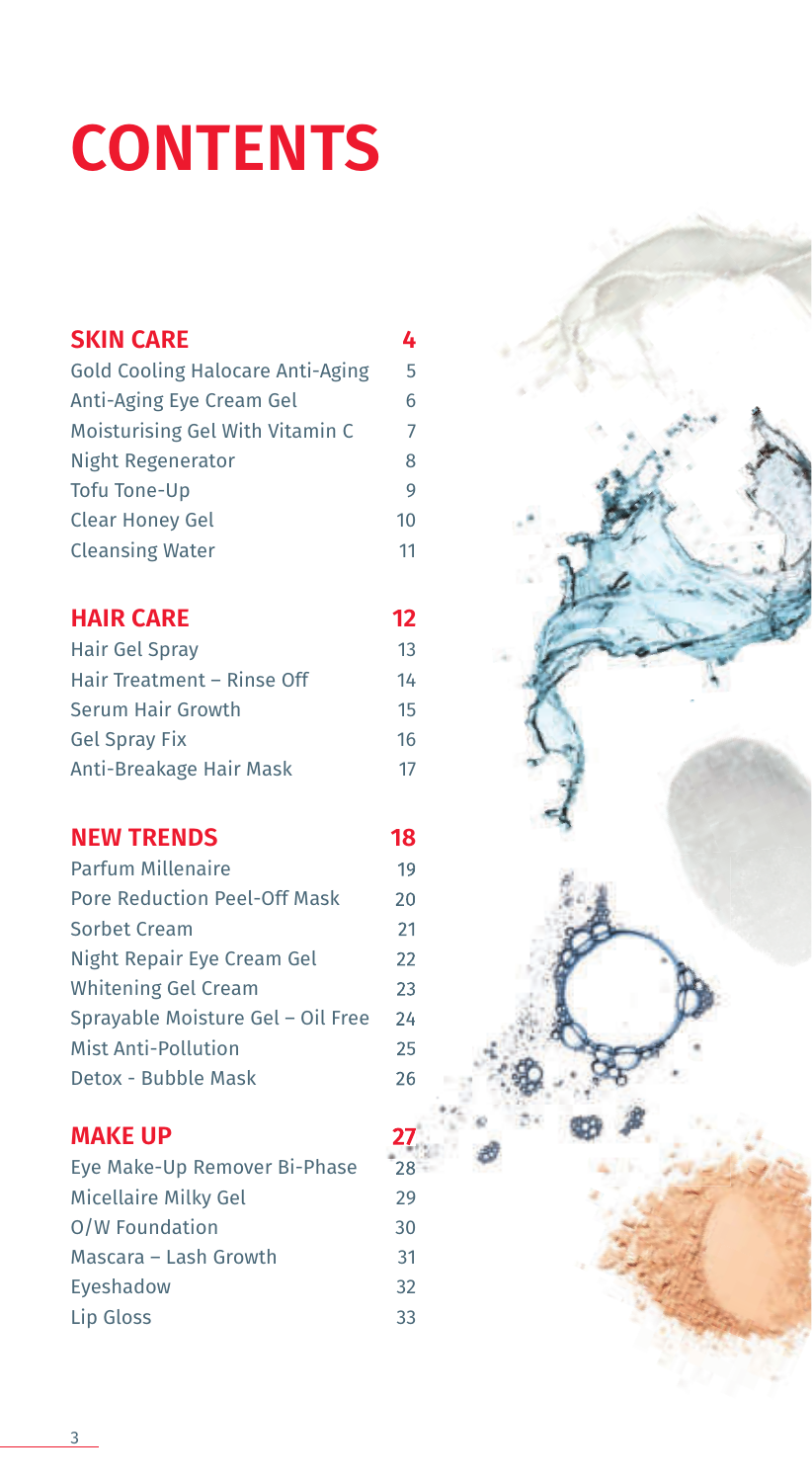# **SKIN CARE**

**GOLD COOLING HALOCARE ANTI-AGING ANTI-AGING EYE CREAM GEL MOISTURISING GEL WITH VITAMIN C NIGHT REGENERATOR TOFU TONE-UP CLEAR HONEY GEL WITH LEMON CLEANSING WATER**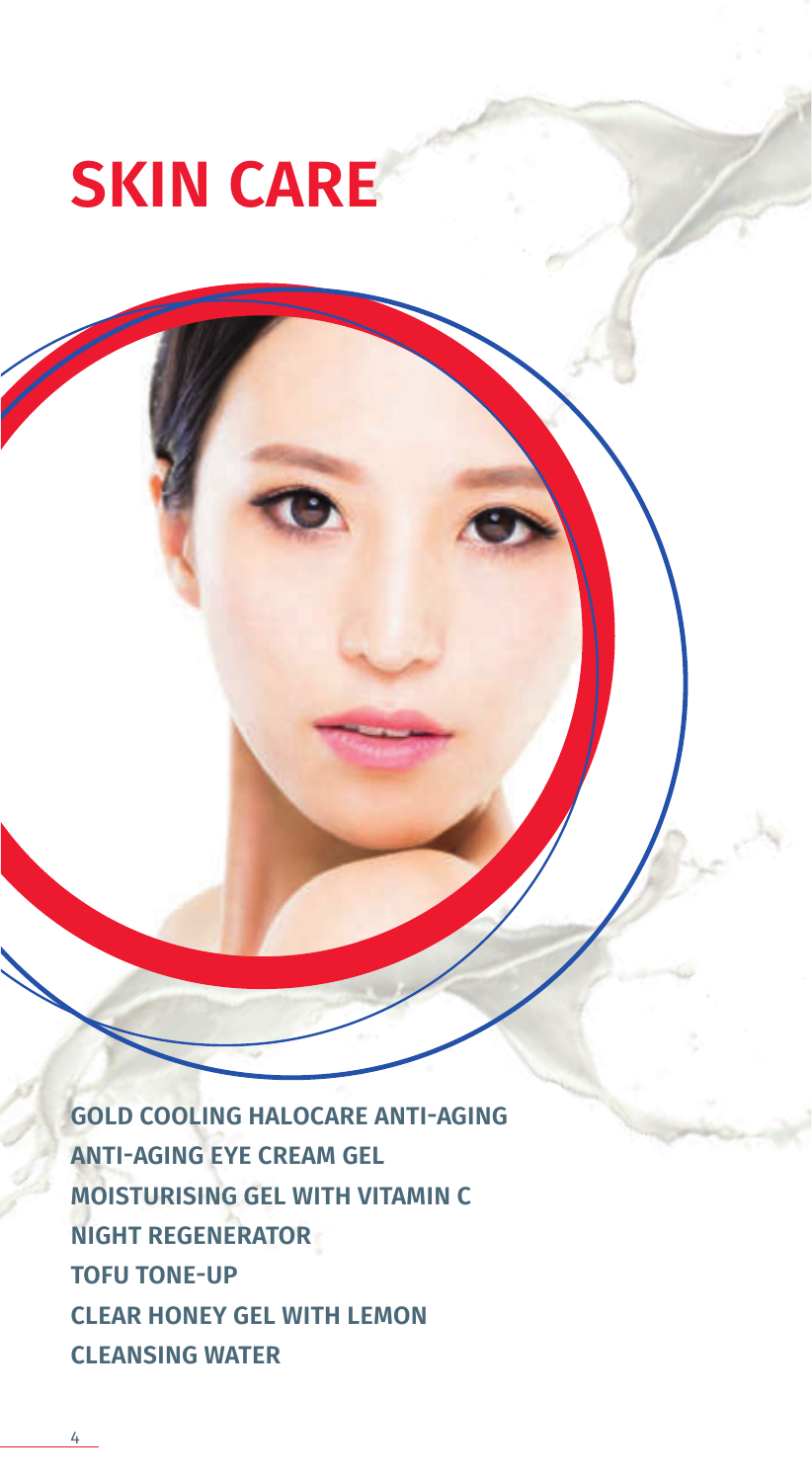# **GOLD COOLING HALOCARE ANTI-AGING**

Free from wrinkles & spots is every woman's ultimate desire. This Anti-Aging Cream can activate the basal cells of the skin, which increases the elasticity of the skin. It thus reduces wrinkles, fine lines, blemishes, and marks on the skin, and will make you look younger. Halocare maintains skin elasticity by protecting the structure relevant protein Elastin.

|                | <b>INCI NAME</b>                                                                                                                     | $WT-%$ | <b>FUNCTION</b>                 | <b>INGREDIENTS</b>               | <b>SUPPLIER</b>              |
|----------------|--------------------------------------------------------------------------------------------------------------------------------------|--------|---------------------------------|----------------------------------|------------------------------|
|                | <b>AQUA (WATER)</b>                                                                                                                  | 76.2   | Solvent                         | Aqua                             |                              |
| $\overline{A}$ | PEG-240/HDI COPOLYMER BIS-<br>DECYLTETRADECETH-20 ETHER,<br><b>BUTYLENE GLYCOL, AQUA (WATER),</b><br>POTASSIUM LAURATE, TOCOPHEROL   | 3.0    | <b>Viscosity</b><br>controlling | <b>ADEKA NOL GT-730</b>          | <b>ADEKA</b>                 |
|                | <b>METHYL DIISOPROPYL</b><br>PROPIONAMIDE                                                                                            | 0.1    | Masking                         | $WS-23$                          | Parchem                      |
|                | PROPANEDIOL                                                                                                                          | 2.5    | Solvent                         | Zemea                            | <b>Dupont</b>                |
|                | <b>DIPROPYLENE GLYCOL</b>                                                                                                            | 4.0    | <b>Solvent</b>                  | <b>Dipropylene Glycol</b>        | <b>ADEKA</b>                 |
| $\overline{B}$ | SODIUM POLYACRYLATE STARCH                                                                                                           | 0.3    | <b>Viscosity</b><br>controlling | Makimousse 12                    | Daïto Kasei                  |
|                | PENTYLENE GLYCOL,<br>ETHYLHEXYLGLYCERIN, GLYCERYL<br>UNDECYLENATE, COCAMIDOPROPYL<br><b>PG-DIMONIUM CHLORIDE</b><br><b>PHOSPHATE</b> | 1.0    | Antimicrobial<br>system         |                                  | <b>Diverse</b>               |
|                | SACCHARIDE ISOMERATE. AOUA<br>(WATER), CITRIC ACID, SODIUM<br><b>CITRATE</b>                                                         | 2.5    | Moisturizing                    | Pentavitin                       | <b>DSM</b>                   |
|                | HALOBACTERIUM FERMENT LYSATE<br>EXTRACT, AQUA (WATER)                                                                                | 0.9    | Skin<br>conditionning           | Halocare                         | Halotek                      |
|                | AQUA (WATER), BUTYLENE GLYCOL,<br><b>TANNIC ACID</b>                                                                                 | 2.5    | Skin<br>conditionning           | <b>Tanlex VB</b>                 | <b>Ichimaru</b><br>Pharcos   |
| $\mathsf{C}$   | NEOPENTYL GLYCOL DIHEPTANOATE                                                                                                        | 2.5    | Solvent                         | Dub DNPG                         | Stearinerie<br><b>Dubois</b> |
|                | CALCIUM ALUMINUM BOROSILICATE<br>(AND) TITANIUM DIOXIDE (AND)<br>SILICA (AND) IRON OXIDES (AND)<br><b>TIN OXIDE</b>                  | 2.5    | Cosmetic<br>colorant            | Ronastar golden<br>iewel         | Merck                        |
|                | SYNTHETIC FLUORPHLOGOPITE<br>(AND) TITANIUM DIOXIDE (AND)<br><b>IRON OXIDE</b>                                                       | 1.8    | Cosmetic<br>colorant            | Sunshine super<br>glitter golden | Sunchemical                  |
|                | MICA (AND) TITANIUM DIOXIDE<br>(AND) IRON OXIDE                                                                                      | 1.0    | Cosmetic<br>colorant            | Sunpuro gold<br>C846118          | Sunchemical                  |

- 1. Stir ingredients of phase A for 15 min at 50°C until homogeneous. Decrease temperature below 40°C.
- 2. Stir ingredients of phase B until homogeneous, then add it in phase A.
- 3. Add ingredients of Phase C one by one.
- 4. pH between 6 and 7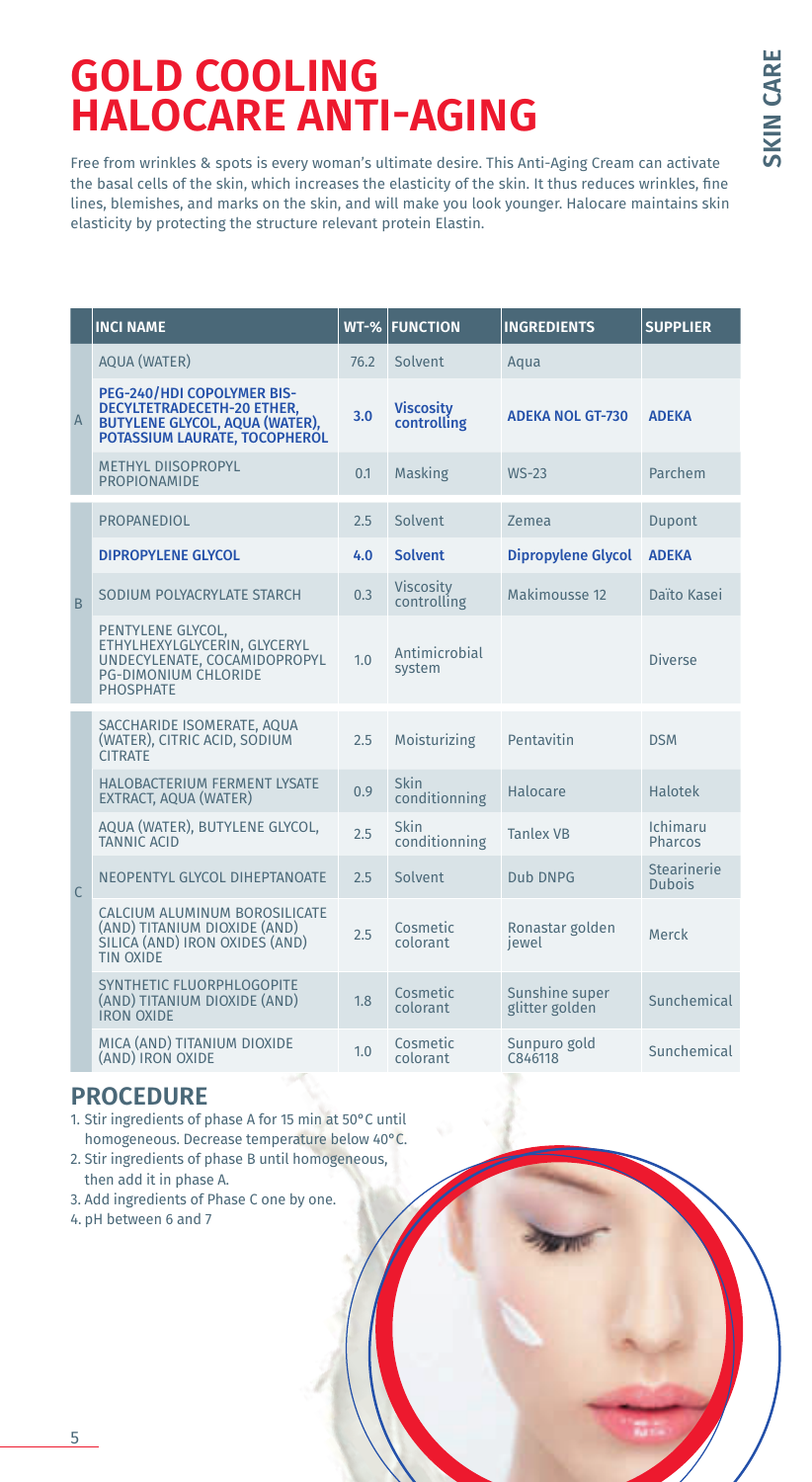# **ANTI-AGING EYE CREAM GEL**

Anti-Aging Eye Cream reduces puffiness, dark circles, eye bags, wrinkles, and sagginess under and around the eyes. It moisturizes and hydrates the skin around the eyes for a softer, firmer, younger, and healthier look. This product is specially formulated with MG-60 in combination with **ADEKA NOL GT-930** to hydarte the skin efficiently.

|              | <b>INCI NAME</b>                                                                                                                                                                            | $WT-%$    | <b>FUNCTION</b>                 | <b>INGREDIENTS</b>        | <b>SUPPLIER</b>                     |
|--------------|---------------------------------------------------------------------------------------------------------------------------------------------------------------------------------------------|-----------|---------------------------------|---------------------------|-------------------------------------|
|              | <b>AQUA (WATER)</b>                                                                                                                                                                         | 70.3      | Solvent                         | Aqua                      |                                     |
|              | <b>GLYCERIN</b>                                                                                                                                                                             | 2.5       | <b>Humectant</b>                | Glycerin                  | Interchimie                         |
|              | MALTOOLIGOSYL GLUCOSIDE.<br><b>HYDROGENATED STARCH</b><br>HYDROLYSATE, AQUA (WATER)                                                                                                         | 5.0       | Soothing                        | $MG-60$                   | Hayashibara                         |
| $\mathsf{A}$ | <b>DIPROPYLENE GLYCOL</b>                                                                                                                                                                   | 1.4       | <b>Solvent</b>                  | <b>Dipropylene Glycol</b> | <b>ADEKA</b>                        |
|              | TRISODIUM ETHYLENEDIAMINE<br><b>DISUCCINATE</b>                                                                                                                                             | 0.1       | Chelating                       | Natriquest E30            | Innospec                            |
|              | <b>POLYURETHANE-59, BUTYLENE</b><br><b>GLYCOL, AQUA (WATER),</b><br><b>TOCOPHEROL</b>                                                                                                       | 3.0       | <b>Viscosity</b><br>controlling | <b>ADEKA NOL GT-930</b>   | <b>ADEKA</b>                        |
|              | PENTAERYTHRITYL TETRACAPRYLATE/<br><b>TETRACAPRATE</b>                                                                                                                                      | 1.8       | <b>Emollient</b>                | Dub PTCC                  | <b>Stearinerie</b><br><b>Dubois</b> |
|              | SQUALANE                                                                                                                                                                                    | 2.8       | Skin<br>conditionning           | Squalane                  | Neossance                           |
|              | <b>CETYL ALCOHOL</b>                                                                                                                                                                        | 1.85      | Viscosity<br>controling         | Lanette 16                | Cognis                              |
| B            | SODIUM ACRYLATES COPOLYMER<br>(AND) HYDROGENATED<br>POLYISOBUTENE (AND)<br>PHOSPHOLIPIDS (AND)<br>POLYGLYCERYL-10 STEARATE (AND)<br><b>HELIANTHUS ANNUUS (SUNFLOWER)</b><br><b>SEED OIL</b> | 0.95      | Emulsifying                     | Heliogel                  | <b>Lucas Meyer</b>                  |
|              | DICAPRYLYL CARBONATE                                                                                                                                                                        | 2.3       | Emollient                       | Cetiol CC                 | Cognis                              |
|              | <b>ISOPROPYL PALMITATE</b>                                                                                                                                                                  | 3.7       | Emollient                       | Tegosoft P                | Evonik                              |
|              | <b>DIISOPROPYL SEBACATE</b>                                                                                                                                                                 | 2.4       | Emollient                       | Dub Dis                   | <b>Stearinerie</b><br><b>Dubois</b> |
|              | PENTYLENE GLYCOL,<br>ETHYLHEXYLGLYCERIN, PERILLIC<br>ACID, POLYGONUM FAGOPYRUM SEED<br>EXTRACT, AQUA                                                                                        | 1.0       | Antimicrobial<br>system         |                           | <b>Diverse</b>                      |
| $\mathsf{C}$ | <b>GLYCERIN (AND) ACER RUBRUM</b><br><b>EXTRACT</b>                                                                                                                                         | 0.2       | Skin<br>conditionning           | <b>Borealine Expert</b>   | <b>Bioforextra</b>                  |
|              | HALOBACTERIUM FERMENT LYSATE<br>EXTRACT, AQUA (WATER)                                                                                                                                       | 0.5       | Skin<br>conditionning           | Halocare                  | Halotek                             |
|              | PARFUM (FRAGRANCE)                                                                                                                                                                          | 0.2       | Fragrance                       | Parfum Coton ice<br>cream | Technicoflor                        |
| D            | AQUA (WATER), SODIUM HYDROXIDE                                                                                                                                                              | <b>OS</b> | <b>Buffering</b>                | <b>NaOH 30%</b>           | <b>Brenntag</b>                     |

- 1. Stir ingredients of phase A for 15 min at 70°C until homogeneous.
- 2. Phase B: Mix all ingredients at 70°C, stir until homogeneous
- 3. Add phase B in phase A.
- 4. Decrease temperature below 40°C.
- 5. Add one by one ingredients of phase C.
- 6. Adjust pH with phase D
- 7. pH between 5 and 5.5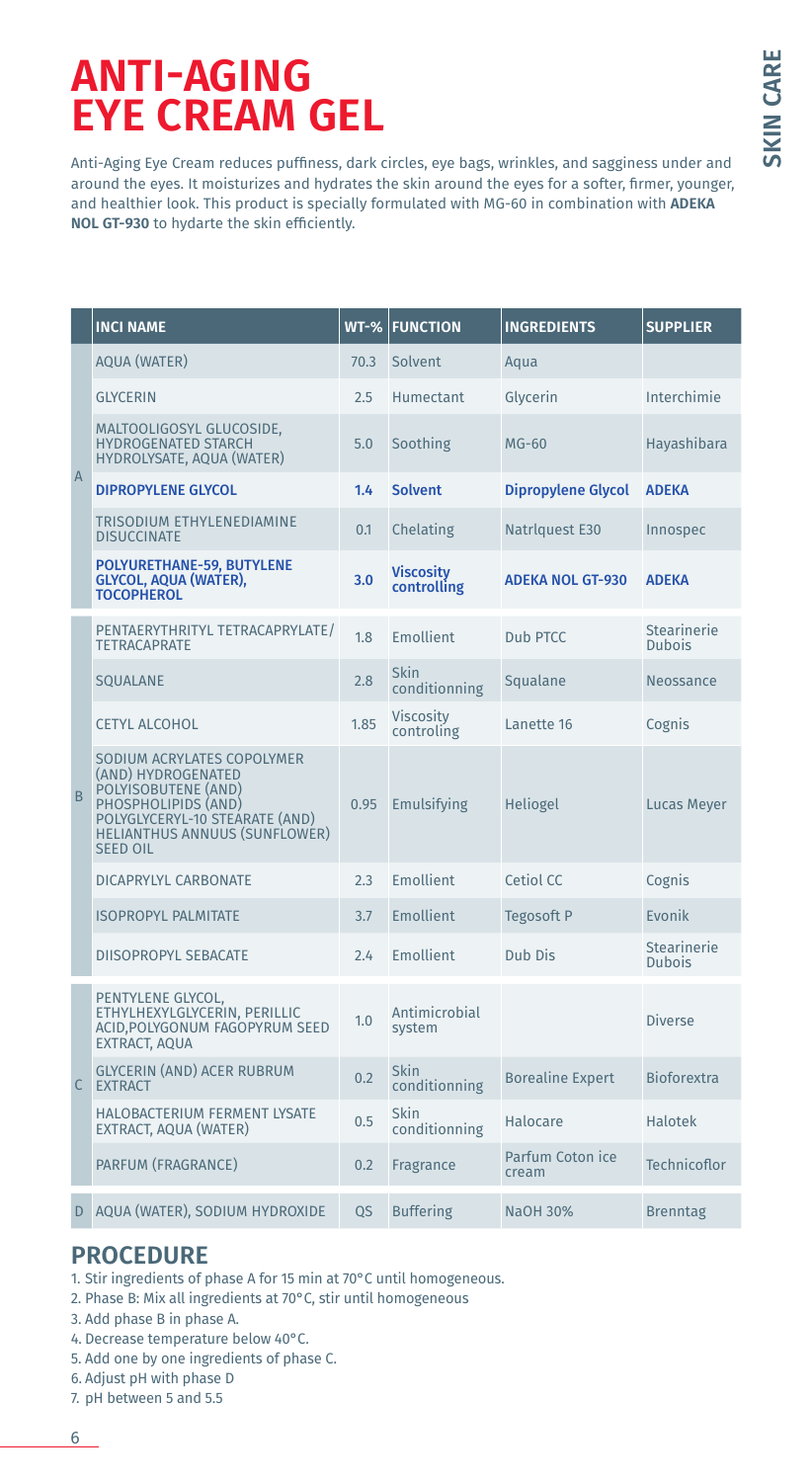## **MOISTURISING GEL WITH VITAMIN C**

A vitamin-rich face and body moisturising gel to revitalise neglected skin. Protective antioxidant with 15% Vitamin C help improve skin clarity and texture to reveal a bright, healthy and energised complexion. Smooth and illuminate to restore an awakened, youthful appearance. Recommended for neglected skin, lacking lustre, or sun damaged skin.

|                | <b>INCI NAME</b>                                                                                                                                 | $WT-%$ | <b>FUNCTION</b>                 | <b>INGREDIENTS</b>       | <b>SUPPLIER</b>     |
|----------------|--------------------------------------------------------------------------------------------------------------------------------------------------|--------|---------------------------------|--------------------------|---------------------|
|                | <b>AQUA (WATER)</b>                                                                                                                              | 53.2   | Solvent                         | Aqua                     |                     |
|                | <b>ISOPENTYLDIOL</b>                                                                                                                             | 15.0   | Solvent                         | <b>IPD</b>               | Kuraray             |
| $\overline{A}$ | <b>PEG-240/HDI COPOLYMER BIS-</b><br><b>DECYLTETRADECETH-20 ETHER,</b><br><b>BUTYLENE GLYCOL, AQUA (WATER),</b><br>POTASSIUM LAURATE, TOCOPHEROL | 4.0    | <b>Viscosity</b><br>controlling | <b>ADEKA NOL GT-730</b>  | <b>ADEKA</b>        |
|                | POLYACRYLATE CROSSPOLYMER-6                                                                                                                      | 0.5    | Viscosity<br>controlling        | Sepimax zen              | Seppic              |
|                | AQUA (WATER), GLYCERIN, SODIUM<br>BISULFITE, MAGNESIUM SULFATE,<br>POLYGONUM FAGOPYRUM SEED<br>EXTRACT, POLYDATIN GLUCOSIDE                      | 2.8    | Antioxidant                     |                          | Diverse             |
| B              | <b>ASCORBIC ACID</b>                                                                                                                             | 15.0   | Antioxidant                     | Vitamine C Pure          | Cooper              |
|                | <b>TREHALOSE</b>                                                                                                                                 | 0.1    | Moisturizing                    | Tréhalose                | Hayashibara         |
|                | POLYSORBATE 20                                                                                                                                   | 2.5    | Solvent                         | Tween 20                 | Masso               |
|                | PENTYLENE GLYCOL,<br>ETHYLHEXYLGLYCERIN, GLYCERYL<br>UNDECYLENATE, COCAMIDOPROPYL<br><b>PG-DIMONIUM CHLORIDE</b><br><b>PHOSPHATE</b>             | 1.0    | Antimicrobial<br>system         |                          | Diverse             |
| $\mathsf{C}$   | BUTYLENE GLYCOL, AQUA (WATER),<br>ROSA ROXBURGHII FRUIT EXTRACT                                                                                  | 1.0    | <b>Tonic</b>                    | Izayoï                   | Ichimaru<br>Pharcos |
|                | AQUA (WATER), SODIUM HYDROXIDE                                                                                                                   | 4.8    | <b>Buffering</b>                | NaOH 30%                 | <b>Brenntag</b>     |
|                | CALCIUM ALUMINUM BOROSILICATE<br>(AND) TITANIUM DIOXIDE (AND)<br>SILICA (AND) IRON OXIDES (AND)<br><b>TIN OXIDE</b>                              | 0.1    | Cosmetic<br>colorant            | Ronastar golden<br>iewel | Merck               |
|                | CI 15985                                                                                                                                         | 1 drop | Cosmetic<br>colorant            | Orange soleil<br>W2002   | Sensient            |

- 1. Phase A: Stir for 15 min at 50°C ADEKA NOL GT-730 in water + IPD until homogeneous. Then add Sepimax zen. Stir until homogeneous. Decrease temperature below 40°C.
- 2. Phase B: Mix all ingredients.
- Stir until homogeneous 3. Add phase B in phase A.
- 4. Add one by one ingredients of phase C.
- 5. pH between 4 and 4.0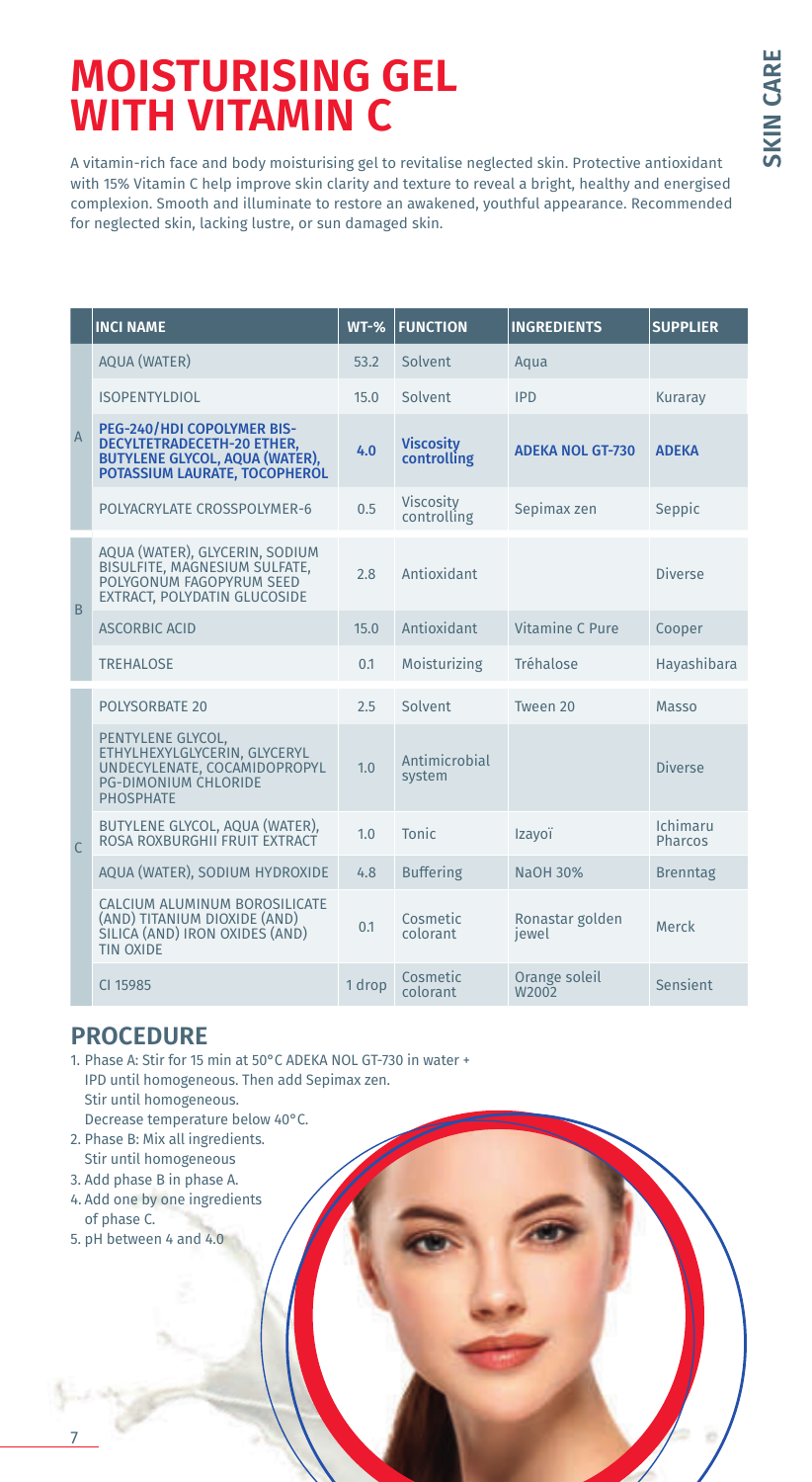## **NIGHT REGENERATOR**

Night Regenerator moisturises and regenerates the skin. It refines and firms skin's texture and prevents signs of ageing.

|                | <b>INCI NAME</b>                                                                       | $WT-%$ | <b>FUNCTION</b>                 | <b>INGREDIENTS</b>                   | <b>SUPPLIER</b>   |
|----------------|----------------------------------------------------------------------------------------|--------|---------------------------------|--------------------------------------|-------------------|
|                | <b>ISOSTEARYL ALCOHOL, BUTYLENE</b><br>GLYCOL COCOATE, ETHYLCELLULOSE                  | 2.5    | <b>Stabilizing</b><br>agent     | <b>EMULFREE® CBG</b>                 | <b>GATTEFOSSE</b> |
|                | <b>CETYL ALCOHOL, GLYCERYL</b><br>STEARATE. PEG-75 STEARATE.<br>CETETH-20, STEARETH-20 | 1.5    |                                 | O/W emulsifier EMULIUM® DELTA        | <b>GATTEFOSSE</b> |
| $\overline{A}$ | <b>OCTYLDODECYL MYRISTATE</b>                                                          | 5.0    | Emollient                       | <b>MOD</b>                           | <b>GATTEFOSSE</b> |
|                | SIMMONDSIA CHINENSIS (IOIOBA)<br><b>SEED OIL</b>                                       | 3.0    | Emollient                       | <b>IOIOBA OIL</b>                    |                   |
|                | <b>DIMETHICONE</b>                                                                     | 5.5    | <b>Feeling agent</b>            | <b>KF-96A-6CS</b>                    | <b>SHINETSU</b>   |
|                | CAPRYLIC/CAPRIC TRIGLYCERIDE                                                           | 3.0    | Emollient, Oil                  | <b>LABRAFAC CC</b>                   | <b>GATTEFOSSE</b> |
| $\overline{B}$ | <b>WATER</b>                                                                           | 662    |                                 | <b>DEMINERALIZED</b><br><b>WATER</b> |                   |
|                | PEG-240/HDI COPOLYMER BIS-<br><b>DECYLTETRADECETH-20 ETHER</b>                         | 3.0    | <b>Viscosity</b><br>controlling | <b>ADEKA NOL GT-730</b>              | <b>ADEKA</b>      |
| D              | <b>GIVCERIN</b>                                                                        | 8.0    | Moisturizing<br>agent           | <b>GLYCERIN</b>                      |                   |
|                | <b>XANTHAN GUM</b>                                                                     | 0.3    | <b>Gelling agent</b>            | SATIAXANE CX91                       | CARGILL           |
| E              | ETHYLHEXYLGLYCERIN                                                                     | 0.1    | Preservative                    | ETHYLHEXYL-<br><b>GLYCERIN</b>       |                   |
|                | PHENOXYETHANOL                                                                         | 0.9    | Preservative                    | PHENOXYETHANOL                       |                   |
|                | <b>BUTYLENE GLYCOL, WATER.</b><br>CRYPTOMERIA JAPONICA BUD<br><b>EXTRACT</b>           | 1.0    | Anti-aging.<br>skin texture     | <b>GATULINE® RENEW</b>               | <b>GATTEFOSSE</b> |

Made by GATTEFOSSE

### **PROCEDURE**

- 1. Under mixing, add ADEKA NOL GT-730 to water of phase B heated to 75°C.
- 2. Prepare phase A and heat to 75°C.
- 3. Prepare phase D and under mixing, add to phase B+C.
- 4. Under rapid mixing (Rotor/Stator 3000 rpm), add phase A heated to 75°C to phase B+C+D heated to 75°C, maintain rapid mixing for about 10 min.
- 5. Cool under mixing and at about 35°C, add phases E and F.
- 6. Complete cooling.

Aspect: White Shiny Emulsion pH= 6.1 +/- 0.5 Viscosity Brookfield (spindle B, speed 5): approx. 19 600 mPa.s after 24H

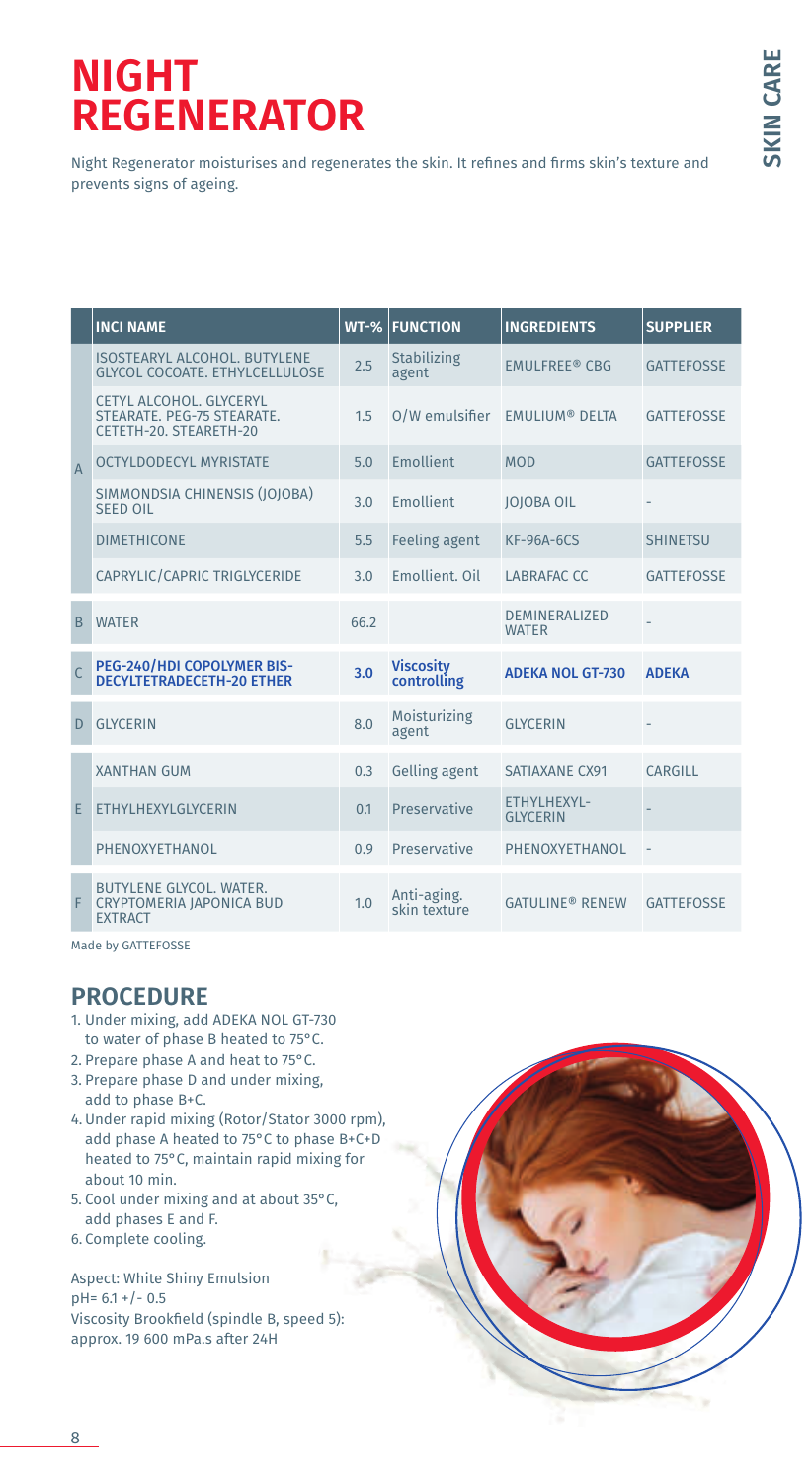# **TOFU TONE-UP**

Brighten your skin and let it become as white and smooth like tofu. Formulating with Covarine WN, dispersion of pigments in water and glycerin, is ideal and easy for water based whitening formulation. Natpure Feel M Eco imparts nice skin feel during application, making it easy to blend the cream on skin. The bouncing tofu texture, sometimes also called ringing texture, is obtained by combining Covacryl MV60 and **ADEKA NOL GT-730**. Covacryl MV60 is a special polymer that provides silicone elastomer like effect with velvet touch in water based formulations. Skin feels fresh and non tacky after application.

|                | <b>INCI NAME</b>                                                                                                                                          |       | <b>WT-% FUNCTION</b>                               | <b>INGREDIENTS</b>                   | <b>SUPPLIER</b>                             |
|----------------|-----------------------------------------------------------------------------------------------------------------------------------------------------------|-------|----------------------------------------------------|--------------------------------------|---------------------------------------------|
| $\overline{A}$ | <b>GLYCERIN(AND) SUCROSE</b><br>LAURATE(AND) SUCROSE<br>DILAURATE(AND) SUCROSE<br>TRILAURATE(AND) HYDROGENATED<br><b>STARCH HYDROLYSATE</b>               | 0.5   | emulsifier                                         | <b>Natpure Sol</b>                   | Sensient<br>Cosmetic<br><b>Technologies</b> |
|                | <b>AQUA</b>                                                                                                                                               | 2.5   |                                                    | Aqua                                 |                                             |
| B              | <b>ISOPROPYL PALMITATE(AND)</b><br>ISOSTEARYL ISOSTEARATE(AND)<br>OCTYLDODECANOL(AND)<br><b>OCTYLDODECYL MYRISTATE</b>                                    | 15.0  | Emollient                                          | Natpure Feel M Eco                   | Sensient<br>Cosmetic<br><b>Technologies</b> |
|                | <b>AOUA</b>                                                                                                                                               | 66.48 |                                                    |                                      |                                             |
|                | <b>PROPANEDIOL</b>                                                                                                                                        | 5.0   | <b>Humectant</b>                                   | Zemea                                | Dupont                                      |
|                | SODIUM POLYACRYLATE                                                                                                                                       | 0.5   | <b>Texturing</b><br>agent for<br>mousse<br>texture | Covacryl MV60                        | Sensient<br>Cosmetic<br><b>Technologies</b> |
| $\mathsf{C}$   | PEG-240/HDI COPOLYMER BIS-<br><b>DECYLTETRADECETH-20 ETHER</b><br>(AND) BUTYLENE GLYCOL (AND)<br><b>WATER (AND) POTASSIUM LAURATE</b><br>(AND) TOCOPHEROL | 2.5   | <b>Thickener</b>                                   | <b>ADEKA NOL GT-730</b>              | <b>ADFKA</b>                                |
|                | PHENOXYETHANOL (AND)<br><b>ETHYLHEXYLGLYCERIN</b>                                                                                                         | 0.5   | Preservatives                                      | Euxyl PE9010                         | Schulke                                     |
|                | ALGAE EXTRACT(AND) SORBITOL<br>(AND) AQUA (AND) POTASSIUM<br>SORBATE (AND) SODIUM BENZOATE                                                                | 1.0   | Moisturizing                                       | <b>Fucosorb WP</b>                   | Sensient<br>Cosmetic<br><b>Technologies</b> |
| D              | CI 77891 (AND) AQUA (AND)<br><b>GLYCERIN (AND) XANTHAN GUM</b><br>(AND) SODIUM CITRATE                                                                    | 6.0   | Opacifier                                          | Covarine White<br><b>WN9789 GZ</b>   | Sensient<br>Cosmetic<br><b>Technologies</b> |
| F              | <b>FRAGRANCE</b>                                                                                                                                          | 0.02  | Fragrance                                          | <b>Exotic Vanilla</b><br>54.640.1561 | Sensient<br>Fragrance                       |

Made by Sensient Cosmetic Technologies

- 1. Homogenize Phase A.
- 2. Add slowly phase B into phase A under stirring. Once addition complete, mix with high shear using an ultra turrax.
- 3. Prepare Phase C. Add water, Zemea and Euxyl PE9010 and mix well. Add Covacryl MV60 and mix until homogeneous and then add ADEKA NOL GT-730 and mix at 1000 rpm until homogeneous.
- 4. Add Phase C to phase A+B. Mix well.
- 5. Add Phase D to phase A+B+C and mix well.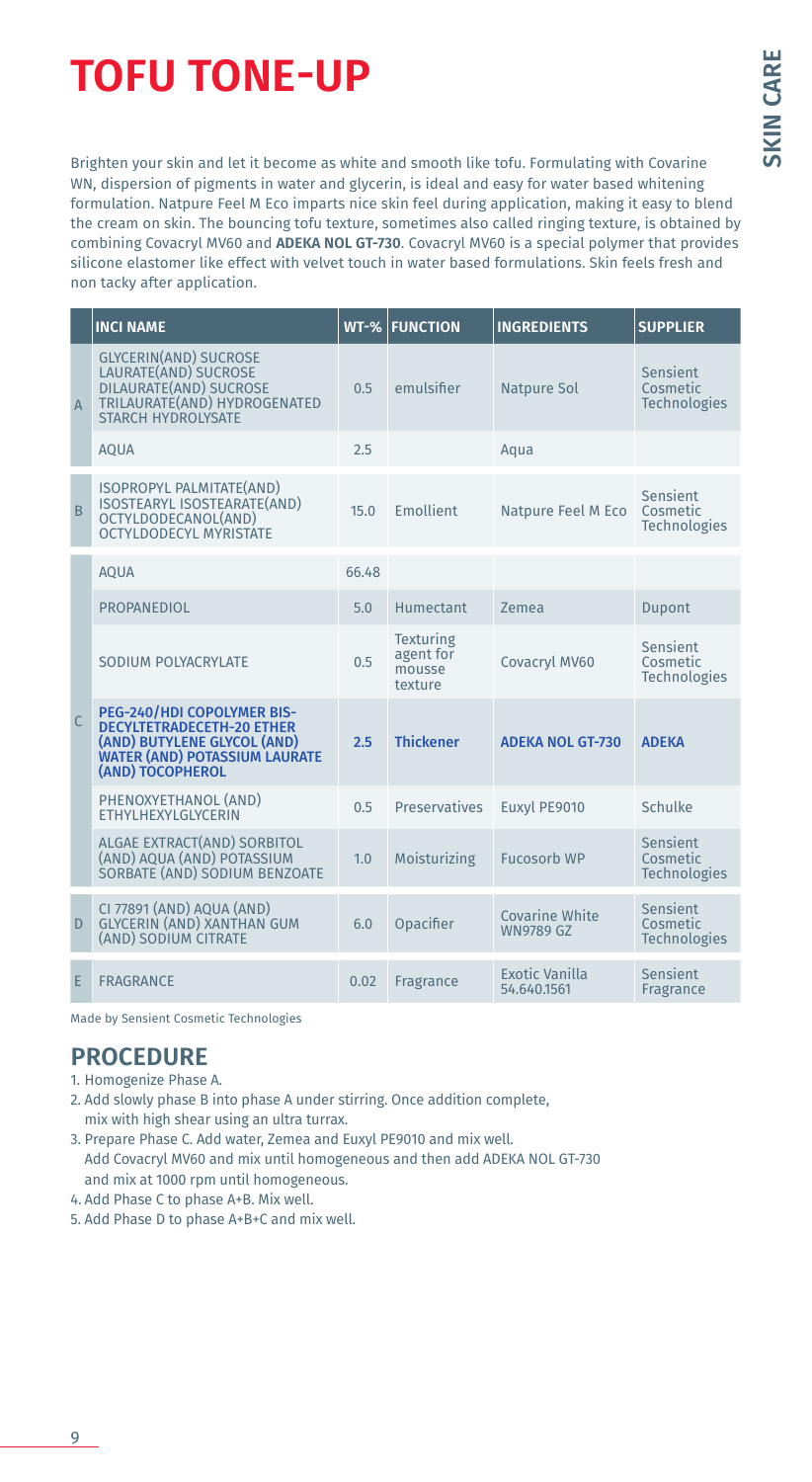# **CLEAR HONEY GEL WITH LEMON**

The melting Clear Gel is a transparent honey-like textue gel with smooth and antioxidant benefit. The combination of AA2G and **ADEKA NOL GT-730** makes this clear formulation.

|                | <b>INCI NAME</b>                                                                        |       | <b>WT-% FUNCTION</b>        | <b>INGREDIENTS</b>         | <b>SUPPLIER</b>  |
|----------------|-----------------------------------------------------------------------------------------|-------|-----------------------------|----------------------------|------------------|
|                | <b>AOUA</b>                                                                             | 62.55 | Solvent                     | <b>Water</b>               | Cooper           |
|                | <b>GLYCERINE</b>                                                                        | 4.5   | Humectant                   | Glycerine                  | Copper           |
| $\overline{A}$ | <b>BUTYLENE GLYCOL</b>                                                                  | 4.5   | Humectant                   | <b>Butylene Glycol 1-3</b> | Univar           |
|                | PENTYLENE GLYCOL                                                                        | 3.00  | Preservative                | <b>Pentiol Green Plus</b>  | <b>MINASOLVE</b> |
|                | PHENOXYETHANOL                                                                          | 0.90  | Preservative                | S&M<br>Phenoxyethanol      | Schülke          |
| B              | PEG-240/HDI COPLYMER BIS-<br>DECYLTETRADECETH-20 ETHER,<br><b>BUTYLENE GLYCOL, AQUA</b> | 5.0   | <b>Rheology</b><br>modifier | <b>ADEKA NOL GT-730</b>    | <b>ADEKA</b>     |
|                | ASCORBYL GLUCOSIDE                                                                      | 2.0   | Active                      | AA2G™                      | <b>NAGASE</b>    |
| $\mathsf{C}$   | <b>AOUA</b>                                                                             | 15.0  | Solvent                     | Water                      | Cooper           |
| D              | AQUA, SODIUM HYDROXIDE (10%)                                                            | 2.55  | pH buffer                   | Solution                   | Cooper           |

Made by Nagase

- 1. Weight phase A and put in under stirring.
- 2. Weigh phase B and add to phase A. Let phase A+B under stirring for 15 minutes.
- 3. Weigh phase C and mix up to a homogeneous phase and add it slowly to phase A+B.
- 4. Check the pH level and slowly add phase D to phase A+B+C.

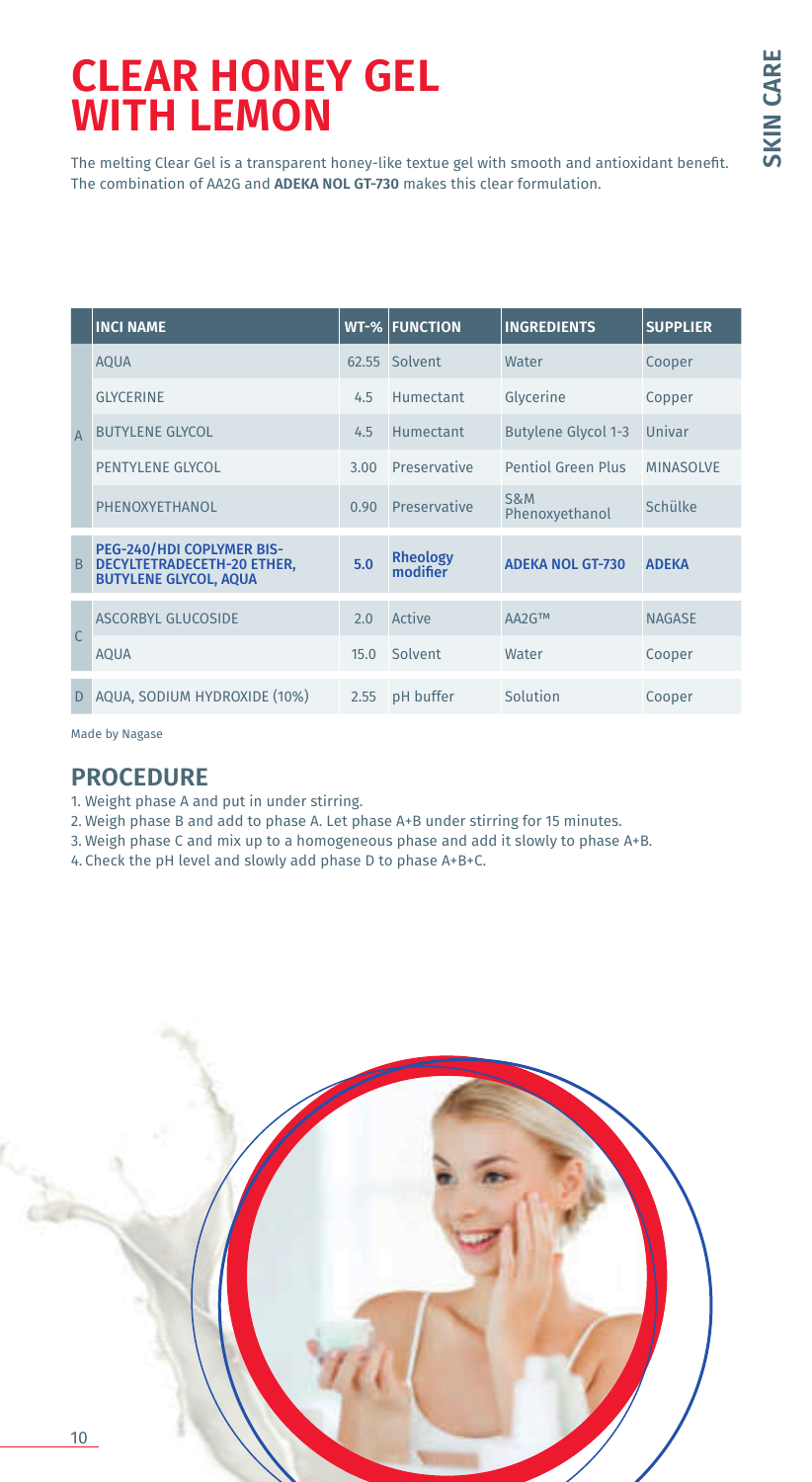# **CLEANSING WATER**

Refresh your skin care ritual with facial cleansers and make-up removers. Gentle on the skin, these tailored cleansing oils, eye make-up removers and wipes expertly remove dirt, oil, and make-up with ease. For glowing, clean skin, this is the first step in your morning or nighttime routine.

|                | <b>INCI NAME</b>        | $WT-%$ | <b>FUNCTION</b>                  | <b>INGREDIENTS</b>                | <b>SUPPLIER</b> |
|----------------|-------------------------|--------|----------------------------------|-----------------------------------|-----------------|
|                | <b>WATER</b>            | to 100 |                                  |                                   |                 |
|                | <b>GLYCERIN</b>         | 3.0    | Humectant                        |                                   | <b>Diverse</b>  |
|                | <b>PROPYLENE GLYCOL</b> | 5.0    | <b>Conditioning</b><br>agent     | <b>PROPYLENE</b><br><b>GLYCOL</b> | <b>ADEKA</b>    |
| $\overline{A}$ | PPG-24-GLYCERETH-24     | 3.0    | <b>Cleansing/</b><br>Moisturizer | <b>ADEKA NOL GH-200</b>           | <b>ADEKA</b>    |
|                | <b>POLOXAMER 184</b>    | 2.0    | <b>Cleansing</b>                 | <b>ADEKA NOL L-64</b>             | <b>ADEKA</b>    |
|                | PHENOXYETHANOL          | 0.4    | Preservative                     |                                   | <b>Diverse</b>  |
|                | <b>DISODIUM EDTA</b>    | 0.1    | Chelate agent                    |                                   | <b>Diverse</b>  |

## **PROCEDURE**

1. All ingredients mix well. (at room temperature)

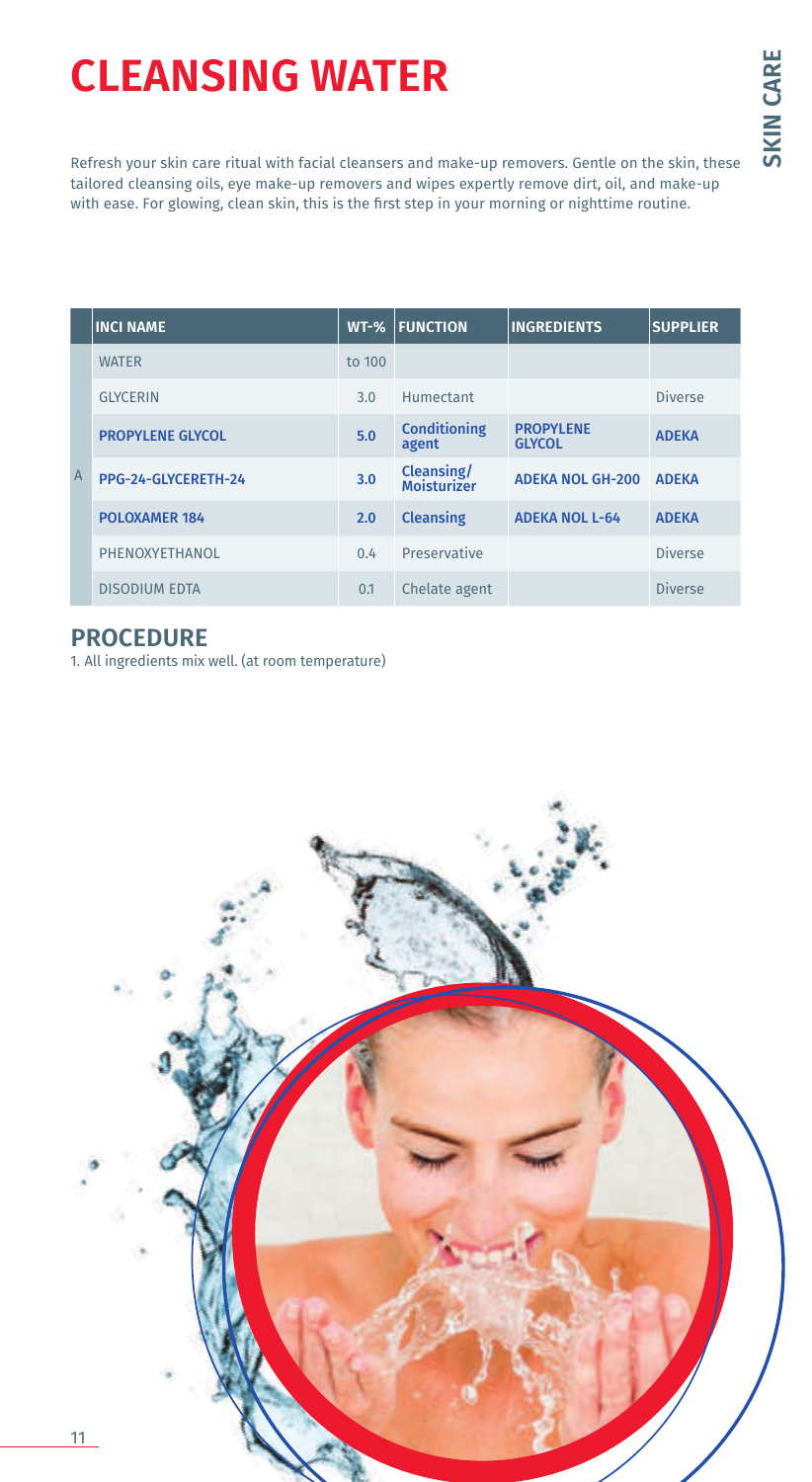

**HAIR GEL SPRAY HAIR TREATMENT – RINSE-OFF SERUM HAIR GROWTH GEL SPRAY FIX ANTI-BREAKAGE HAIR MASK**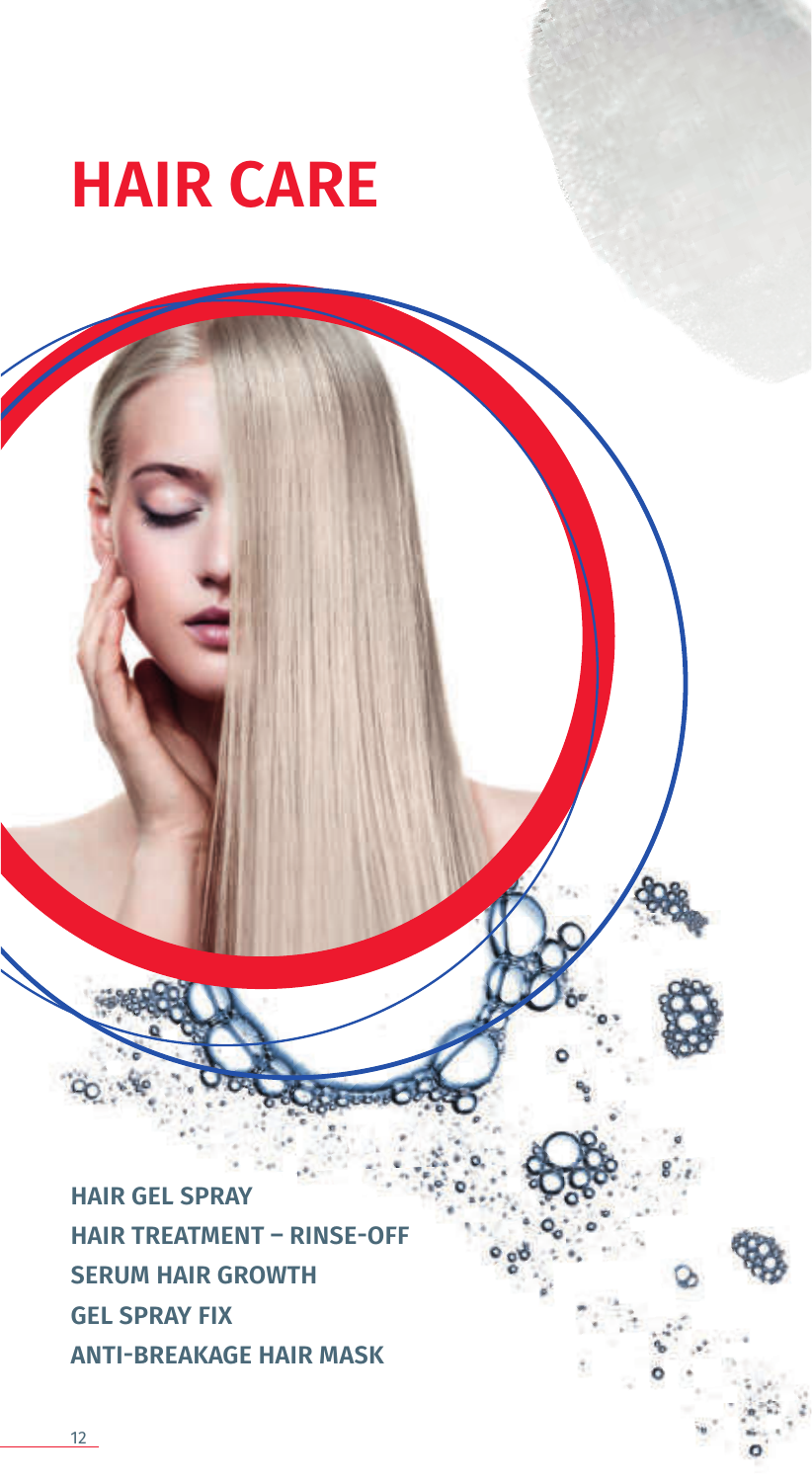# **HAIR GEL SPRAY**

The Hair Spray Gel helps to make hair more manageable while adding shine and some muchneeded volume to flat strands. This weightless formula gives you maximum hold without the stiffness and lasts all day, even when it's humid outside.

|                | <b>INCI NAME</b>                                                                                             | $WT-%$ | <b>FUNCTION</b>                | <b>INGREDIENTS</b>      | <b>SUPPLIER</b>               |
|----------------|--------------------------------------------------------------------------------------------------------------|--------|--------------------------------|-------------------------|-------------------------------|
| $\overline{A}$ | <b>WATER</b>                                                                                                 | to 100 | Solvent                        | Water                   |                               |
|                | POLYURETHANE-59,<br><b>BUTYLENE GLYCOL, WATER</b>                                                            | 6.0    | <b>Thickener</b>               | <b>ADEKA NOL GT-930</b> | <b>ADEKA</b>                  |
|                | PPG-24-GLYCERETH-24                                                                                          | 1.0    | <b>Conditioning</b><br>agent   | <b>ADEKA NOL GH-200</b> | <b>ADEKA</b>                  |
| B              | <b>CYCLOHEXYLGLYCERIN</b>                                                                                    | 2.0    | <b>Preservation</b><br>booster | <b>ADEKA NOL CHG</b>    | <b>ADEKA</b>                  |
|                | ACRYLATES/LAURYL ACRYLATE/<br>STEARYL ACRYLATE/ETHYLAMINE<br>OXIDE METHACRYLATE COPOLYMER,<br>ALCOHOL, WATER | 5.0    | Hair<br>fixatives              | DIAFORMER™ Z-651        | <b>MITSUBISHI</b><br>CHEMICAL |
|                | <b>ALCOHOL</b>                                                                                               | 3.0    | Solvents                       | Alcohol                 | <b>Diverse</b>                |
|                | <b>FRAGRANCE</b>                                                                                             | 0.02   | Fragrance                      |                         | <b>Diverse</b>                |
| $\mathsf{C}$   | CI 42090                                                                                                     | 1 drop | Colorant                       | <b>Blue No.1</b>        | Sensient                      |
| D              | <b>SODIUM CITRATE</b>                                                                                        | qs     | pH adiuster                    | TriSodium Citrate       | Diverse                       |

### **PROCEDURE**

1. Combine A and stir by dispersing mixer at 80°C for 10min. Cool to 40°C while stirring.

- 2. Mix B and add to I and mix for 10min.
- 3. Add C to II and mix for 10min. (Adjust pH with D.)

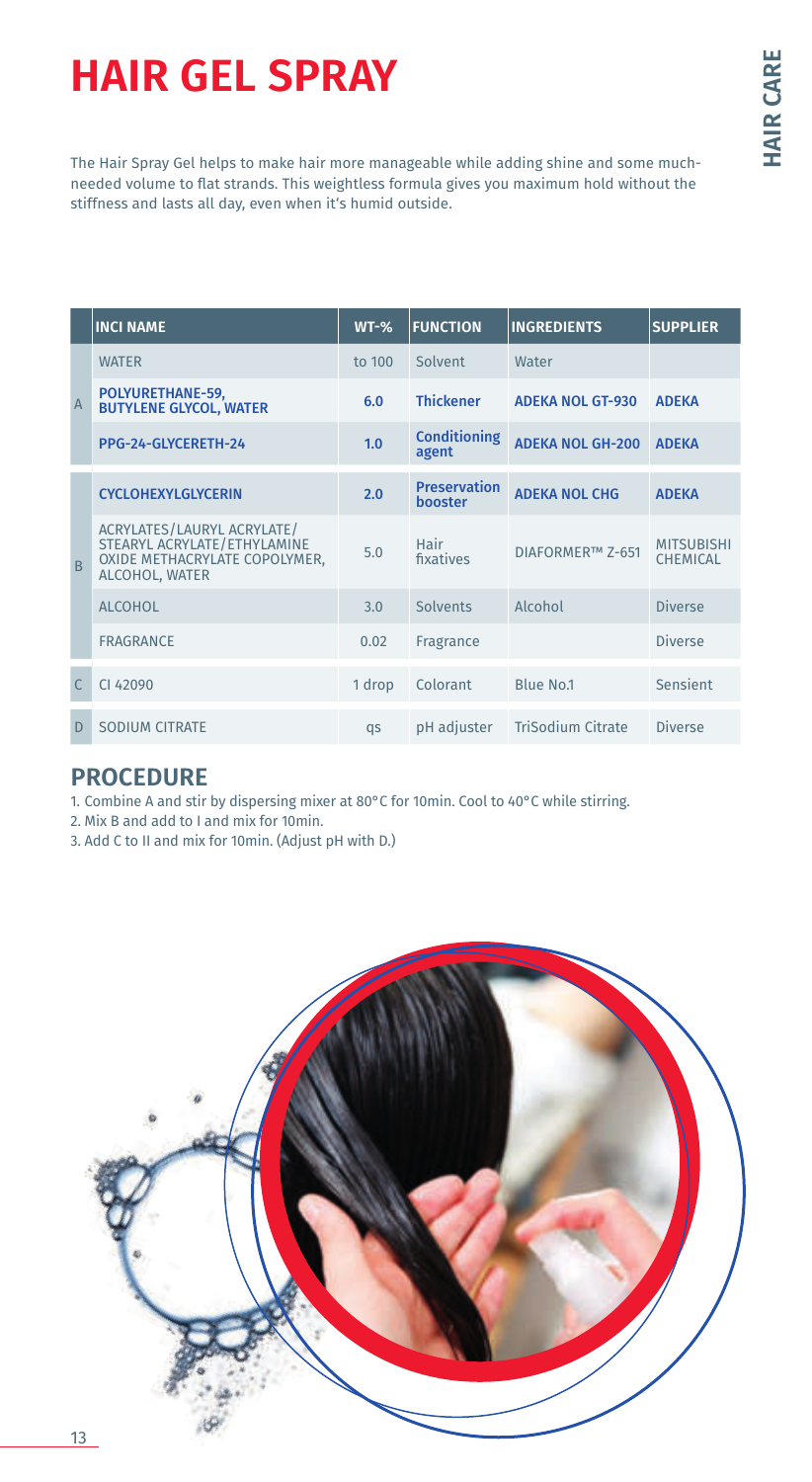# **HAIR TREATMENT – RINSE OFF**

This formulation is a hair-strengthening treatment that uses revitalizing powers to give the hair vitality and suppleness. Its high-performance formula with nourishing ingredients and a rich and creamy texture will revive lifeless hair and restore even the driest of strands in just five minutes.

|                | <b>INCI NAME</b>                                                                     | $WT-%$         | <b>FUNCTION</b>        | <b>INGREDIENTS</b>      | <b>SUPPLIER</b> |
|----------------|--------------------------------------------------------------------------------------|----------------|------------------------|-------------------------|-----------------|
|                | <b>WATER</b>                                                                         | to 100         |                        |                         |                 |
| $\overline{A}$ | POLYOUATERNIUM-10                                                                    | 0.5            | Cationic<br>polymer    |                         | Diverse         |
|                | <b>BUTYLENE GLYCOL</b>                                                               | 10.0           | Humectant              |                         | <b>Diverse</b>  |
| $\overline{B}$ | POLYURETHANE-59, BUTYLENE<br><b>GLYCOL, WATER</b>                                    | 4.0            | <b>Thickener</b>       | <b>ADEKA NOL GT-930</b> | <b>ADEKA</b>    |
|                | <b>HEXYLGLYCERIN</b>                                                                 | 0.3            | <b>Preservative</b>    | <b>ADEKA NOL NHG</b>    | <b>ADEKA</b>    |
|                | STEARTRIMONIUM CHLORIDE (28%)                                                        | 5.0            | Cationic<br>surfactant |                         | <b>Diverse</b>  |
|                | SORBITAN SESQUIOLEATE                                                                | 1.5            | Emulsifier             |                         | Diverse         |
|                | POLYSORBATE 60                                                                       | 1.0            | Emulsifier             |                         | <b>Diverse</b>  |
| $\mathsf{C}$   | <b>DIPENTAERYTHRITYL</b><br>HEXAHYDROXYSTEARATE/<br><b>HEXASTEARATE/HEXAROSINATE</b> | 1.0            | Moisturizer            |                         | <b>Diverse</b>  |
|                | <b>MINERAL OIL</b>                                                                   | 3.0            | Moisturizer            |                         | Diverse         |
|                | <b>TRIETHYLHEXANOIN</b>                                                              | 5.0            | Moisturizer            |                         | <b>Diverse</b>  |
|                | <b>OCTYLDODECYL MYRISTATE</b>                                                        | 5.0            | Moisturizer            |                         | <b>Diverse</b>  |
| D              | CITRIC ACID                                                                          | qs             | pH adjuster            |                         | <b>Diverse</b>  |
|                | <b>SODIUM CITRATE</b>                                                                | $\overline{a}$ | pH adjuster            |                         | <b>Diverse</b>  |

- 1. Mix phase A and add phase B to A and heat up to 80°C.
- 2. Mix phase C and heat up to 80°C.
- 3. Add II to I and homogenize for 5min .
- 4. Cool to 40°C while stirring. (Adjust pH with D.)

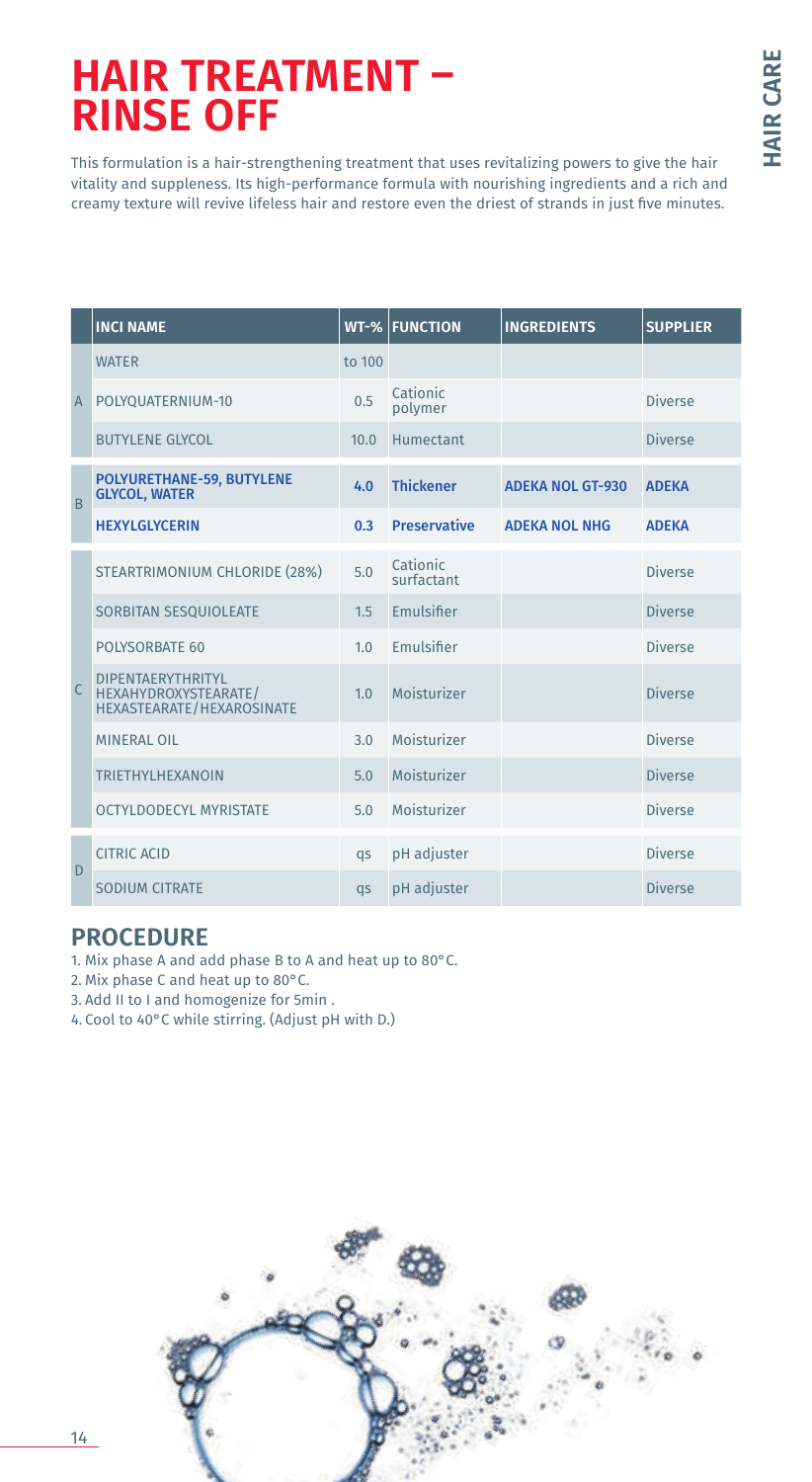# **SERUM HAIR GROWTH**

This intensive hair growing serum takes essential action at the follicle level, which is the origin of new hair. The scalp is more covered and less visible. Strong hair growth is stimulated and existing hair growth is protected. Lightweight and non-greasy. Penetrating hair follicles at the root to stimulate regrowth and improve hair density, volume and movement.

|                | <b>INCI NAME</b>                                                                                                                   | $WT-%$ | <b>FUNCTION</b>                 | <b>INGREDIENTS</b>                  | <b>SUPPLIER</b>          |
|----------------|------------------------------------------------------------------------------------------------------------------------------------|--------|---------------------------------|-------------------------------------|--------------------------|
|                | <b>AQUA (WATER)</b>                                                                                                                | 76.73  | Solvent                         | Aqua                                |                          |
|                | AQUA (WATER), CI 60730                                                                                                             | 0.1    | Cosmetic<br>colorant            | Sunchroma Violet<br>2 C46A22 à 0.5% | Sunchemical              |
|                | <b>TREHALOSE</b>                                                                                                                   | 0.05   | Skin<br>conditionning           | Tréhalose                           | Hayaschibara             |
| $\overline{A}$ |                                                                                                                                    | 3.67   | <b>Solvent</b>                  | <b>ADEKA NOL L44</b>                | <b>ADEKA</b>             |
|                | PROPANEDIOL                                                                                                                        | 5.0    | Solvent                         | Zemea                               | Dupont                   |
|                | <b>NIACINAMIDE</b>                                                                                                                 | 0.25   | Skin<br>conditionning           | Niacinamide PC                      | <b>DSM</b>               |
|                | PEG-240/HDI COPOLYMER BIS-<br>DECYLTETRADECETH-20 ETHER,<br><b>BUTYLENE GLYCOL, AQUA (WATER),</b><br>POTASSIUM LAURATE, TOCOPHEROL | 5.0    | <b>Viscosity</b><br>controlling | <b>ADEKA NOL GT-730</b>             | <b>ADEKA</b>             |
|                | <b>PROPYLENE GLYCOL</b>                                                                                                            | 5.0    | <b>Solvent</b>                  | <b>Propylene Glycol</b>             | <b>ADFKA</b>             |
|                | <b>POLYSORBATE 20</b>                                                                                                              | 1.85   | Solubiliser                     | Tween 20                            | Masso                    |
| <sub>B</sub>   | CETYLPYRIDINIUM CHLORIDE,<br>ETHYLHEXYLGLYCERIN.<br><b>ISOPENTYLDIOL, AQUA</b>                                                     | 1.0    | Anti-<br>microbial              |                                     | <b>Diverse</b>           |
|                | <b>AUREOBASIDIUM PULLULANS</b><br>FERMENT, PHENOXYETHANOL,<br><b>ETHYLHEXYLGLYCERIN</b>                                            | 0.05   | <b>Skin</b><br>conditionning    | <b>Beta Glucan LO-S</b>             | <b>ADEKA</b>             |
|                | PARFUM (FRAGRANCE)                                                                                                                 | 0.3    | Fragrance                       | Parfum pulpe de<br>fruits           | Expressions<br>parfumées |
| $\mathsf{C}$   | GLYCERIN, AQUA/WATER, VIGNA<br>RADIATA SPROUT EXTRACT,<br><b>TRIFOLIUM PRATENSE SPROUT</b><br><b>EXTRACT</b>                       | 1.0    | <b>Skin</b><br>conditionning    | Akosky Azuki                        | <b>Akott</b>             |

ď

- 1. Stir ingredients of phase A for 15 min at 50°C until homogeneous. Decrease temperature below 40°C.
- 2. Stir ingredients of phase B until
- homogeneous, then add it in phase A. 3. Add Phase C.
- 4. pH between 4.0 and 5.5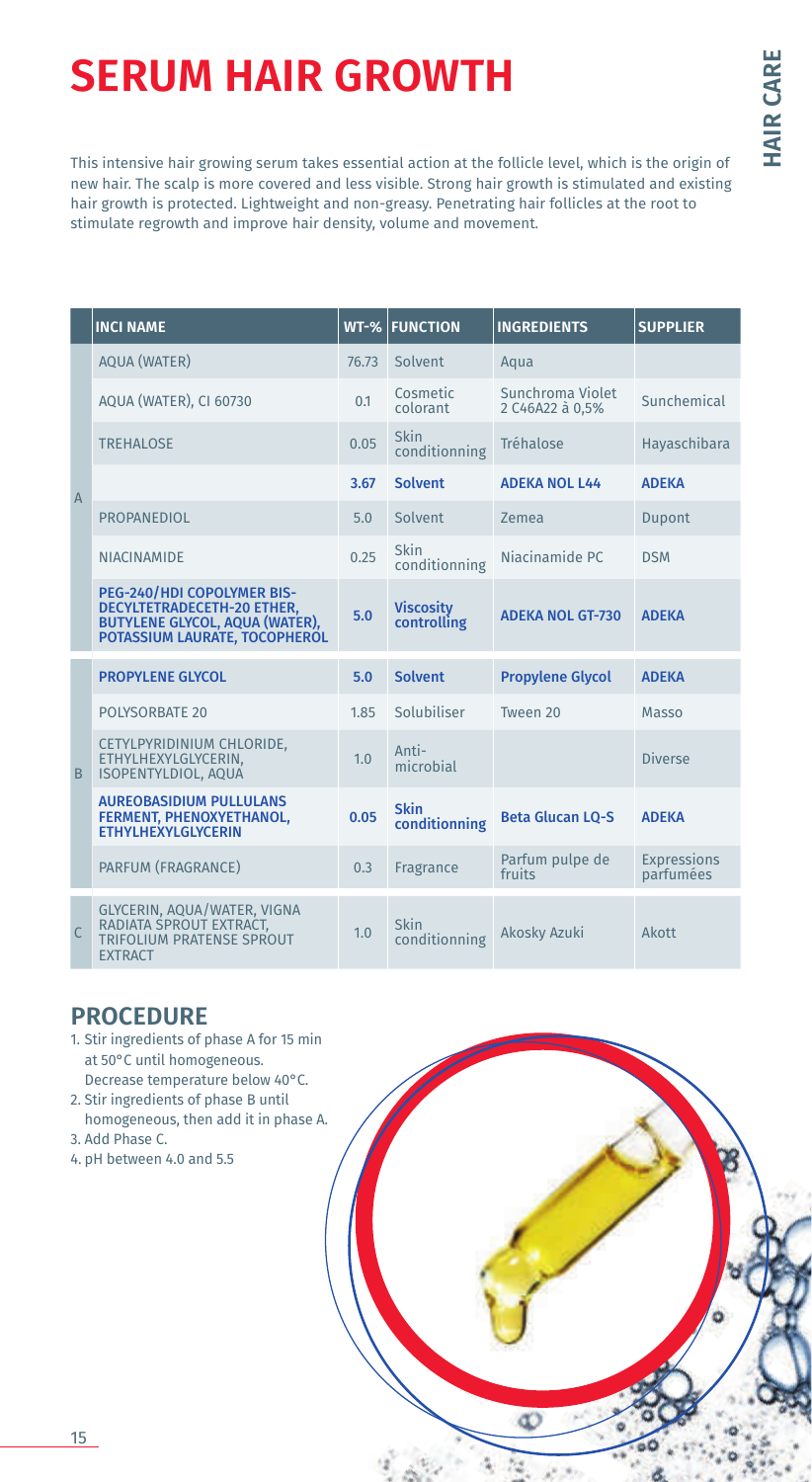# **GEL SPRAY FIX**

Gel Spray Fix combines excellent fixative capabilities with the convenience of a spray, leaving plenty of room for styling creativity. Protects hair, leaving it soft and shiny without a build-up effect.

|                | <b>INCI NAME</b>                                                                                                                   | $WT-%$ | <b>FUNCTION</b>                 | <b>INGREDIENTS</b>        | <b>SUPPLIER</b>                 |
|----------------|------------------------------------------------------------------------------------------------------------------------------------|--------|---------------------------------|---------------------------|---------------------------------|
|                | <b>AOUA (WATER)</b>                                                                                                                | 76.88  | Solvent                         | Aqua                      |                                 |
| $\overline{A}$ | PEG-240/HDI COPOLYMER BIS-<br>DECYLTETRADECETH-20 ETHER,<br><b>BUTYLENE GLYCOL, AQUA (WATER),</b><br>POTASSIUM LAURATE, TOCOPHEROL | 3.0    | <b>Viscosity</b><br>controlling | <b>ADEKA NOL GT-730</b>   | <b>ADEKA</b>                    |
|                | <b>GELLAN GUM</b>                                                                                                                  | 0.25   | Viscosity<br>controlling        | Kelcogel CG LA            | CP Kelco                        |
|                | POLYACRYLATE CROSSPOLYMER-6                                                                                                        | 0.5    | <b>Viscosity</b><br>controlling | Sepimax zen               | Seppic                          |
|                | <b>AOUA (WATER)</b>                                                                                                                | 10.0   | Solvent                         | Aqua                      |                                 |
| B              | <b>DIPROPYLENE GLYCOL</b>                                                                                                          | 0.5    | <b>Solvent</b>                  | <b>Dipropylene Glycol</b> | <b>ADEKA</b>                    |
|                | <b>GLYCERIN</b>                                                                                                                    | 0.5    | Humectant                       | Glycerin                  | Interchimie                     |
|                | SODIUM POLYITACONATE                                                                                                               | 6.0    | Chelating                       | <b>Revcare NE100S</b>     | <b>Itaconix</b>                 |
|                | PHENOXYETHANOL,<br><b>CYCLOHEXYLGLYCERIN</b>                                                                                       | 1.0    | Preservative                    |                           | <b>Diverse</b>                  |
| $\sqrt{ }$     | CALCIUM ALUMINUM BOROSILICATE<br>(AND) TITANIUM DIOXIDE (AND)<br>SILICA (AND) IRON OXIDES (AND)<br><b>TIN OXIDE</b>                | 0.17   | Cosmetic<br>colorant            | Ronastar golden<br>iewel  | Merck                           |
|                |                                                                                                                                    | 1.0    | <b>Solvent</b>                  | <b>ADEKA NOL L-62</b>     | <b>ADFKA</b>                    |
| $\overline{D}$ | PARFUM (FRAGRANCE)                                                                                                                 | 0.2    | Fragrance                       | Parfum Pulpe de<br>fruit  | <b>Expressions</b><br>parfumées |

- 1. Phase A: Stir for 15 min at 50°C ADEKA NOL GT-730 in water until homogeneous. Then add one by one under stirring Gellan gum and Sepimax zen. Stir until homogeneous. Decrease temperature below 40°C.
- 2. Phase B: Mix all ingredients, stir until homogeneous
- 3. Add phase B in phase A.
- 4. Add one by one ingredients of phase C.
- 5. Phase D: Solve the perfume in ADEKA NOL L-62, then add in Phase A.
- 6. pH between 5,2 and 5,8

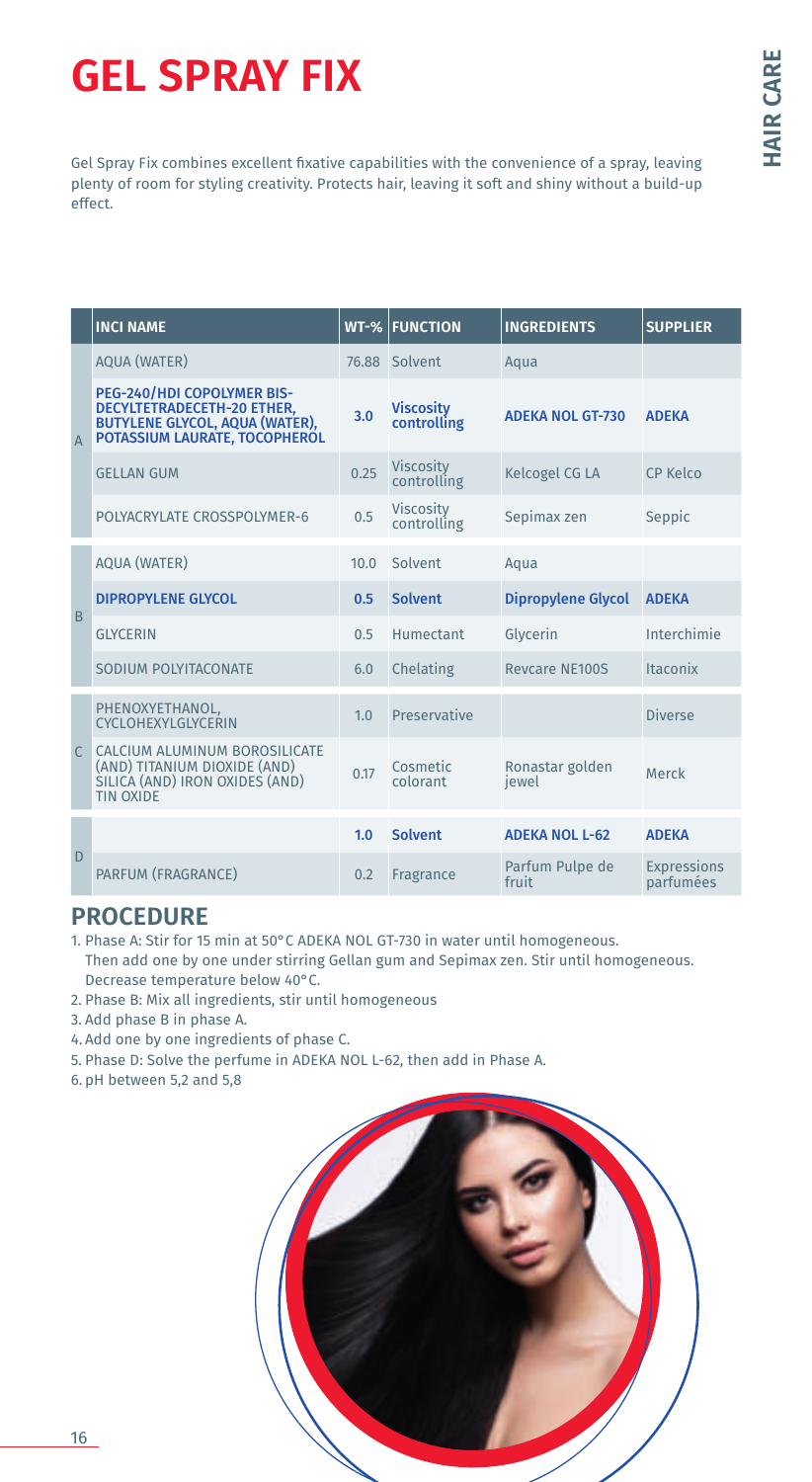## **ANTI-BREAKAGE HAIR MASK**

It is formulated to strengthen hair against damage to help prevent split ends. The product is suitable for both men and women.

|                | <b>INCI NAME</b>                                                                 | $WT-%$ | <b>FUNCTION</b>                 | <b>INGREDIENTS</b>        | <b>SUPPLIER</b>          |
|----------------|----------------------------------------------------------------------------------|--------|---------------------------------|---------------------------|--------------------------|
|                | <b>AOUA (WATER)</b>                                                              | 77.92  | Solvent                         | Aqua                      |                          |
|                | <b>GUAR HYDROXYPROPYLTRIMONIUM</b><br><b>CHLORIDE</b>                            | 0.3    | Antistatic                      | Jaguar Optima             | Rhodia                   |
| $\overline{A}$ | AQUA (WATER), CITRIC ACID                                                        | 0.15   | <b>Buffering</b>                | Citric acid 20%           |                          |
|                | POLYURETHANE-59, BUTYLENE<br><b>GLYCOL, AQUA (WATER),</b><br><b>TOCOPHEROL</b>   | 3.0    | <b>Viscosity</b><br>controlling | <b>ADEKA NOL GT-930</b>   | <b>ADEKA</b>             |
|                | <b>BEHENTRIMONIUM CHLORIDE</b>                                                   | 1.5    | Hair<br>conditionning           | Varisoft BT85<br>Pellets  | <b>Fyonik</b>            |
|                | EUPHORBIA CERIFERA (CANDELILLA)<br><b>WAX</b>                                    | 2.0    | Emulsion<br>stabilising         | Cire de candelilla        | <b>Baerlocher</b>        |
| B              | <b>STEARYL ALCOHOL</b>                                                           | 2.0    | <b>Viscosity</b><br>controlling | Lanette 18                | Cognis                   |
|                | <b>ISOPROPYL PALMITATE</b>                                                       | 1.5    | Emollient                       | Tegosoft P                | <b>Evonik</b>            |
|                | TRITICUM VULGARE (WHEAT) GERM<br>OIL                                             | 2.0    | <b>Emollient</b>                | Huile de germe<br>àld ah  | Olvea                    |
|                | POLYQUATERNIUM-37 (AND)<br>DICAPRYLYL CARBONATE (AND)<br><b>LAURYL GLUCOSIDE</b> | 2.0    | Hair<br>conditionning           | Cosmedia Triple C         | Cognis                   |
|                | POLYQUATERNIUM-11                                                                | 4.0    | Antistatic                      | Luviquat PQ11 AT1         | Cognis                   |
| C.             | <b>HYDROGENATED CASTOR OIL/</b><br>SEBACIC ACID COPOLYMER                        | 2.0    | Hair<br>conditionning           | Crodabond CSA-LO          | Croda                    |
|                | CETYLPYRIDINIUM CHLORIDE,<br>ETHYLHEXYLGLYCERIN,<br><b>ISOPENTYLDIOL, AQUA</b>   | 1.0    | Antimicrobial<br>system         |                           | Diverse                  |
|                | PARFUM (FRAGRANCE)                                                               | 0.6    | Fragrance                       | Parfum Pulpe de<br>fruits | Expressions<br>Parfumées |
|                | AOUA (WATER), SODIUM HYDROXIDE                                                   | 0.02   | <b>Buffering</b>                | NaOH 30%                  |                          |

### **PROCEDURE**

1. Stir ingredients of phase A for 15 min at 70°C until homogeneous.

- 2. Stir ingredients of phase B at 80°C.
- 3. Put phase B in phase A. Homogenize.
- 4. Decrease temperature below 40°C.
- 5. Add ingredients of phase C one by one.
- 6. pH between 4.3 and 4.7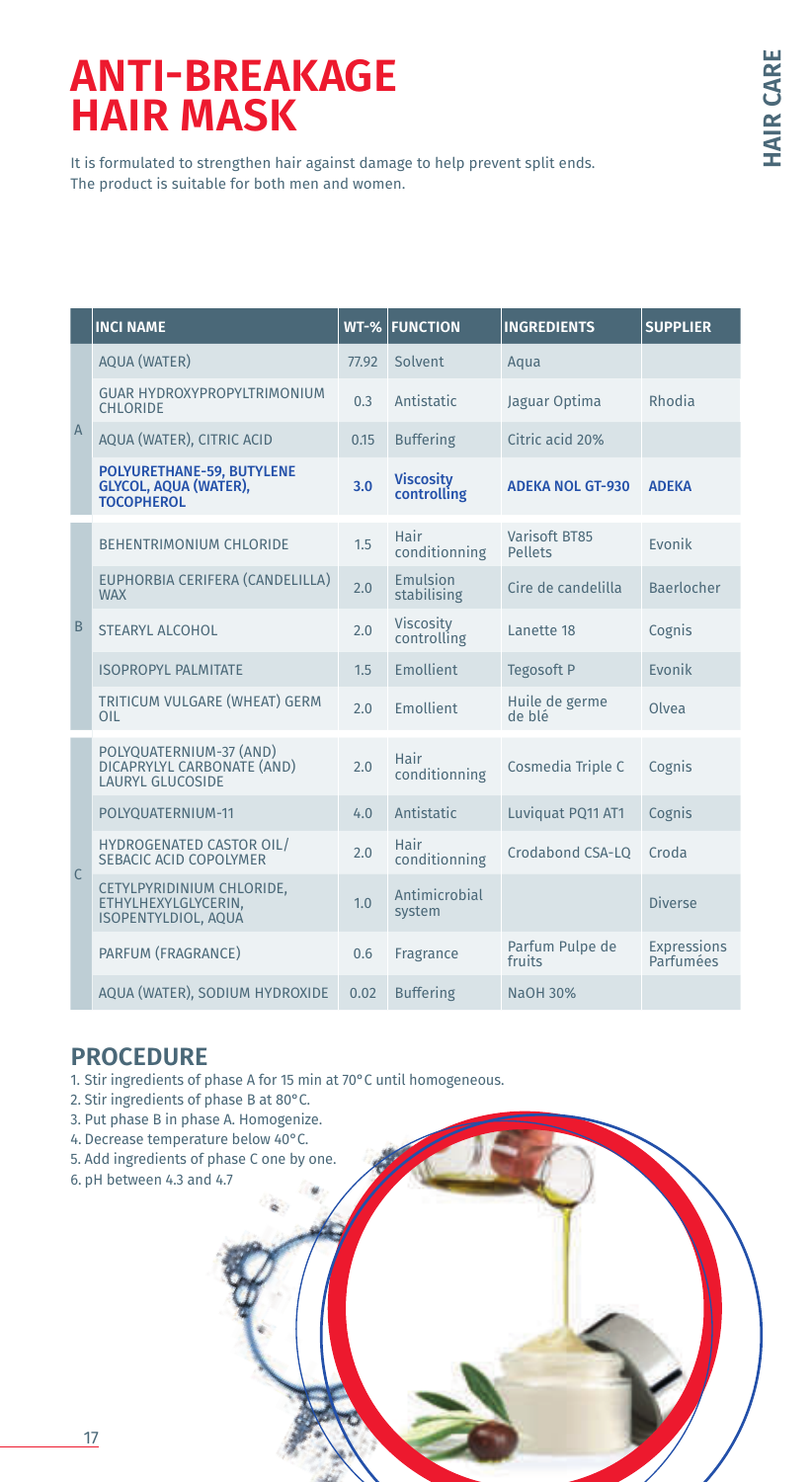# **NEW TRENDS**

**PARFUM MILLENAIRE PORE REDUCTION PEEL-OFF MASK SORBET CREAM NIGHT REPAIR EYE CREAM GEL WHITENING GEL CREAM SPRAYABLE MOISTURE GEL – OIL-FREE MIST ANTI-POLLUTION DETOX - BUBBLE MASK**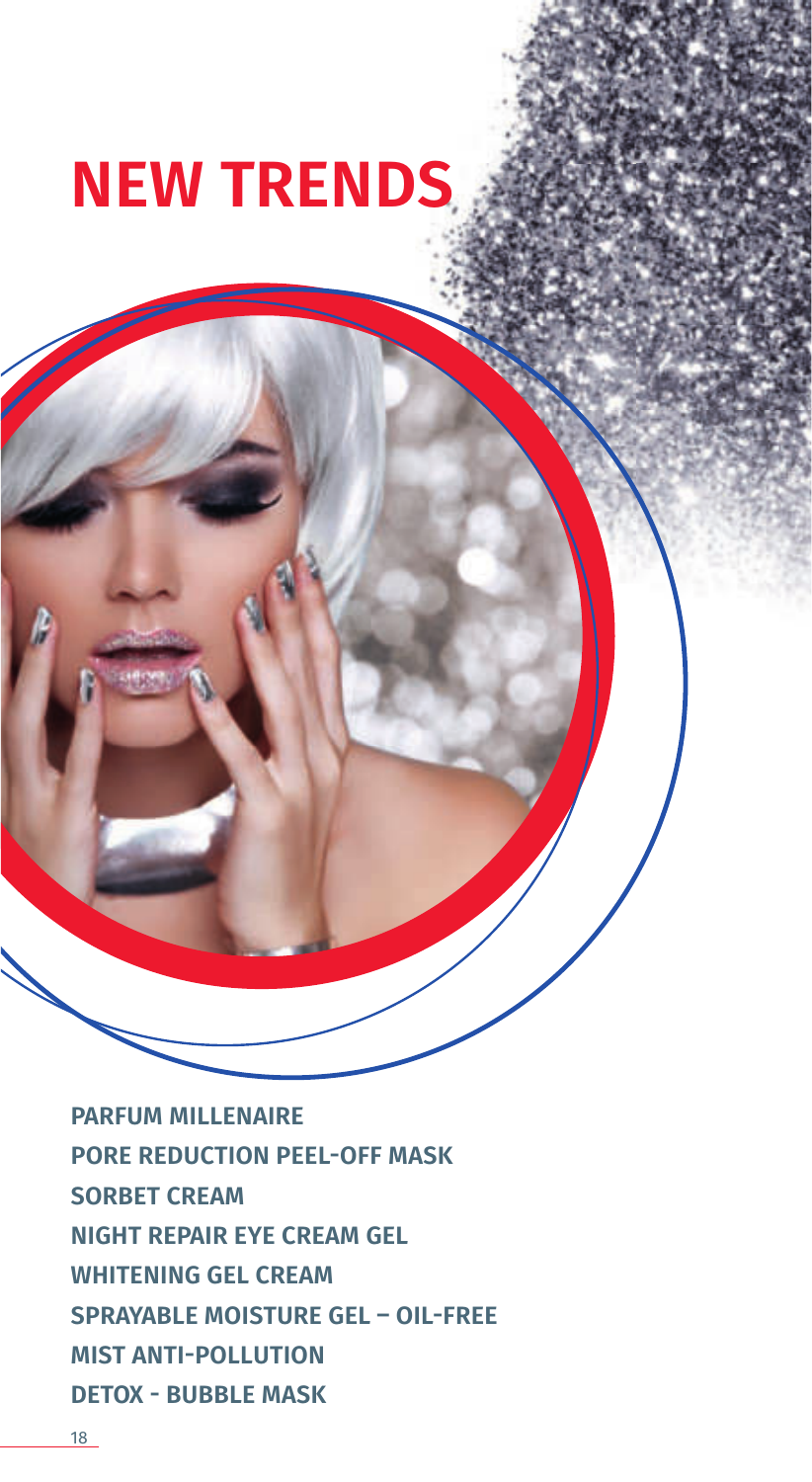## **PARFUM MILLENAIRE**

This revolutionary formulation is an innovative parfum gel essence that combines both solid gel texture and sprayable performance. The jelly texture is thanks to **ADEKA NOL GT-730** and includes 5% parfum.

|                | <b>INCI NAME</b>                                                                                                                   |      | <b>WT-% FUNCTION</b>            | <b>INGREDIENTS</b>                   | <b>SUPPLIER</b> |
|----------------|------------------------------------------------------------------------------------------------------------------------------------|------|---------------------------------|--------------------------------------|-----------------|
|                | <b>AQUA (WATER)</b>                                                                                                                | 70.4 | Solvent                         | Aqua                                 |                 |
|                |                                                                                                                                    | 10.0 | <b>Surfactant</b>               | <b>ADEKA NOL L62</b>                 | <b>ADEKA</b>    |
| $\overline{A}$ | PROPANEDIOL                                                                                                                        | 2.5  | Solvent                         | <b>Zemea</b>                         | Dupont          |
|                | PEG-240/HDI COPOLYMER BIS-<br>DECYLTETRADECETH-20 ETHER,<br><b>BUTYLENE GLYCOL, AQUA (WATER),</b><br>POTASSIUM LAURATE, TOCOPHEROL | 3.8  | <b>Viscosity</b><br>controlling | <b>ADEKA NOL GT-730</b>              | <b>ADEKA</b>    |
|                | <b>PROPYLENE GLYCOL</b>                                                                                                            | 5.0  | <b>Solvent</b>                  | <b>Propylene Glycol</b>              | <b>ADEKA</b>    |
|                | <b>POLYSORBATE 20</b>                                                                                                              | 1.9  | Solvent                         | Tween 20                             | Masso           |
| B              | PENTYLENE GLYCOL,<br>1.2-HEXANEDIOL, POLYGLYCERYL-10<br>LAURATE, COCAMIDOPROPYL PG-<br>DIMONIUM CHLORIDE PHOSPHATE                 | 1.0  | Antimicrobial<br>system         |                                      | Diverse         |
|                | PARFUM (FRAGRANCE)                                                                                                                 | 5.0  | Fragrance                       | Parfum Millenaire<br><b>TPB 1040</b> | Takasago        |
|                | CI 17200                                                                                                                           | 0.4  | Colorant                        | Red 33 à 0.05%                       | Sensient        |

- 1. Phase A:
- 2. Phase B: Mix all ingredients, stir until homogeneous
- 3. Add phase B in phase A.
- 4. Add phase C.
- 5. pH between 4 and 5

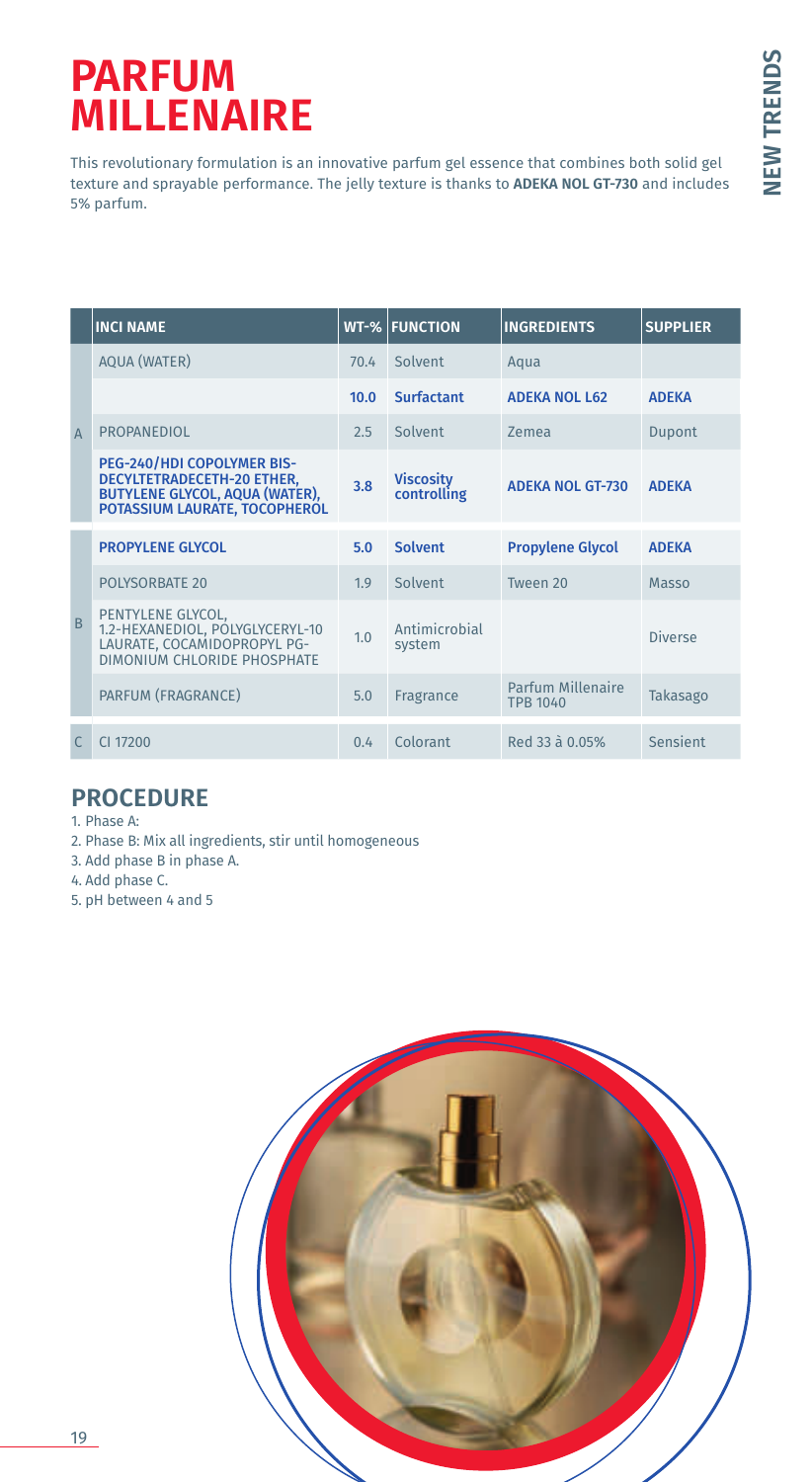## **PORE REDUCTION PEEL-OFF MASK**

This Peel-Off Mask clears blackheads and shrinks pores. This mask will leave the skin feeling smooth and soothed after just 15 minutes.

|                | <b>INCI NAME</b>                                                                                                                              | $WT-%$ | <b>FUNCTION</b>                 | <b>INGREDIENTS</b>             | <b>SUPPLIER</b> |
|----------------|-----------------------------------------------------------------------------------------------------------------------------------------------|--------|---------------------------------|--------------------------------|-----------------|
| <b>MASK</b>    |                                                                                                                                               |        |                                 |                                |                 |
|                | <b>POLYSORBATE 20</b>                                                                                                                         | 2.0    | Solvent                         | Tween 20                       | Masso           |
| A1             | PENTYLENE GLYCOL. ETHYLHEXYLGLYCE-<br>RIN, PERILLIC ACID, POLYGONUM FAGOPY-<br>RUM SEED EXTRACT, AQUA                                         | 1.0    | Antimicrobial<br>system         |                                |                 |
|                | <b>AUREOBASIDIUM PULLULANS FERMENT,</b><br>PHENOXYETHANOL, ETHYLHEXYLGLY-<br><b>CERIN</b>                                                     | 0.05   | <b>Skin</b>                     | conditionning Beta Glucan LQ-S | <b>ADEKA</b>    |
|                | <b>AOUA (WATER)</b>                                                                                                                           | 79.5   | Solvent                         | Aqua                           |                 |
|                | PEG-240/HDI COPOLYMER BIS-DECYLTET-<br>RADECETH-20 ETHER, BUTYLENE GLYCOL,<br>AQUA (WATER), POTASSIUM LAURATE,<br><b>TOCOPHEROL</b>           | 2.5    | <b>Viscosity</b><br>controlling | <b>ADEKA NOL GT-730</b>        | <b>ADEKA</b>    |
|                | <b>ISOPENTYLDIOL</b>                                                                                                                          | 2.0    | Solvent                         | <b>IPD</b>                     | Masso           |
| A2             | <b>PROPYLENE GLYCOL</b>                                                                                                                       | 3.0    | <b>Solvent</b>                  | <b>Propylene Glycol</b>        | <b>ADEKA</b>    |
|                | <b>GLYCERIN</b>                                                                                                                               | 3.0    | Humectant                       | Glycerin                       | Interchimie     |
|                | <b>SODIUM ALGINATE</b>                                                                                                                        | 3.0    | <b>Viscosity</b><br>controlling | <b>Manugel GMB</b>             | Givaudan        |
|                | CYAMOPSIS TETRAGONOLOBA (GUAR)<br><b>GUM (AND) XANTHAN GUM</b>                                                                                | 0.8    | <b>Viscosity</b><br>controlling | Syner GX                       | Givaudan        |
|                | <b>AUREOBASIDIUM PULLULANS FERMENT,</b><br>PHENOXYETHANOL, ETHYLHEXYLGLY-<br><b>CERIN</b>                                                     | 0.05   | <b>Skin</b><br>conditionning    | <b>Beta Glucan LQ-S</b>        | <b>ADEKA</b>    |
| A <sub>3</sub> | PROPANEDIOL (AND) AQUA (AND) ALCO-<br><b>HOL (AND) IRIS FLORENTINA ROOT EXT-</b><br>RACT (AND) ZINC SULFATE (AND) RETINYL<br><b>PALMITATE</b> | 3.0    | <b>Skin</b><br>conditionning    | Cytobiol Iris A2               | Gattefosse      |
|                | CI 17200                                                                                                                                      | 0.05   | Cosmetic<br>colorant            | Red 7057J à 0,05%              | Sensient        |
| A4             | AQUA (WATER), SODIUM HYDROXIDE                                                                                                                | 0S     | <b>Buffering</b>                | NaOH 30%                       | <b>Brenntag</b> |
|                | <b>REVELATEUR</b>                                                                                                                             |        |                                 |                                |                 |
|                | <b>POLYSORBATE 20</b>                                                                                                                         | 2.0    | Solvent                         | Tween 20                       | Masso           |
| A              | PENTYLENE GLYCOL, ETHYLHEXYLGLYCE-<br>RIN, PERILLIC ACID, POLYGONUM FAGOPY-<br>RUM SEED EXTRACT, AQUA                                         | 1.0    | Antimicrobial<br>system         |                                |                 |
|                | <b>AQUA (WATER)</b>                                                                                                                           | 85.05  | Solvent                         | Aqua                           |                 |
|                | <b>CALCIUM CHLORIDE</b>                                                                                                                       | 10.0   | <b>Viscosity</b><br>controlling | Calcium chloride<br>dihydrate  |                 |
|                | <b>SODIUM CHLORIDE</b>                                                                                                                        | 0.9    | <b>Bulking</b>                  | <b>NaCl</b>                    |                 |
| B              | AQUA, PENTYLENE GLYCOL, MAGNESIUM<br>ASPARTATE, ZINC GLUCONATE, COPPER<br><b>GLUCONATE</b>                                                    | 1.0    | Skin<br>conditionning           | Sepitonic M3                   | Seppic          |
| C              | AQUA (WATER), SODIUM HYDROXIDE                                                                                                                |        | 0.045 Buffering                 | <b>NaOH 30%</b>                |                 |

## **PROCEDURE**

#### **MASK**

- 1. Stir ingredients of phase A1 until homogeneous.
- 2. Stir ingredients of phase A2 until homogeneous. Add A1 in A2. Add ingredients<br>of phase A3. of phase A3.<br>3 Adjust pH with phase A4<br>2 DH hetween 5 and 5.5
- $\frac{0}{1}$ H between 5 and 5.5

#### **REVELATEUR**

- 1. Stir ingredients of phase B until homogeneous.
- 2. Stir ingredients of phase A until homogeneous and add it in phase B.
- 3. Adjust pH with C.
- 4. pH between 5.25 and 5.75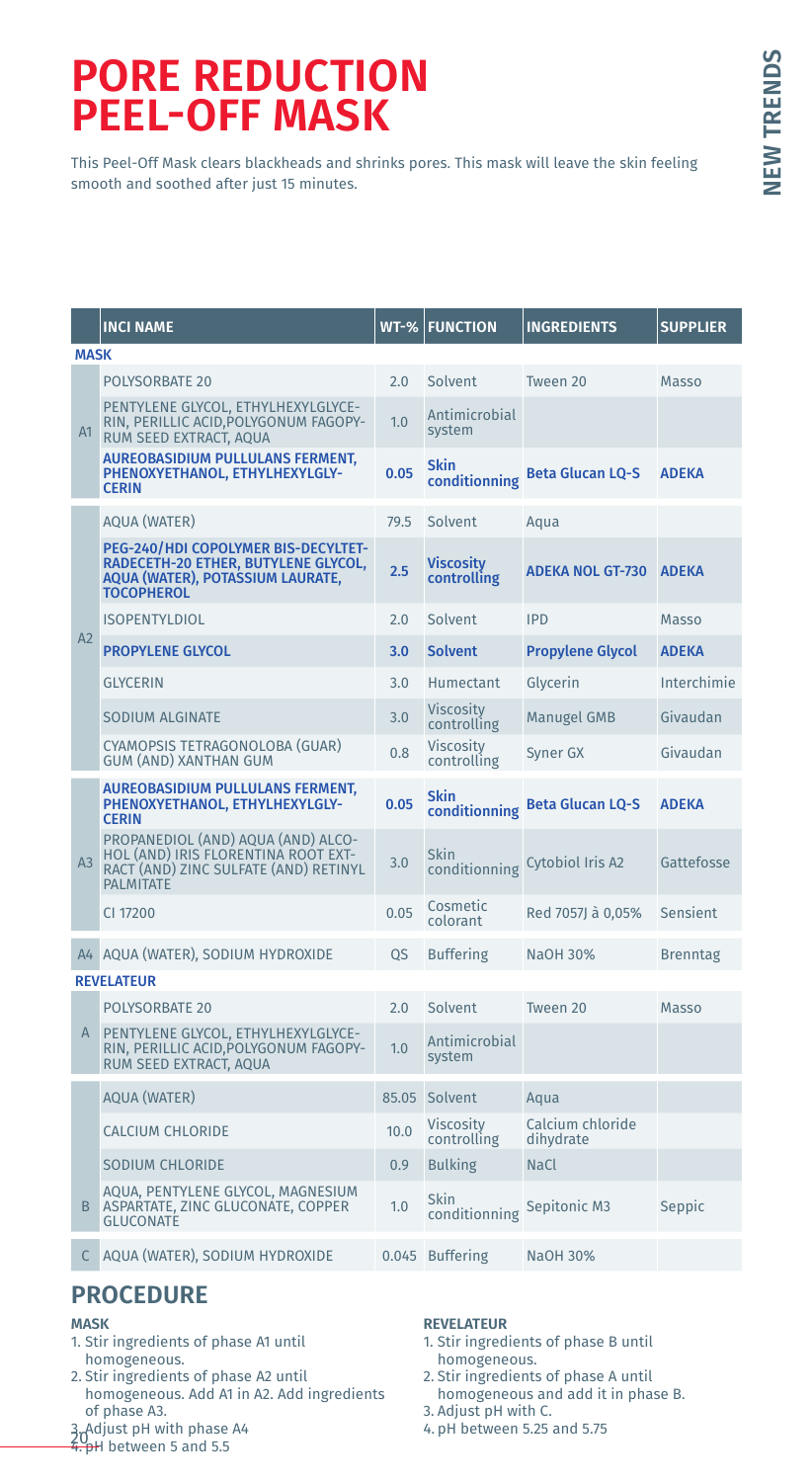# **SORBET CREAM**

Our moisturizing Sorbet Cream will melt into your skin to cool, refresh, and hydrate the surface with it's lightweight texture. It's a new grid structure with a surprisingly light texture that is easily absorbed and releases its precious active ingredients into the skin for targeted treatment.

|                | <b>INCI NAME</b>                                                                                                   | $WT-%$ | <b>FUNCTION</b>                 | <b>INGREDIENTS</b>      | <b>SUPPLIER</b>              |
|----------------|--------------------------------------------------------------------------------------------------------------------|--------|---------------------------------|-------------------------|------------------------------|
|                | <b>AQUA (WATER)</b>                                                                                                | 78.85  | Solvent                         | Aqua                    |                              |
|                | POLYACRYLATE CROSSPOLYMER-6                                                                                        | 0.15   | <b>Viscosity</b><br>controlling | Sepimax zen             | Seppic                       |
| $\overline{A}$ | SORBITAN STEARATE (AND)<br><b>SORBITYL LAURATE</b>                                                                 | 3.0    | Emulsifying                     | Arlacel LC              | Croda                        |
|                | POLYURETHANE-59, BUTYLENE<br>GLYCOL, AQUA (WATER),<br><b>TOCOPHEROL</b>                                            | 2.0    | <b>Viscosity</b><br>controlling | <b>ADEKA NOL GT-930</b> | <b>ADEKA</b>                 |
|                | <b>MYRISTYL LACTATE</b>                                                                                            | 5.0    | <b>Emollient</b>                | Crodamol ML             | Croda                        |
| $\overline{B}$ | <b>MYRISTYL MYRISTATE</b>                                                                                          | 5.0    | Emollient                       | <b>Tegosoft MM</b>      | Evonik                       |
|                | STEARYL HEPTANOATE (AND)<br><b>STEARYL CAPRYLATE</b>                                                               | 5.0    | Emollient                       | Dub solide              | Stearinerie<br><b>Dubois</b> |
| $\overline{C}$ | PENTYLENE GLYCOL,<br>1.2-HEXANEDIOL, POLYGLYCERYL-10<br>LAURATE, COCAMIDOPROPYL PG-<br>DIMONIUM CHLORIDE PHOSPHATE | 1.0    | Antimicrobial<br>system         |                         | <b>Diverse</b>               |

- 1. Stir ingredients of phase A for 15 min at 50°C until homogeneous.
- 2. Stir ingredients of phase B at 50°C until homogeneous, then add it in phase A.
- 3. Decrease temperature below 40°C.
- 4. Add Phase C.
- 5. pH between 5 and 5.5

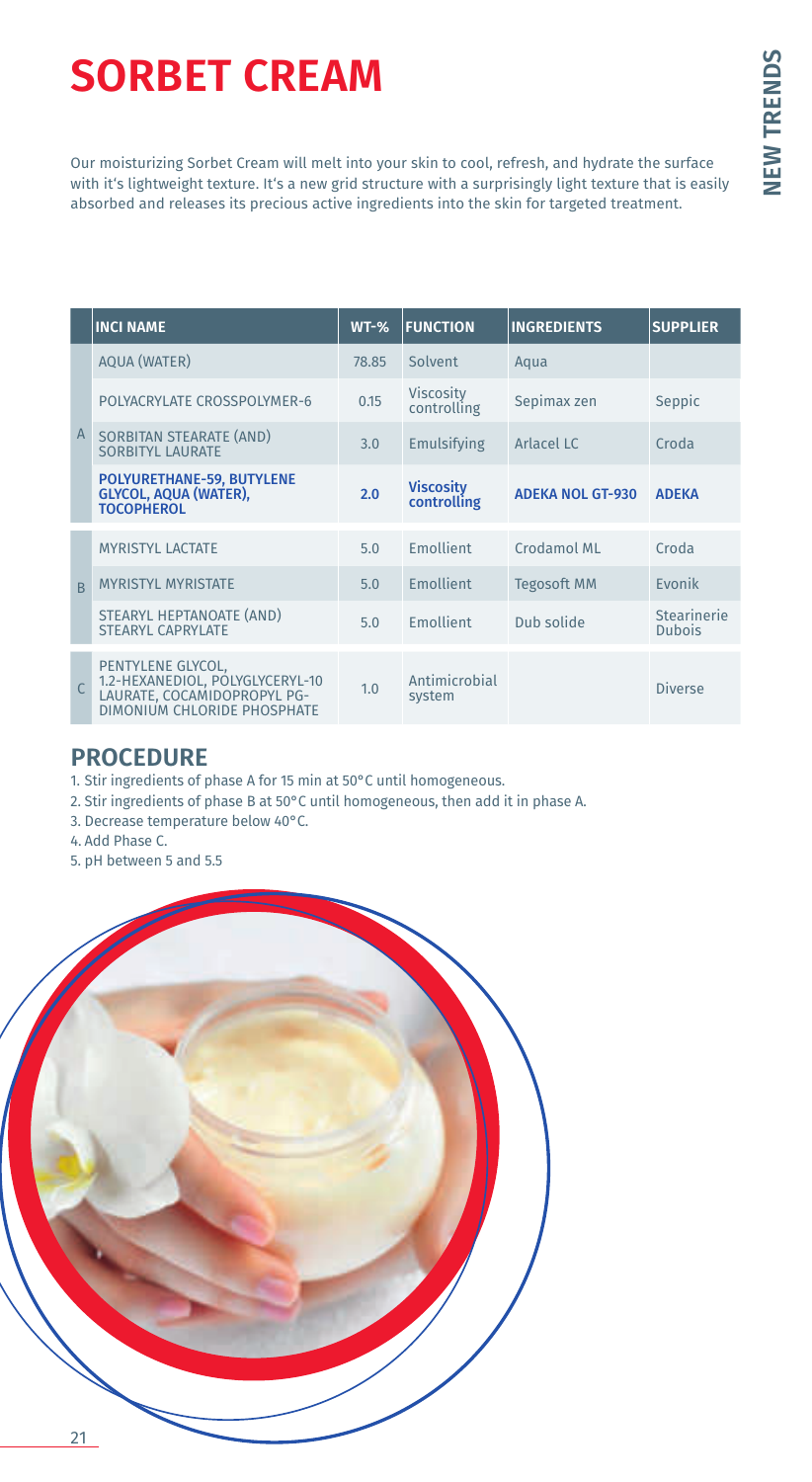# **NIGHT REPAIR EYE CREAM GEL**

It maximizes the power of night to re-ignite the light that can fade due to fatigue, pollution and age. See your most beautiful eyes forever. Silky gel cream leaves the entire eye area cushioned and comfortable.

|                | <b>INCI NAME</b>                                                   | $WT-%$ | <b>FUNCTION</b>         | <b>INGREDIENTS</b>                      | <b>SUPPLIER</b> |
|----------------|--------------------------------------------------------------------|--------|-------------------------|-----------------------------------------|-----------------|
|                | <b>DEIONIZED WATER</b>                                             | 81     | Solvent                 | Dejonized water                         |                 |
|                | <b>GLYCERIN</b>                                                    | 2.0    | Humectant               | Glycerin                                | Diverse         |
| $\overline{A}$ | MONOPROPYLENE GLYCOL                                               | 2.0    | Humectant<br>Solvent    | <b>MPG</b>                              | Diverse         |
|                | PEG-240/HDI COPOLYMER BIS-<br><b>DECYLTETRADECETH-20 ETHER</b>     | 0.88   | Thickener               | <b>ADEKA NOL GT-730</b>                 | <b>ADEKA</b>    |
|                | POLYACRYLATE (AND)<br>HYDROGENATED POLYDECENE (AND)<br>TRIDECETH-6 | 0.7    | Thickener               | Ejder ST                                | EIDER KİMYA     |
| B              | SHEA BUTTER ETHYL ESTERS                                           | 4.0    | Emollient               | <b>Lipex Shealight</b>                  | AAK             |
|                | <b>BIFIDA FERMENT LYSATE</b>                                       | 3.0    |                         | Antiaging Active Repair Complex CLR CLR |                 |
|                | WATER, ALCOHOL, LECITHIN,<br>ECTOIN*, CYCLOPEPTIDE-5               | 3.0    | <b>Antiaging Active</b> | Ronacare<br>Cyclopeptide-5              | <b>MERCK</b>    |
|                | WATER AND NARCISSUS TAZETTA<br><b>BULB EXTRACT</b>                 | 2.0    |                         | Antiaging Active IBR-Dormin NP 0302 IBR |                 |
|                | CAPRYLHYDROXAMIC ACID.<br>1.2-HEXANEDIOL, BUTYLENE GLYCOL          | 2.5    | Preservative            | <b>Spectrastat BHL</b>                  | <b>INOLEX</b>   |

Made by Ejder Kimya

- 1. Heat A to 75°C and mix well.
- 2. Add B to A with mixing at 45°C. Mix to homogeneous mixture.
- 3. Add C to AB with mixing.
- 4. Correct the pH to 5.5 6.0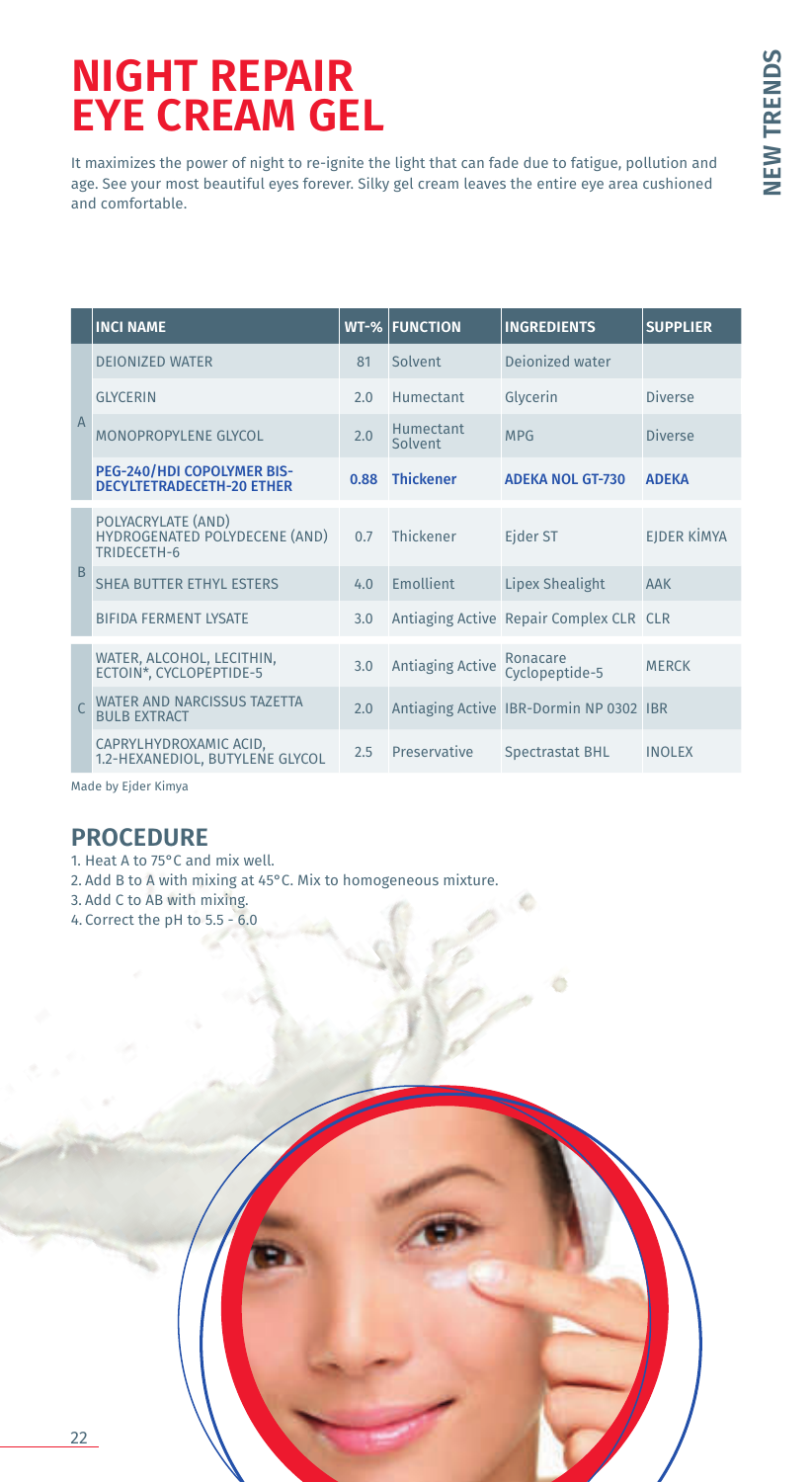# **NEW TRENDS NEW TRENDS**

# **WHITENING GEL CREAM**

A daytime brightening moisturizer with the ingredients for reduced dark spot appearance throughout the day; Inspired by the latest cosmetic advancements directly from Asia. Achieves perfectly brilliant skin. The Whitening Gel Cream helps correct and resist the appearance of dark spots, protects, hydrates, visibly brightens and instantly luminizes.

|                | <b>INCI NAME</b>                                                                                                                   |       | <b>WT-% FUNCTION</b>            | <b>INGREDIENTS</b>      | <b>SUPPLIER</b>   |
|----------------|------------------------------------------------------------------------------------------------------------------------------------|-------|---------------------------------|-------------------------|-------------------|
|                | <b>AQUA (WATER)</b>                                                                                                                | 91.37 | Solvent                         | Aqua                    |                   |
|                | <b>GLYCERIN</b>                                                                                                                    | 2.5   | Humertant                       | Glycerin                | Interchimie       |
| $\overline{A}$ | PEG-240/HDI COPOLYMER BIS-<br>DECYLTETRADECETH-20 ETHER,<br><b>BUTYLENE GLYCOL, AQUA (WATER),</b><br>POTASSIUM LAURATE, TOCOPHEROL | 3.0   | <b>Viscosity</b><br>controlling | <b>ADEKA NOL GT-730</b> | <b>ADEKA</b>      |
|                | ACRYLATES/C10-30 ALKYL ACRYLATE<br><b>CROSSPOLYMER</b>                                                                             | 0.2   | <b>Viscosity</b><br>controlling | Pemulen TR1             | <b>GATTEFOSSE</b> |
|                | AQUA (WATER), SODIUM HYDROXIDE                                                                                                     | 0.18  | <b>Buffering</b>                | NaOH 30%                | <b>Brenntag</b>   |
|                | <b>AUREOBASIDIUM PULLULANS</b><br>FERMENT, PHENOXYETHANOL,<br><b>ETHYLHEXYLGLYCERIN</b>                                            | 0.5   | <b>Skin</b><br>conditionning    | <b>Beta Glucan LQ-S</b> | <b>ADEKA</b>      |
| B              | AQUA (WATER), HYDROLYZED WHEAT<br><b>FLOUR</b>                                                                                     | 1.0   | Skin<br>conditionning           | Axolight                | Givaudan          |
|                | PHENOXYETHANOL, HEXYLGLYCERIN                                                                                                      | 1.0   | Antimicrobial<br>system         |                         | Diverse           |
|                | POLYSORBATE 20                                                                                                                     | 1.0   | Solvent                         | Tween 20                | Masso             |
| $\mathsf{C}$   | <b>TETRAHYDRODIFERULOYLMETHANE</b>                                                                                                 | 0.25  | Skin<br>conditionning           | Sabiwhite               | Sabinsa           |

- 1. Phase A: Stir for 15 min at 50°C ADEKA NOL GT-730 in water+glycerin until homogeneous.
- 2. Add Pemulen TR1 under stiring until homogeneous, then neutralize with NaOH.
- 3. Add ingredients of phase B.
- 4. Phase C: Solve Sabiwhite in Tween 20. Add to phase A.
- 5. pH between 4 and 5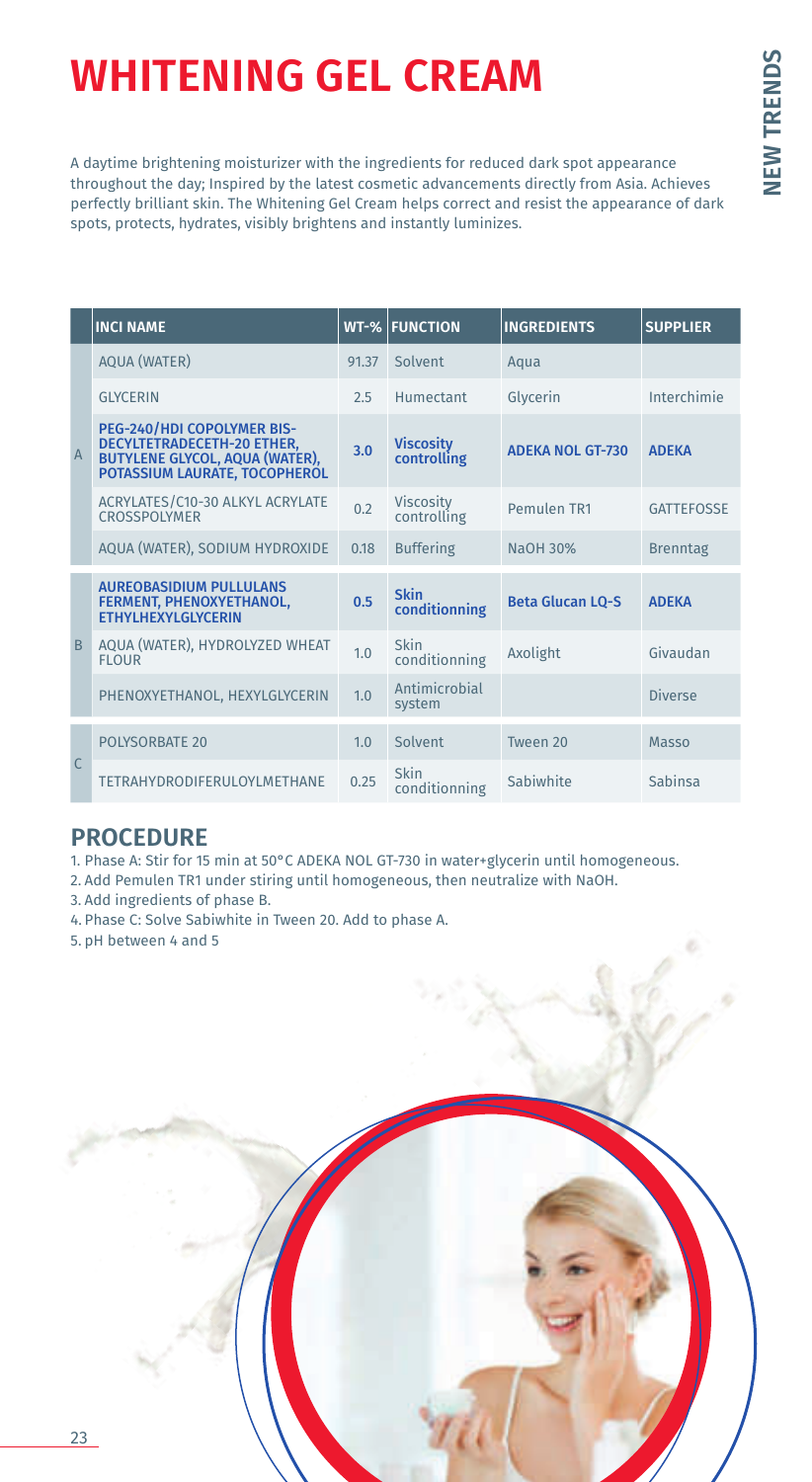# **SPRAYABLE MOISTURE GEL – OIL-FREE**

The Sprayable Moisture Gel is a lightweight oil-free moisturizing cream particularly suitable for dehydrated oily skin. It is absorbed quickly to produce a supple, moist skin texture with a nonshine, velvety soft finish. Formulated with **ADEKA NOL GT-730** to provide quick gelling.

|          | <b>INCI NAME</b>                                                                                                              |     | <b>WT-% FUNCTION</b> | <b>INGREDIENTS</b>             | <b>SUPPLIER</b> |  |
|----------|-------------------------------------------------------------------------------------------------------------------------------|-----|----------------------|--------------------------------|-----------------|--|
|          | <b>WATER</b>                                                                                                                  | 78  |                      |                                |                 |  |
|          | <b>ADEKA NOL GT-730</b><br>PEG-240/HDI COPOLYMER<br><b>BIS-DECYLTETRADECETH-20 ETHER,</b><br><b>BUTYLENE GLYCOL AND WATER</b> | 5.0 | <b>Thickener</b>     | <b>ADEKA NOL GT-730</b>        | <b>ADEKA</b>    |  |
|          | DIETHOXYETHYL SUCCINATE                                                                                                       | 2.0 | Emollient            | <b>CRODAMOL DES</b>            | CRODA           |  |
| $\Delta$ | <b>GLYCERIN</b>                                                                                                               | 3.0 | Moisturizer          | Glycerin                       | Diverse         |  |
|          | <b>BIS-PEG-18 METHYL ETHER</b><br><b>DIMETHYL SILANE</b>                                                                      | 1.0 | Emollient            | 2501 COSMETIC WAX              | <b>DOW</b>      |  |
|          | <b>PEG-400</b>                                                                                                                | 0.4 | <b>Moisturizer</b>   | <b>ADEKA PEG-400</b>           | <b>ADEKA</b>    |  |
|          | PHENOXYETHANOL                                                                                                                | 04  | Preservative         | Phenoxyethanol                 | Diverse         |  |
|          | <b>BUTYLENE GLYCOL</b>                                                                                                        | 7.0 | Moisturizer          | <b>Butylene Glycol</b>         | Daicel          |  |
| B        | <b>ALCOHOL</b>                                                                                                                | 3.0 | Texture<br>modifier  | Ethanol                        | Diverse         |  |
|          | SODIUM CITRATE AND WATER                                                                                                      | 0.2 | pH adjuster          | Sodium Citrate<br>$10\%$ soln. | <b>Diverse</b>  |  |

Made by Iwase Cosfa

- 1. Weigh all ingredients for phase A without 9 and put into a vessel,
- then dissolve at 70-80°C while mixing.
- 2. Cool the batch to room temperature. Then, weight 9 into main batch and mix until uniform.
- 3. Remove air bubbles under vacuum and fill the bulk in a suitable package.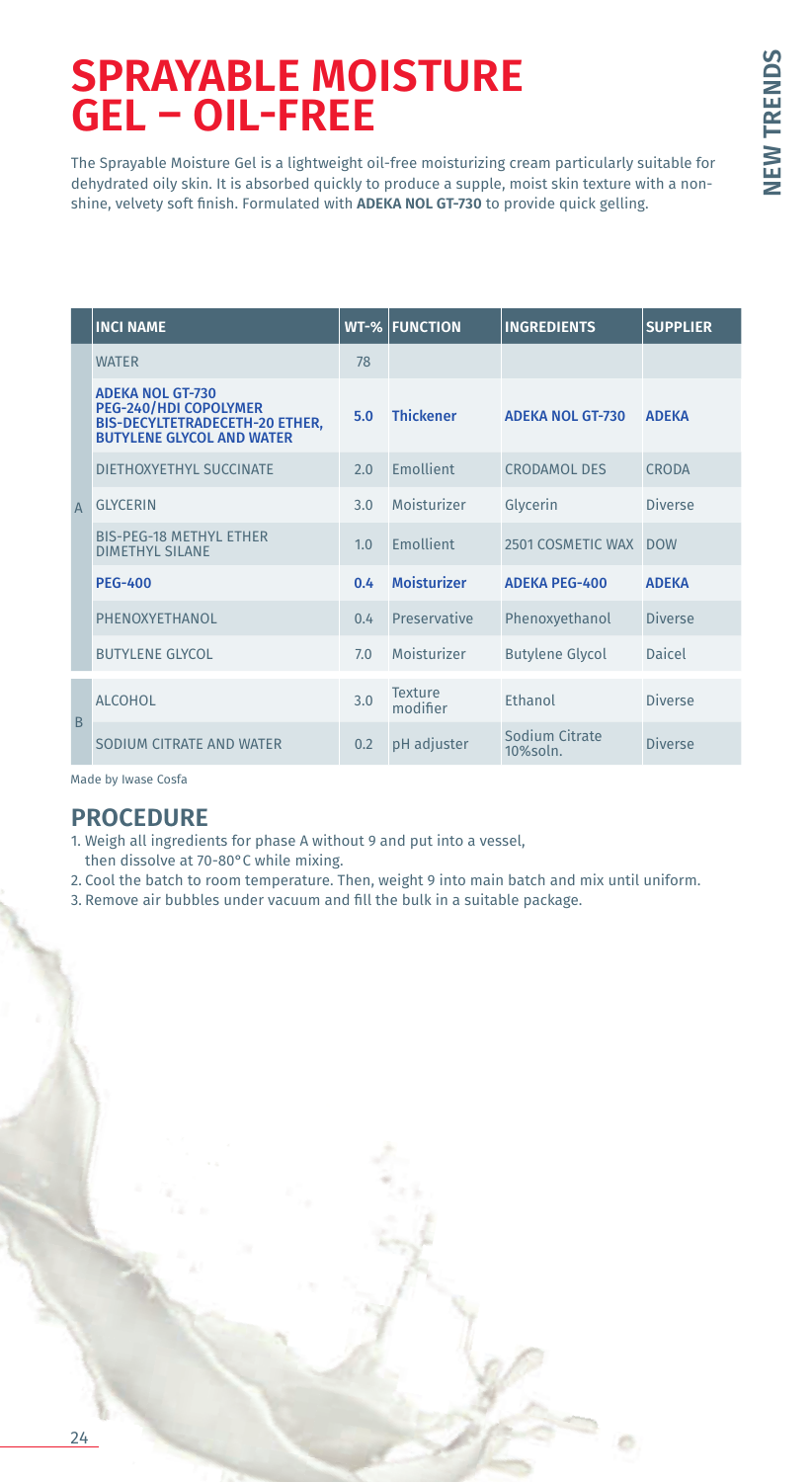# **MIST ANTI-POLLUTION**

Mist Anti-Pollution instantly shields and protects skin from the ageing effects of harmful free radicals and environmental pollution. It helps to strengthen the skin's natural defences against oxidative stress.

|                | <b>INCI NAME</b>                                                                                                                   | $WT-%$ | <b>FUNCTION</b>                 | <b>INGREDIENTS</b>      | <b>SUPPLIER</b>     |
|----------------|------------------------------------------------------------------------------------------------------------------------------------|--------|---------------------------------|-------------------------|---------------------|
|                | <b>AQUA (WATER)</b>                                                                                                                | 85.09  | Solvent                         | Aqua                    |                     |
|                | PULLULAN                                                                                                                           | 0.01   | <b>Viscosity</b><br>controlling | Pullulan                | Hayashibara         |
| $\overline{A}$ | <b>TREHALOSE</b>                                                                                                                   | 0.05   | Moisturising                    | Trehalose               | Hayashibara         |
|                | PEG-240/HDI COPOLYMER BIS-<br>DECYLTETRADECETH-20 ETHER,<br><b>BUTYLENE GLYCOL, AQUA (WATER),</b><br>POTASSIUM LAURATE, TOCOPHEROL | 4.0    | <b>Viscosity</b><br>controlling | <b>ADEKA NOL GT-730</b> | <b>ADEKA</b>        |
|                | PROPANEDIOL                                                                                                                        | 80     | Solvent                         | Zemea                   | Dupont              |
| B              | CETYLPYRIDINIUM<br>CHLORIDE, ISOPENTYLDIOL,<br>ETHYLHEXYGLYCERIN, AQUA<br>(WATER)                                                  | 0.5    | Antimicrobial<br>system         |                         | Diverse             |
|                | PARFUM (FRAGRANCE)                                                                                                                 | 0.2    | Fragrance                       | Parfum Aqua Detox       | Technicoflor        |
|                | <b>ISOPENTYLDIOL</b>                                                                                                               | 0.5    | Solvent                         | <b>IPD</b>              | Kuraray             |
|                | <b>POLYSORBATE 20</b>                                                                                                              | 0.65   | Solvent                         | Tween 20                | Masso               |
|                | BUTYLENE GLYCOL, AQUA (WATER),<br>SCUTELLARIA BAICALENSIS ROOT<br><b>EXTRACT</b>                                                   | 0.5    | Soothing                        | Ougon liquid B          | Ichimaru<br>Pharcos |
| $\mathsf{C}$   | AQUA (WATER), POLYGONUM<br>FAGOPYRUM SEED EXTRACT,<br>SODIUM BENZOATE, POTASSIUM<br><b>SORBATE</b>                                 | 0.5    | Skin<br>conditioning            | Cell Intact             | <b>ID Bio</b>       |

- 1. Phase A: Solve Pullulan and Trehalose in Water. Stir for 15 min at 50°C ADEKA NOL GT-730 in water until homogeneous. Decrease temperature below 40°C.
- 2. Phase B: Stir ingredients until homogeneous. Add Phase B in Phase A.
- 3. Add ingredients of Phase C one by one.
- 4. pH between 4 and 5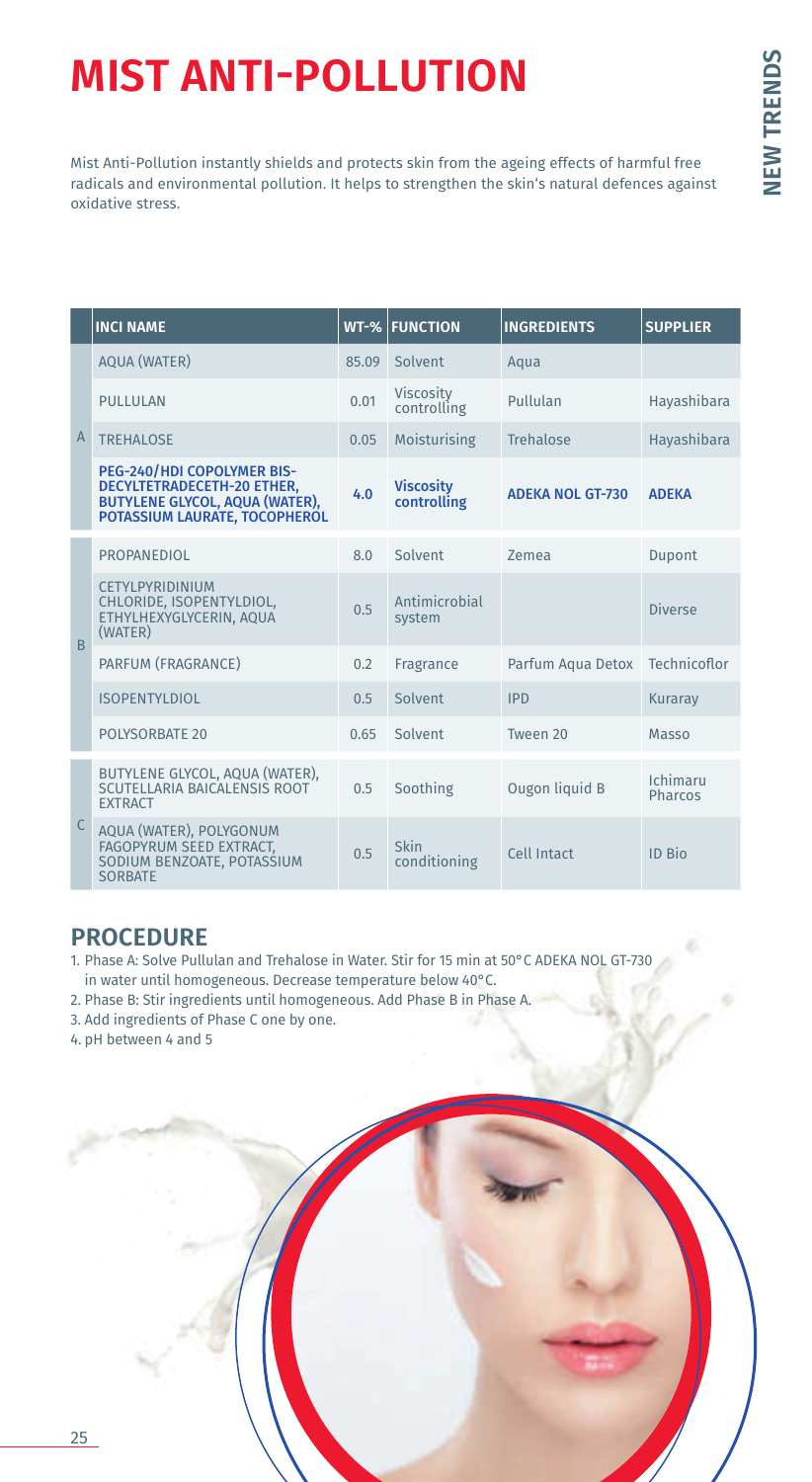# **NEW TRENDS NEW TRENDS**

# **DETOX - BUBBLE MASK**

This mask's unique formula combines oxygen with the best ingredients for an instant cleaning. This peel and wash-off type mask pack has smoothly cleansing effects that removes waste materials and fine dust at one time.

|                | <b>INCI NAME</b>                                                                                                                                                                                                        | $WT-%$ | <b>FUNCTION</b>                 | <b>INGREDIENTS</b>      | <b>SUPPLIER</b>                 |
|----------------|-------------------------------------------------------------------------------------------------------------------------------------------------------------------------------------------------------------------------|--------|---------------------------------|-------------------------|---------------------------------|
|                | <b>AOUA (WATER)</b>                                                                                                                                                                                                     | 18.55  | Solvent                         | Aqua                    |                                 |
|                | C142090                                                                                                                                                                                                                 | 0.65   | Colorant                        | Bleu nº1 à 1%           | Sensient                        |
| $\overline{A}$ | <b>GLYCERIN</b>                                                                                                                                                                                                         | 2.1    | <b>Humectant</b>                | Glycerin                | Interchimie                     |
|                | <b>XANTHAN GUM</b>                                                                                                                                                                                                      | 1.0    | <b>Viscosity</b><br>controlling | <b>Xanthan Gum</b>      |                                 |
|                | SODIUM LAURETH SULFATE, SODIUM<br>LAURETH 8-SULFATE, MAGNESIUM<br>LAURETH SULFATE, MAGNESIUM<br>LAURETH 8-SULFATE, SODIUM<br>OLETH SULFATE, MAGNESIUM OLETH<br><b>SULFATE</b>                                           | 36.0   | Surfactant                      | <b>Texapon ASV 50</b>   | Cognis                          |
| B              | <b>COCAMIDOPROPYL BETAINE</b>                                                                                                                                                                                           | 8.0    | Surfactant                      | <b>Dehyton K Cos</b>    | Cognis                          |
|                | AOUA (WATER), SODIUM LAUROYL<br><b>SARCOSINATE</b>                                                                                                                                                                      | 5.0    | Surfactant                      | Crodasinic LS30         | Croda                           |
|                | <b>GLYCERYL CAPRYLATE/CAPRATE</b>                                                                                                                                                                                       | 1.0    | Surfactant                      | <b>Stepan Mild GCC</b>  | <b>Stepan</b>                   |
|                | MALTOOLIGOSYL GLUCOSIDE,<br><b>HYDROGENATED STARCH</b><br>HYDROLYSATE, AQUA (WATER)                                                                                                                                     | 3.0    | Soothing                        | MG-60                   | Hayashibara                     |
|                | CETYLPYRIDINIUM CHLORIDE,<br>ETHYLHEXYLGLYCERIN,<br><b>ISOPENTYLDIOL, AQUA</b>                                                                                                                                          | 0.5    | Antimicrobial<br>system         |                         | <b>Diverse</b>                  |
| C              | PARFUM (FRAGRANCE)                                                                                                                                                                                                      | 0.2    | Parfum                          | Parfum Pure care<br>Mod | <b>Expressions</b><br>Parfumées |
|                | PROPYLENE GLYCOL (AND) PEG-55<br>PROPYLENE GLYCOL OLEATE                                                                                                                                                                | 2.0    | Surfactant                      | Antil 141 Liquid        | Evonik                          |
|                | AQUA (WATER), POLYGONUM<br>FAGOPYRUM SEED EXTRACT, SODIUM<br>BENZOATE, POTASSIUM SORBATE                                                                                                                                | 0.5    | <b>Skin</b><br>conditioning     | <b>Cell Intact</b>      | ID Bio                          |
| D              | MAGNESIUM ASPARTATE, ZINC<br><b>GLUCONATE, COPPER GLUCONATE</b>                                                                                                                                                         | 0.5    | Skin<br>conditioning            | Sepitonic M3 PF         | Seppic                          |
|                | BUTYLENE GLYCOL, AQUA (WATER),<br>SCUTELLARIA BAICALENSIS ROOT<br><b>EXTRACT</b>                                                                                                                                        | 1.0    | <b>Skin</b><br>conditioning     | Ougon Liquid B          | Ichimaru<br><b>Pharcos</b>      |
| E              | POLYHYDROXYSTEARIC ACID,<br>ISONONYL ISONONANOATE,<br>ETHYLHEXYL ISONONANOATE,<br>SODIUM COCAMIDOPROPYL PG-<br>DIMONIUM CHLORIDE PHOSPHATE,<br>METHYL PERFLUOROBUTYL ETHER,<br>METHYL PERFLUOROISOBUTYL<br><b>ETHER</b> | 20.0   | Solvent                         | Phenomulse CE1          | Phoenix                         |

- 1. Stir ingredients of phase A until homogeneous.
- 2. Gently stir ingredients of phase B until homogeneous, then add it in phase A.
- 3. Add ingredients of phase C and phase D one by one.
- 4. Under slow stirring, add phase E.
- 5. Pack it immediatly.
- 6. pH between 5 and 6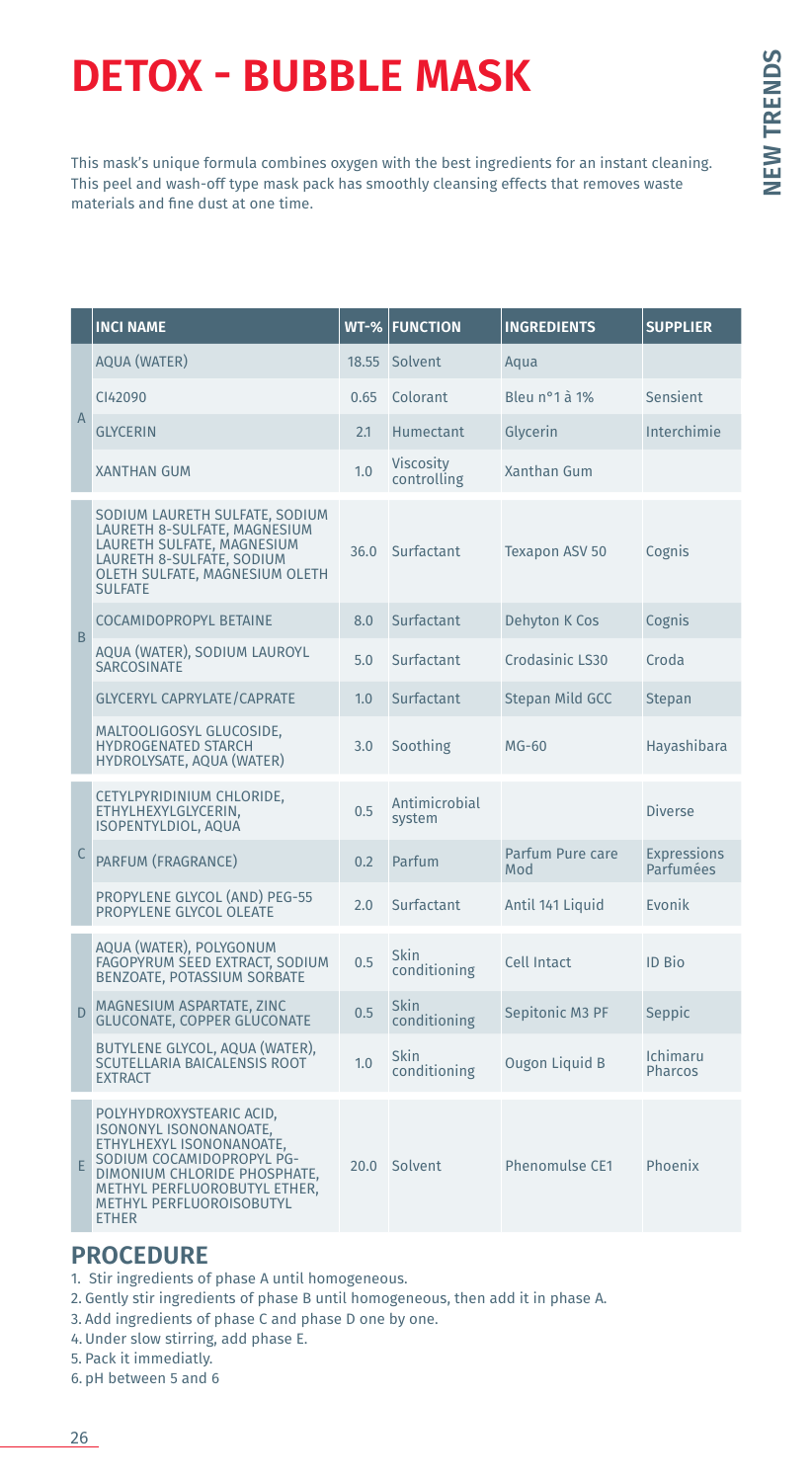# **MAKE UP**

**EYE MAKE-UP REMOVER BI-PHASE – ALCOHOL-FREE MICELLAIRE MILKY GEL O/W FOUNDATION MASCARA – LASH GROWTH EYESHADOW LIP GLOSS**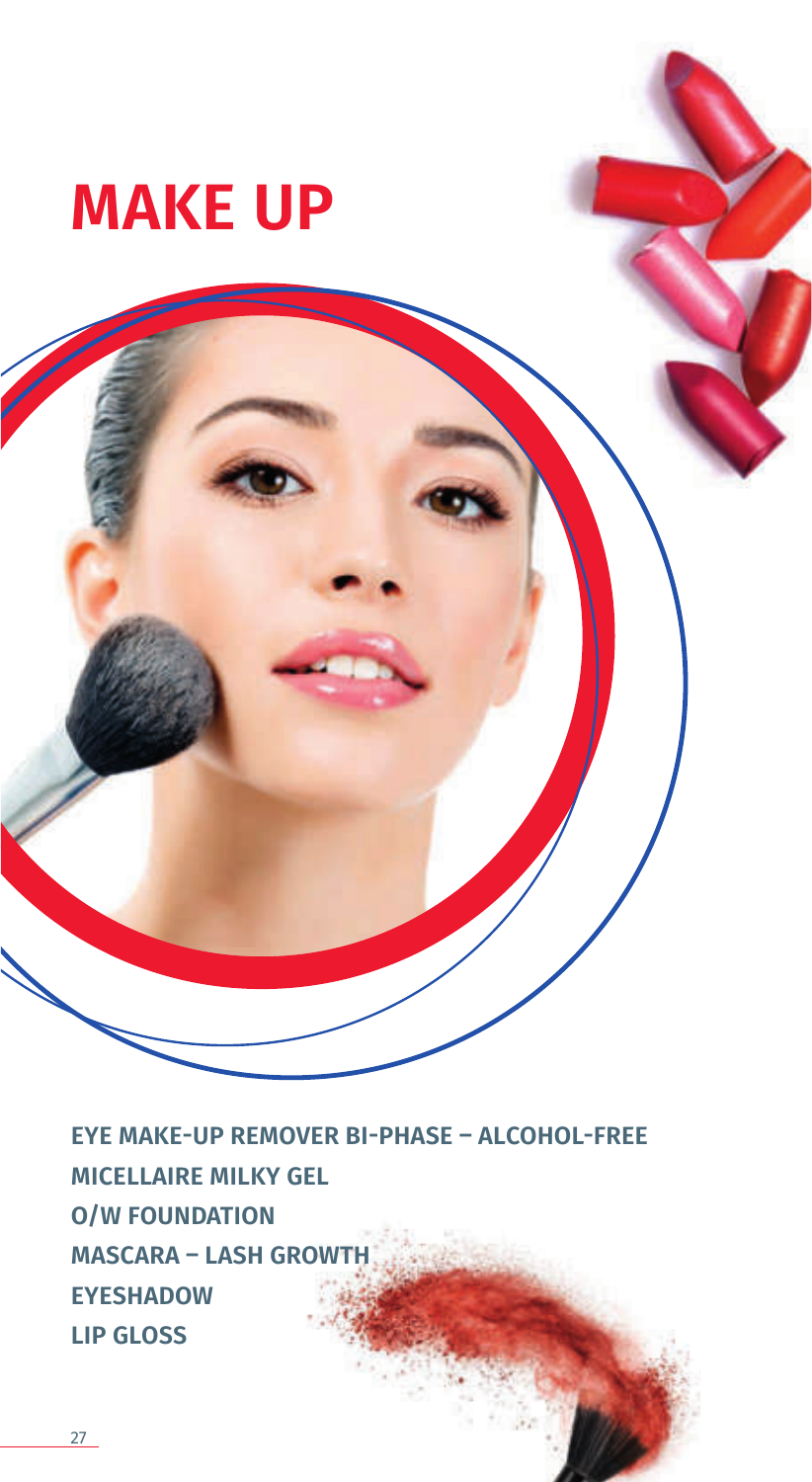# **EYE MAKE-UP REMOVER BI-PHASE – ALCOHOL-FREE**

Designed for full coverage, long-lasting and even waterproof make-up. This fast-acting, gentle make-up remover effectively dissolves make-up without drying or irritating skin, thus it is most suitable for sensitive skin and contact lens users.

|                | <b>INCI NAME</b>                  | $WT-%$ | <b>FUNCTION</b>                        | <b>INGREDIENTS</b>    | <b>SUPPLIER</b> |
|----------------|-----------------------------------|--------|----------------------------------------|-----------------------|-----------------|
|                | <b>POLOXAMER 184</b>              | 0.4    | <b>Cleansing/</b><br><b>Emulsifier</b> | <b>ADEKA NOL L-64</b> | <b>ADEKA</b>    |
| $\overline{A}$ | <b>CAPRYLYL GLYCOL</b>            | 0.2    | <b>Preservation</b><br>booster,        | <b>ADEKA NOL OG</b>   | <b>ADEKA</b>    |
| B              | SODIUM CHLORIDE                   | 0.5    | Density<br>adjuster                    |                       | <b>Diverse</b>  |
|                | <b>WATER</b>                      | to 100 |                                        |                       |                 |
|                | <b>HYDROGENATED POLYISOBUTENE</b> | 30.0   | Cleansing                              |                       | <b>Diverse</b>  |
|                | <b>ISONONYL ISONONANOATE</b>      | 2.0    | Cleansing                              |                       | <b>Diverse</b>  |
|                | CYCLOPENTASILOXANE                | 5.0    | Cleansing                              |                       | <b>Diverse</b>  |

- 1. Warm A and mix well.
- 2. Add I to B with mixing.
- 3. Add C to II with mixing.
- \* Separate as soon as stirring is stopped, so do not stop stirring during filling. Or, fill II and C separately.

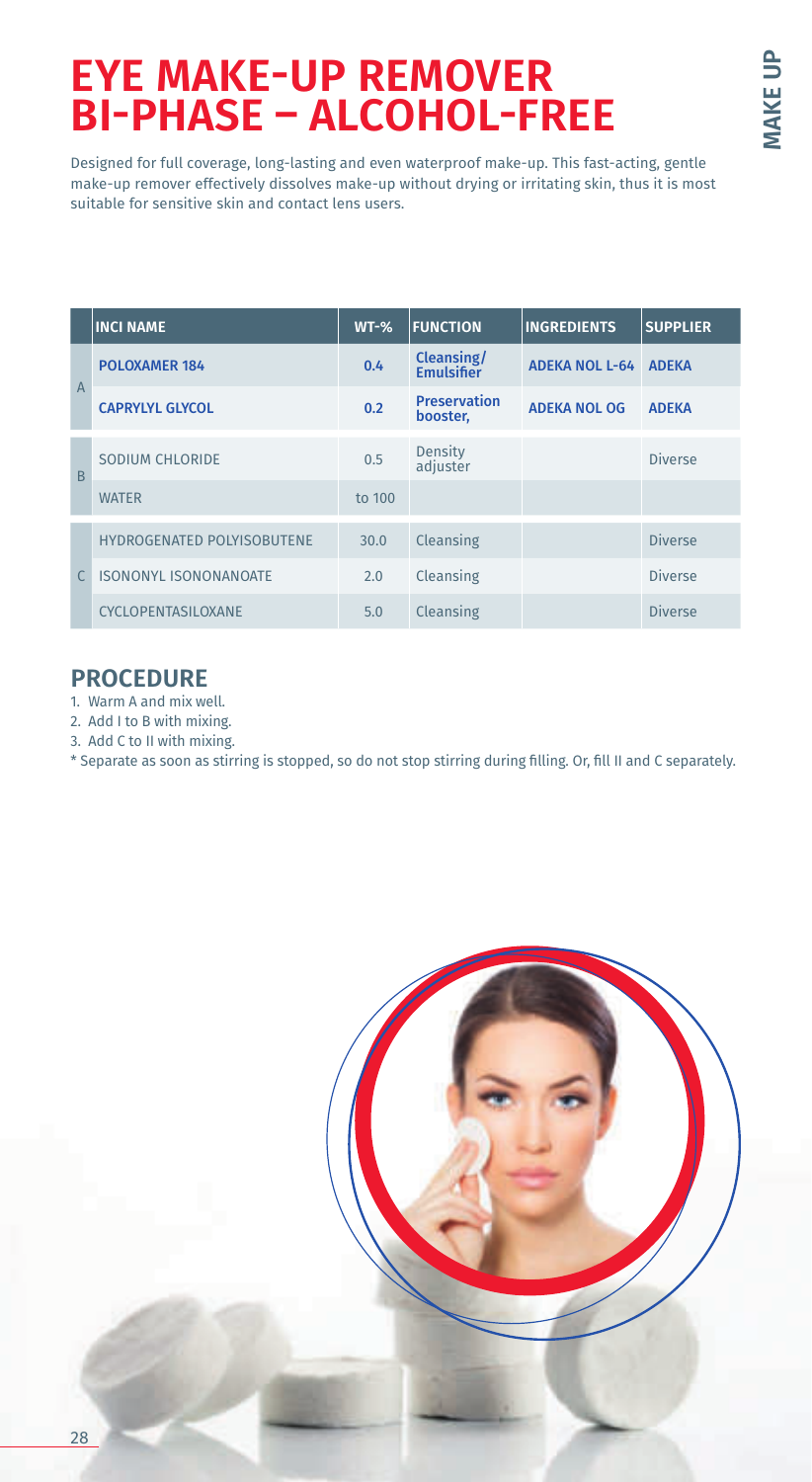# **MICELLAIRE MILKY GEL**

Micellaire Milky Gel gently cleanses and nourishes skin, while micellar particles sweep out impurities. It removes all types of make-up while soothing the skin.

|              | <b>INCI NAME</b>                                                                                                                     | $WT-%$ | <b>FUNCTION</b>                 | <b>INGREDIENTS</b>               | <b>SUPPLIER</b>   |
|--------------|--------------------------------------------------------------------------------------------------------------------------------------|--------|---------------------------------|----------------------------------|-------------------|
|              | <b>AQUA (WATER)</b>                                                                                                                  |        | 81.38 Solvent                   | Aqua                             |                   |
|              | <b>ALLANTOIN</b>                                                                                                                     | 0.05   | Soothing                        | Allantoin                        | Ashland           |
|              | MALTOOLIGOSYL GLUCOSIDE.<br><b>HYDROGENATED STARCH</b><br>HYDROLYSATE, AQUA (WATER)                                                  | 0.25   | Soothing                        | $MG-60$                          | Hayashibara       |
|              | A PEG-240/HDI COPOLYMER BIS-<br>DECYLTETRADECETH-20 ETHER,<br><b>BUTYLENE GLYCOL, AQUA (WATER),</b><br>POTASSIUM LAURATE, TOCOPHEROL | 2.0    | <b>Viscosity</b><br>controlling | <b>ADEKA NOL GT-730</b>          | <b>ADFKA</b>      |
|              | ACRYLATES/C10-30 ALKYL ACRYLATE<br><b>CROSSPOLYMER</b>                                                                               | 0.18   | Viscosity<br>controlling        | Pemulen TR1                      | <b>GATTEFOSSE</b> |
|              | AQUA (WATER), SODIUM HYDROXIDE                                                                                                       | 0.18   | <b>Buffering</b>                | NaOH 30%                         | <b>Brenntag</b>   |
|              | PENTYLENE GLYCOL, CAPRYLYL<br>GLYCOL, POLYGLYCERYL-10 LAURATE,<br>COCAMIDOPROPYL PG-DIMONIUM<br>CHLORIDE PHOSPHATE, AQUA<br>(WATER)  | 0.74   | Solvent                         | Inebact 2                        | Kuryosity         |
| B            | PEG 6 CAPRYLIC/CAPRIC GLYCERIDES                                                                                                     | 0.66   | Emulsifying<br>agent            | Glycerox 767                     | Croda             |
|              | COCAMIDOPROPYL PG-DIMONIUM<br>CHLORIDE PHOSPHATE, AQUA<br>(WATER)                                                                    | 0.32   |                                 | Cleansing agent Massocare AP PTC | Masso             |
|              | <b>POLYSORBATE 20</b>                                                                                                                | 0.26   | Solubiliser                     | Tween 20                         | Masso             |
|              | C <sub>13</sub> -15 ALKANE                                                                                                           | 4.0    | Emollient                       | Hemisqualane                     | Centerchem        |
|              | <b>NEOPENTYL GLYCOL</b><br><b>DIISONONANOATE</b>                                                                                     | 3.5    | Emollient                       | <b>NPDIN</b>                     | Hav               |
|              | <b>POLYSORBATE 80</b>                                                                                                                | 0.1    | Emulsifying<br>agent            | Massocare T80                    | Masso             |
| $\mathsf{C}$ | PENTYLENE GLYCOL,<br>ETHYLHEXYLGLYCERIN, GLYCERYL<br>UNDECYLENATE, COCAMIDOPROPYL<br><b>PG-DIMONIUM CHLORIDE</b><br><b>PHOSPHATE</b> | 0.85   | Antimicrobial<br>system         |                                  | <b>Diverse</b>    |
|              | AQUA, PARFUM, GERANIOL,<br><b>CITRONELLOL</b>                                                                                        | 5.0    | Fragrance                       | Water rose                       | Cooper            |

- 1. Phase A: Solve allantoin and MG60 in Water. Stir for 15 min at 50°C ADEKA NOL GT-730 in water until homogeneous. Then add Pemulen TR1. Stir until homogeneous. Neutralize with NaOH. Decrease temperature below 40°C.
- 2. Mix all ingredients of phase B, then add it in phase A.
- 3. Add one by one ingredients of phase C.
- 4. pH between 6 and 7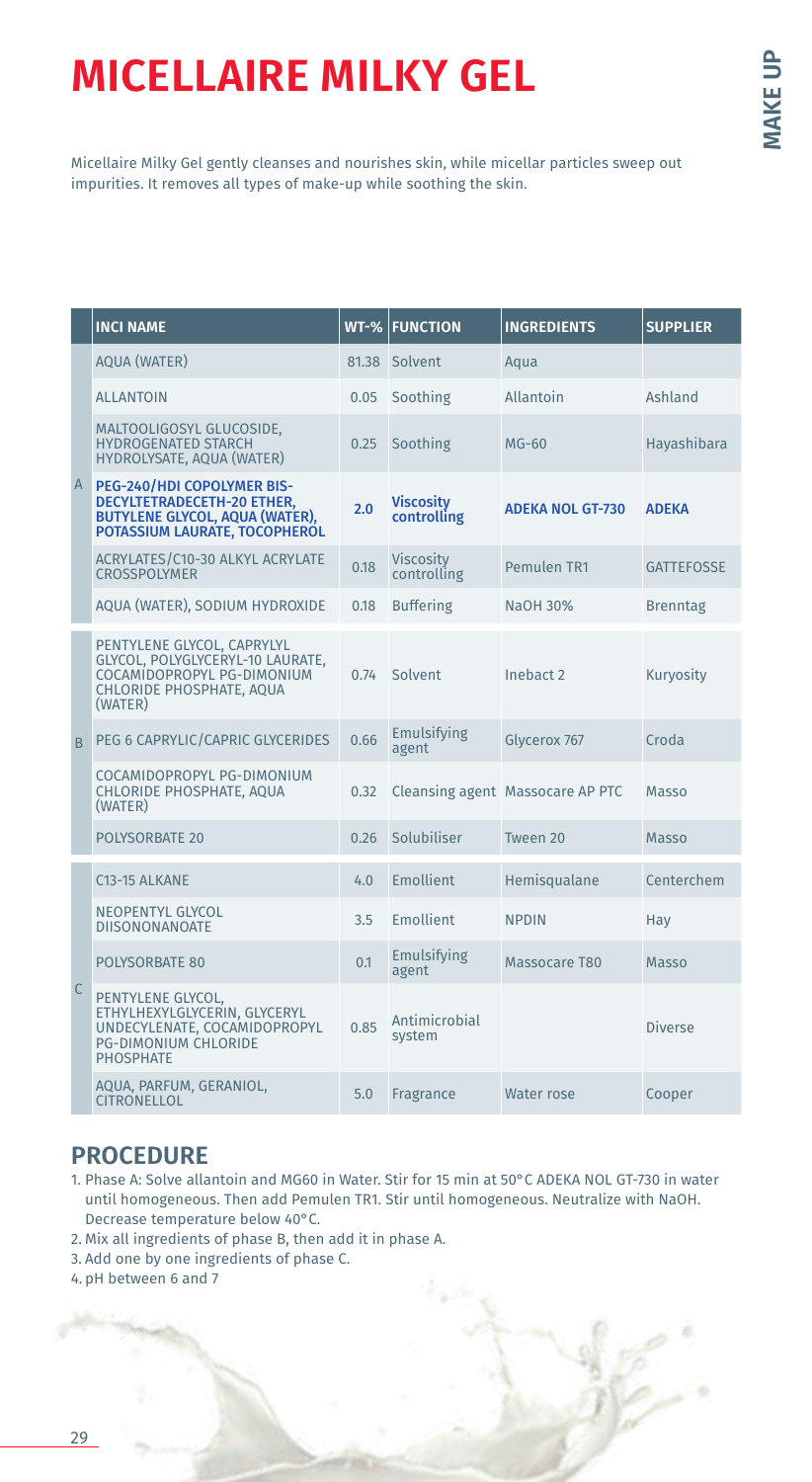# **MAKE UP MAKE UP**

# **O/W GEL FOUNDATION**

The O/W Gel Foundation developed with **ADEKA NOL GT-730** is a liquid foundation designed to make the face appear slimmer. Instantly lifts and firms the skin for a more youthful appearance. The texture is fresh and hydrating, with a beautiful and longlasting effect.

|                | <b>INCI NAME</b>                                                                                           | $\overline{\text{WT-}\%}$ | <b>FUNCTION</b>              | <b>INGREDIENTS</b>                    | <b>SUPPLIER</b>          |
|----------------|------------------------------------------------------------------------------------------------------------|---------------------------|------------------------------|---------------------------------------|--------------------------|
|                | <b>DIMETHICONE</b>                                                                                         | 6.0                       |                              | <b>KF-96 6cs</b>                      | <b>Diverse</b>           |
|                | DIMETHICONE/VINYL DIMETHICONE<br>CROSSPOLYMER AND DIMETHICONE                                              | 3.0                       | Texture modifier KSG-16      |                                       | <b>Diverse</b>           |
|                | <b>ISOTRIDECYL ISONONANATE</b>                                                                             | 10.0                      | Emollient                    | Salacos 913                           | <b>Diverse</b>           |
|                | TRIMETHYLSILOXYSILICATE AND<br>CYCLOPENTASILOXANE                                                          | 2.0                       | film former                  | <b>KF-73121</b>                       | <b>Diverse</b>           |
| $\overline{A}$ | <b>HYDROGENATED LECITINE</b>                                                                               | 0.5                       | Pigments<br>dispersing agent | <b>Basis LP-20H</b>                   | <b>Diverse</b>           |
|                | PEG/PPG/POLYBUTYLENEGLYCOL-<br>8/5/3GLYCERIN                                                               | 4.0                       | Moisturizer                  | Wilbright S-753                       | Diverse                  |
|                | <b>PEG-240/HDI COPOLYMER BIS-</b><br><b>DECYLTETRADECETH-20 ETHER,</b><br><b>BUTYLENE GLYCOL AND WATER</b> | 4.0                       | <b>Thickener</b>             | <b>ADEKA NOL GT-730</b>               | <b>ADEKA</b>             |
|                | <b>ISOSTEARIC ACID</b>                                                                                     | 0.3                       | Pigments<br>dispersing agent | <b>Isostearic Acid EX</b>             | <b>Diverse</b>           |
|                | <b>OUATERNIUM-18 BENTONITE</b>                                                                             | 0.45                      | stabilizer                   | S Ben W                               | <b>Diverse</b>           |
| B              | <b>DIMETHICONE</b>                                                                                         | 2.3                       |                              | <b>KF-96 6cs</b>                      | <b>Diverse</b>           |
|                | <b>ETHANOL</b>                                                                                             | 0.25                      |                              | Ethanol                               | <b>Diverse</b>           |
|                | TALC AND HYDROGENDIMETHICONE                                                                               | 6.75                      | Pigments                     | <b>Talc DN-SH</b>                     | <b>Dainihon</b><br>Kasei |
|                | TITANIUM DIOXIDE,<br>ALUMINUM HYDROXIDE AND<br><b>HYDROGENDIMETHICONE</b>                                  | 3.0                       | Pigments                     | Titan DN-SH(2)                        | Dainihon<br>Kasei        |
|                | TITANIUM DIOXIDE, ALUMINUM<br><b>HYDROXIDE AND STEARIC ACID</b>                                            | 3.0                       | Pigments                     | <b>ST-705SA</b>                       | <b>Titan Kogyo</b>       |
| $\mathsf{C}$   | <b>IRON OXIDE AND</b><br><b>HYDROGENDIMETHICONE (YELLOW)</b>                                               | 1.0                       | Pigments                     | <b>SI01-2 Talox LL-100P</b>           | Daito Kasei              |
|                | <b>IRON OXIDE AND</b><br><b>HYDROGENDIMETHICONE (RED)</b>                                                  | 0.15                      | Pigments                     | S101-2 Talox R-516L                   | Daito Kasei              |
|                | <b>IRON OXIDE AND</b><br>HYDROGENDIMETHICONE (BLACK)                                                       | 0.1                       | Pigments                     | <b>SI01-2 Talox BL-100P</b>           | Daito Kasei              |
|                | SILICA AND HYDROGENDIMETHICONE                                                                             | 3.0                       |                              | Texture modifier Sunsphere NP-30(1.5) | Dainihon<br>Kasei        |
|                | <b>WATER</b>                                                                                               | 49.59                     |                              | <b>Purified Water</b>                 |                          |
|                | PHENOXYETHANOL                                                                                             | 0.5                       | Preservative                 | PHENOXYETHANOL S                      | <b>Diverse</b>           |
| D              | EDTA-2NA                                                                                                   | 0.05                      | Chelating agent              | EDTA-2Na                              | <b>Diverse</b>           |
|                | <b>XANTHAN GUM</b>                                                                                         | 0.06                      | Thickener                    | Echo-gum1.5% disp.                    | <b>Diverse</b>           |

Made by Iwase Cosfa

- 1. Weigh all ingredients for phase A and put into a main vessel, then dissolve at 70-80°C while mixing.
- 2. Weight all ingredients for phase B and disperse until uniform.
- 3. Weight all ingredients for phase C and pulverize.
- 4. Weigh all ingredients for phase D and dissolve at 70-80°C while mixing.
- 5. Add phase B+C into phase A then disperse.
- 6. Cool the batch to 40°C and operate the homogenizer again.
- 7. Cool the batch to room temperature and fill the bulk into a suitable package.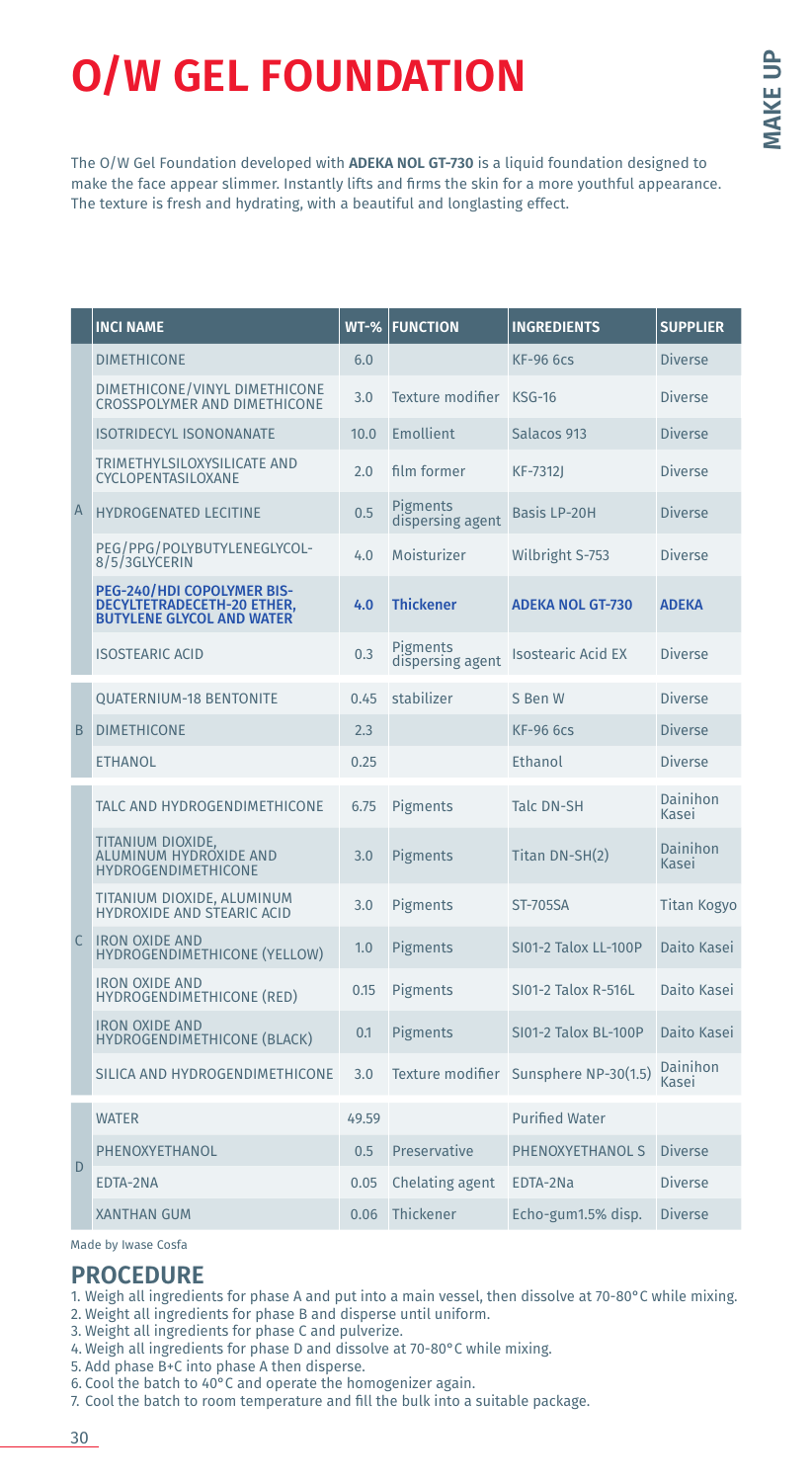# **MASCARA – LASH GROWTH**

These Mascara-serum hybrids will make your natural lashes grow long and feathery while you wear them. The mascara performs beautifully - it's inky, smooth and glides on light, clump-free and super natural.

|                | <b>INCI NAME</b>                                                                                                                                    | $WT-%$ | <b>FUNCTION</b>                 | <b>INGREDIENTS</b>      | <b>SUPPLIER</b>                     |
|----------------|-----------------------------------------------------------------------------------------------------------------------------------------------------|--------|---------------------------------|-------------------------|-------------------------------------|
| $\overline{A}$ | <b>AQUA (WATER)</b>                                                                                                                                 | 57.6   | Solvent                         | Aqua                    |                                     |
|                | <b>GLYCERIN</b>                                                                                                                                     | 2.0    | <b>Emollient</b>                | Glycerin                | Interchimie                         |
|                | SODIUM HYDROXIDE                                                                                                                                    | 0.2    | <b>Buffering</b>                | <b>NaOH</b>             |                                     |
|                | <b>HYDROXYETHYLCELLULOSE</b>                                                                                                                        | 1.2    | <b>Viscosity</b><br>controlling | Natrosol 250            | Ashland                             |
|                | POLYURETHANE-59, BUTYLENE<br><b>GLYCOL, AQUA (WATER),</b><br><b>TOCOPHEROL</b>                                                                      | 2.0    | <b>Viscosity</b><br>controlling | <b>ADEKA NOL GT-930</b> | <b>ADEKA</b>                        |
|                | AQUA (WATER), CHARCOAL POWDER,<br>POLYGLYCERYL-10 STEARATE.<br>POLYGLYCERYL-10 MYRISTATE,<br>POLYGLYCERIN-10, SODIUM<br>DEHYDROACETATE, CITRIC ACID | 2.0    | Cosmetic<br>colorant            | WD-VCB25                | Daito                               |
| B              | ASCORBYL PALMITATE, CERA ALBA,<br>COPERNICIA CERIFERA CERA,<br>RICINUS COMMUNIS SEED OIL,<br><b>TOCOPHEROL</b>                                      | 10.0   | Viscosity<br>Controlling        | Organic Jelly           | Kahlwax                             |
|                | COPERNICIA CERIFERA (CARNAUBA)<br><b>WAX</b>                                                                                                        | 4.0    | Viscosity<br>Controlling        | Carnauba wax            |                                     |
|                | <b>CERA ALBA (BEESWAX)</b>                                                                                                                          | 4.0    | Emulsion<br>stabilising         | <b>Beeswax</b>          | Kahlwax                             |
|                | <b>STEARIC ACID</b>                                                                                                                                 | 4.0    | Emulsifying                     | Dub <sub>50P</sub>      | <b>Stearinerie</b><br><b>Dubois</b> |
|                | <b>GLYCERYL STEARATE</b>                                                                                                                            | 2.0    | Emulsifying                     | Cutina GMS              | Cognis                              |
| $\mathsf{C}$   | PENTYLENE GLYCOL,<br>ETHYLHEXYLGLYCERIN, GLYCERYL<br>UNDECYLENATE, COCAMIDOPROPYL<br><b>PG-DIMONIUM CHLORIDE</b><br><b>PHOSPHATE</b>                | 1.0    | Antimicrobial<br>system         |                         |                                     |
|                | POLYURETHANE-35                                                                                                                                     | 12.0   | <b>Binding</b>                  | Baycusan C 1004         | <b>Bayer</b>                        |
|                | GLYCERIN, AQUA/WATER, VIGNA<br>RADIATA SPROUT EXTRACT.<br><b>TRIFOLIUM PRATENSE SPROUT</b><br><b>EXTRACT</b>                                        | 1.0    | <b>Skin</b><br>conditionning    | Akosky Azuki            | Akott                               |

- 1. Combine phase A ingredients at 70°C and homogenize under stiring for 20 min. Combine phase B ingredients at 85°C. Add B slowly under stirring to A and homogenize. Reduce mixing speed, cool at 60°C and add phase C ingredients.
- 2. pH between 6 and 6.5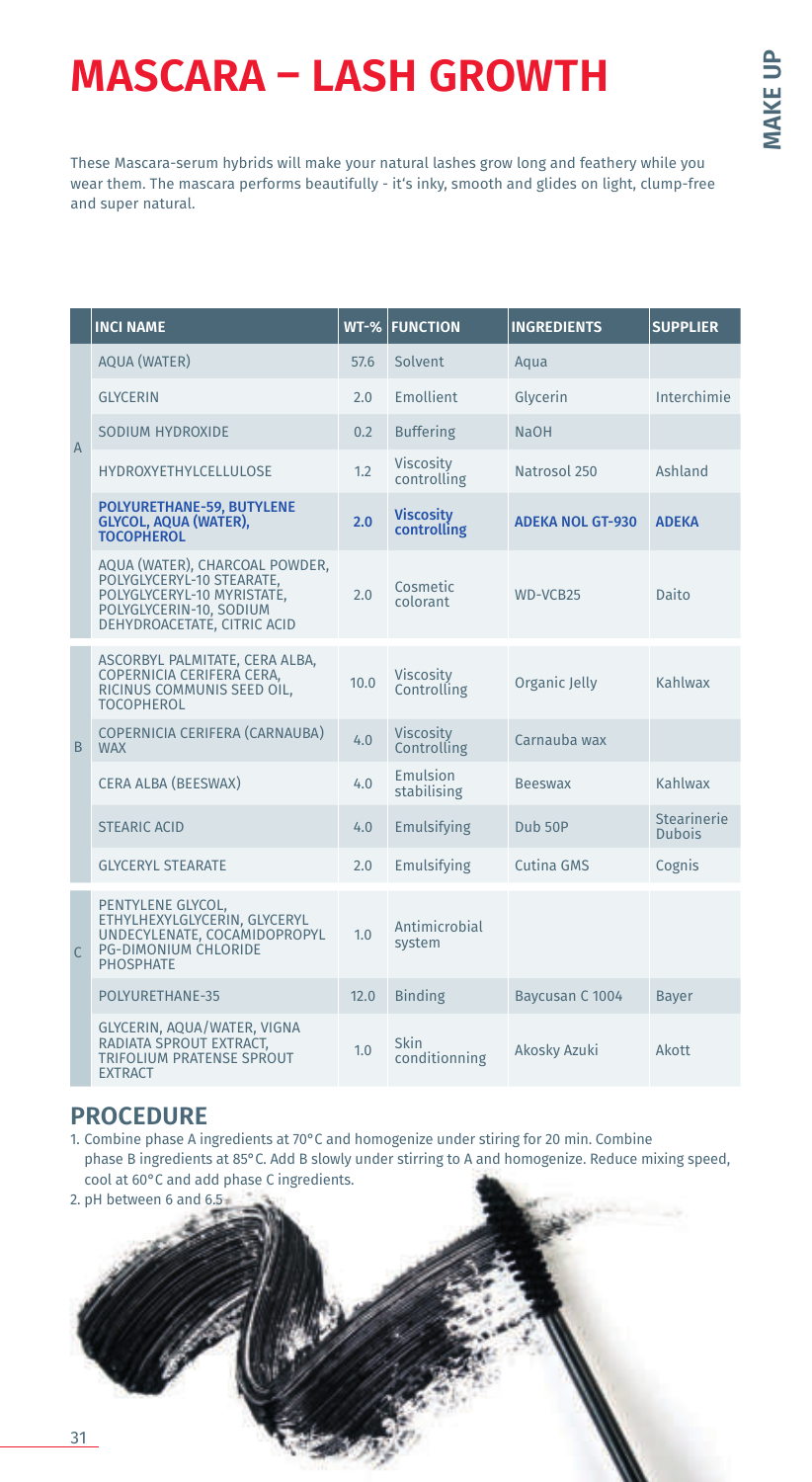# **EYESHADOW**

Easy to apply and long-lasting setting and fixing. Soft cushion type jelly texture creates moisturized and delicate eyes with a soft touch and strong adhesive power for hours.

|                | <b>INCI NAME</b>                                                                                                                     | $WT-%$ | <b>FUNCTION</b>                 | <b>INGREDIENTS</b>      | <b>SUPPLIER</b>              |
|----------------|--------------------------------------------------------------------------------------------------------------------------------------|--------|---------------------------------|-------------------------|------------------------------|
| $\overline{A}$ | <b>AQUA (WATER)</b>                                                                                                                  | 76.95  | Solvent                         | Aqua                    |                              |
|                | POLYURETHANE-59, BUTYLENE<br>GLYCOL, AQUA (WATER),<br><b>TOCOPHEROL</b>                                                              | 3.0    | <b>Viscosity</b><br>controlling | <b>ADEKA NOL GT-930</b> | <b>ADFKA</b>                 |
|                | <b>HYDROXYETHYLCELLULOSE</b>                                                                                                         | 0.2    | <b>Viscosity</b><br>controlling | Natrosol 250            | Ashland                      |
|                | PENTYLENE GLYCOL,<br>ETHYLHEXYLGLYCERIN, GLYCERYL<br>UNDECYLENATE, COCAMIDOPROPYL<br><b>PG-DIMONIUM CHLORIDE</b><br><b>PHOSPHATE</b> | 1.0    | Antimicrobial<br>system         |                         | <b>Diverse</b>               |
| <b>B</b>       | CRAMBE ABYSSINICA SEED OIL                                                                                                           | 2.5    | Emollient                       | Huile d'abyssinie       | <b>Elementis</b>             |
|                | <b>STEARIC ACID</b>                                                                                                                  | 3.5    | Emulsifying                     | Diol 50P                | Stearinerie<br><b>Dubois</b> |
|                | <b>GLYCERYL STEARATE</b>                                                                                                             | 0.8    | Viscosity<br>controlling        | Cutina MD               | Cognis                       |
|                | MICA (AND) TIN OXIDE (AND)<br><b>TITANIUM DIOXIDE</b>                                                                                | 5.0    | Cosmetic<br>colorant            | Magchrom N-5803K        | COV                          |
|                | ALUMINA (AND) IRON OXIDES                                                                                                            | 5.0    | Cosmetic<br>colorant            | Mirinae A-6200S         | COV                          |
|                | <b>TRIETHOXYCAPRYLYLSILANE</b>                                                                                                       | 2.0    | <b>Binding</b>                  | OTS-2-Talc JA-46R       | Daito                        |
|                | AQUA (WATER), SODIUM HYDROXIDE                                                                                                       | 0.05   | <b>Buffering</b>                | NaOH 30%                |                              |

## **PROCEDURE**

1. Phase A: Stir for 15 min at 50°C ADEKA NOL GT-730 in water+glycerin until homogeneous.

2. Add Natrosol 250 under stiring until homogeneous.

3. Mix ingredients of phase B.

4. Adjust pH with phase C.

5. pH between 6 and 6.5

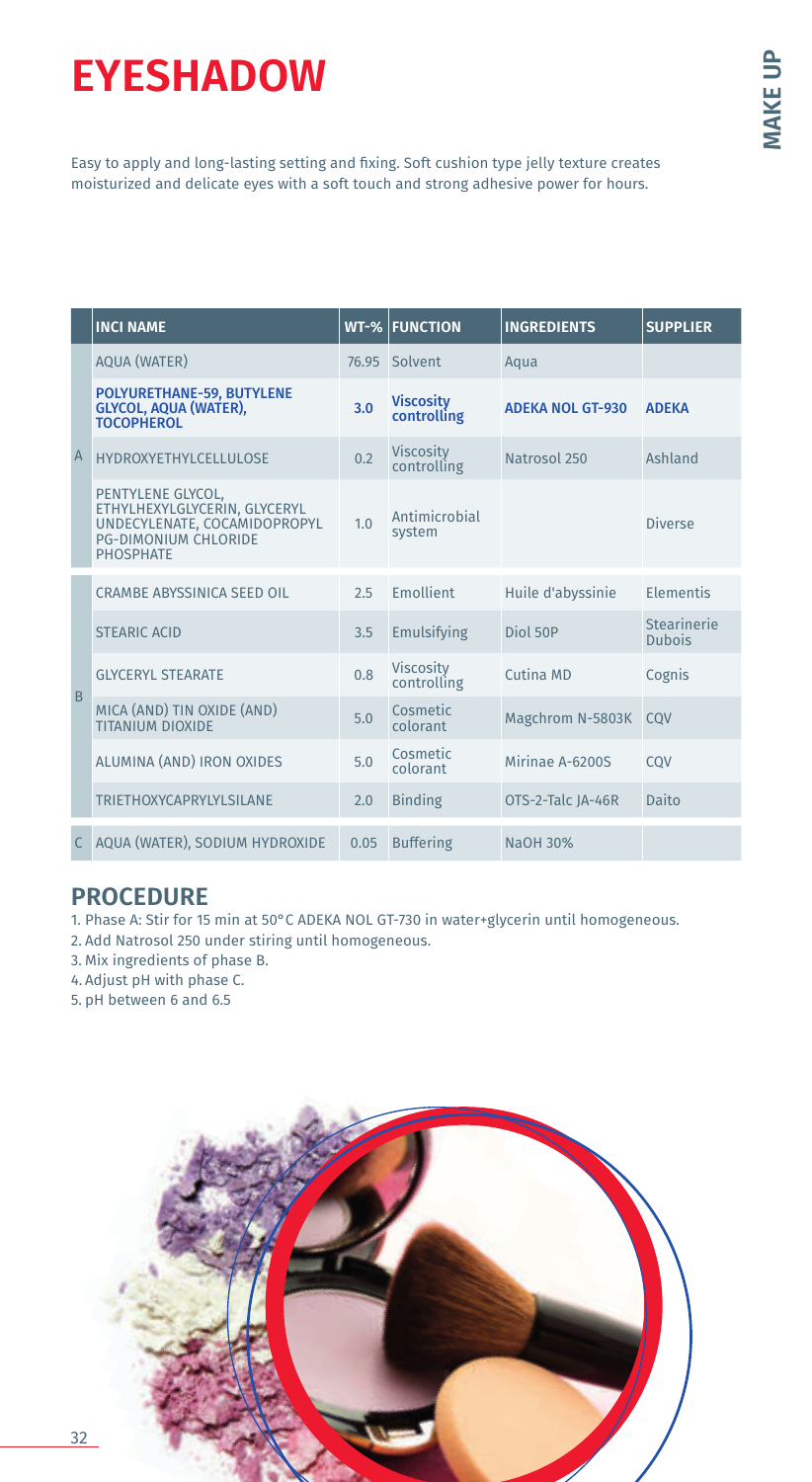# **LIP GLOSS**

Rich luster that sparkles like jewelry. Lip Gloss that brings you color with translucency. Provides excellent moisturizing properties. This ultra-smooth, weightless formula combines the intensity of a stain with the mirror-like shine of a gloss.

|                | <b>INCI NAME</b>                                                                                                                     | $WT-%$ | <b>FUNCTION</b>                 | <b>INGREDIENTS</b>      | <b>SUPPLIER</b>              |
|----------------|--------------------------------------------------------------------------------------------------------------------------------------|--------|---------------------------------|-------------------------|------------------------------|
| $\overline{A}$ | <b>AQUA (WATER)</b>                                                                                                                  | 61.5   | Solvent                         | Aqua                    |                              |
|                | <b>GLYCERIN</b>                                                                                                                      | 3.0    | Humectant                       | Glycerin                | Interchimie                  |
|                | POLYURETHANE-59, BUTYLENE<br>GLYCOL, AQUA (WATER),<br><b>TOCOPHEROL</b>                                                              | 3.0    | <b>Viscosity</b><br>controlling | <b>ADEKA-NOL GT 930</b> | <b>ADFKA</b>                 |
|                | <b>HYDROXYETHYLCELLULOSE</b>                                                                                                         | 0.2    | <b>Viscosity</b><br>controlling | Natrosol 250            | Ashland                      |
|                | PENTYLENE GLYCOL,<br>ETHYLHEXYLGLYCERIN, GLYCERYL<br>UNDECYLENATE, COCAMIDOPROPYL<br><b>PG-DIMONIUM CHLORIDE</b><br><b>PHOSPHATE</b> | 1.0    | Antimicrobial<br>system         |                         | <b>Diverse</b>               |
|                | <b>CRAMBE ABYSSINICA SEED OIL</b>                                                                                                    | 2.0    | Emollient                       | Huile d'abyssinie       | Elementis                    |
|                | <b>ISOTRIDECYL ISONONANOATE</b>                                                                                                      | 10.0   | Emollient                       | Crodamol TN             | Croda                        |
| B              | <b>ISOSTEARYL ISOSTEARATE</b>                                                                                                        | 5.0    | Emollient                       | Crodamol ISIS           | Croda                        |
|                | <b>STEARIC ACID</b>                                                                                                                  | 3.5    | Emulsifying                     | Diol 50P                | Stearinerie<br><b>Dubois</b> |
|                | <b>GLYCERYL STEARATE</b>                                                                                                             | 0.8    | Viscosity<br>controlling        | Cutina MD               | Cognis                       |
|                | MICA (AND) TIN OXIDE (AND)<br><b>TITANIUM DIOXIDE</b>                                                                                | 5.0    | Cosmetic<br>colorant            | Magchrom N-5801K        | COV                          |
|                | ALUMINA (AND) IRON OXIDES                                                                                                            | 6.0    | Cosmetic<br>colorant            | Mirinae A-6600K         | COV                          |
|                | <b>TRIETHOXYCAPRYLYLSILANE</b>                                                                                                       | 2.0    | <b>Binding</b>                  | OTS-2-Talc JA-46R       | Daito                        |

- 1. Phase A: Stir for 15 min at 50°C Adeka NOL GT-730 in water + glycerin until homogeneous.
- 2. Add Natrosol 250 under stiring until homogeneous.
- 3. Mix ingredients of phase B.
- 4. Add phase B in phase A under stirring.
- 5. pH between 5 and 5.5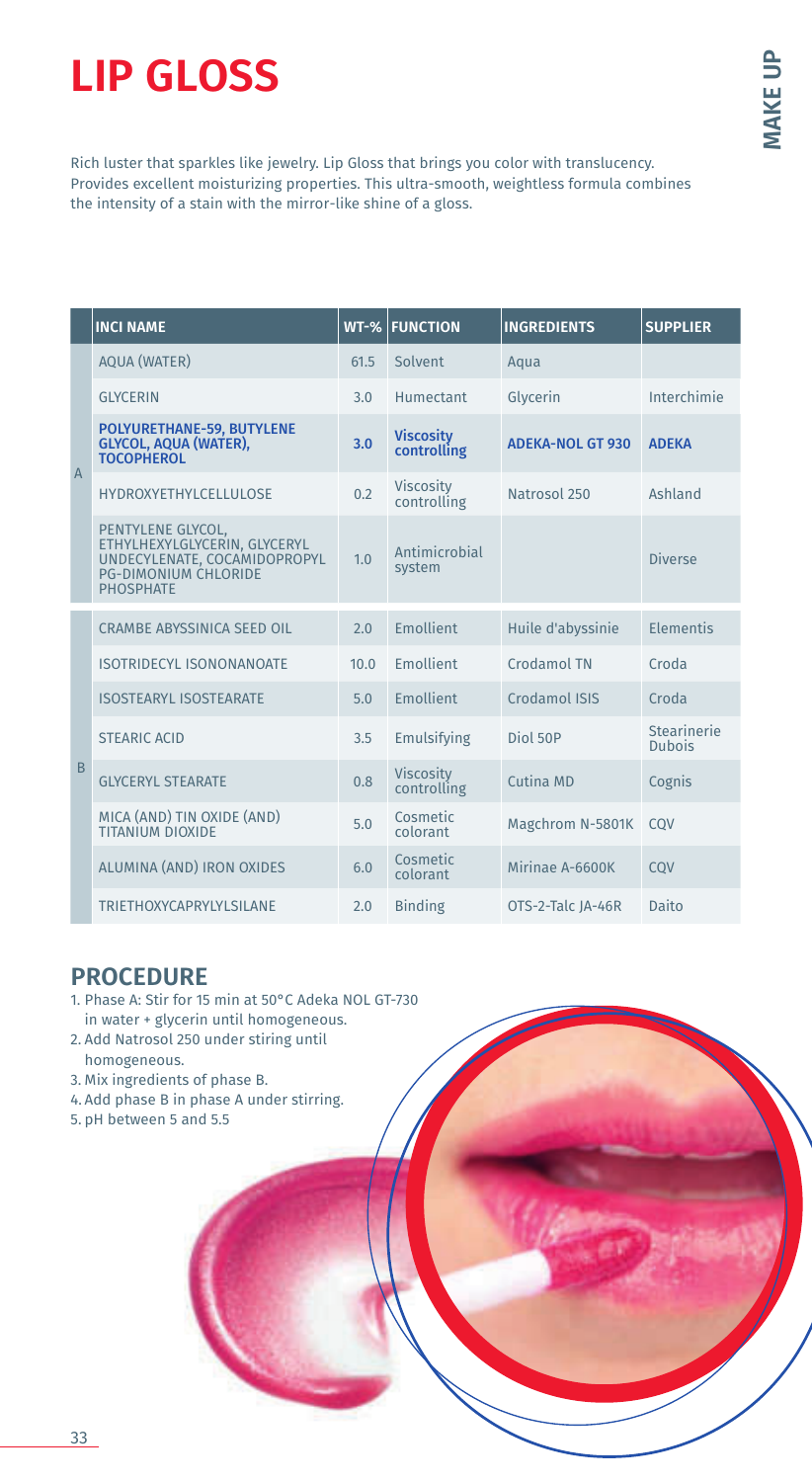

ADEKA Europe GmbH would like to thank the following suppliers for their help and kind provision of raw materials:

- **Ajinomoto**
- **DAITO KASEI**
- **Hayashibara/Nagase**
- **EJDER KİMYA**
- **CQV**
- **Iwase Cosfa**
- **Kuryosity Lab**
- **Gatte Fosse**
- **Croda**
- **Sensient Cosmetic Technologies**
- **Expressions parfumées**
- **Merck**

Our customers are responsible for the choice of Raw Materials they incorporate into their formulas. We show our customers on technical information to the best of our knowledge under the given circumstances. The information contained in our documentation are given in good faith. We have no undertakings nor obligations on our information about stability or safety effects nothing herein is to be taken as a license to operate under or a recommendation to infringe any patents. We assume no responsibility for the choice of such raw materials and final composition which are marketed by our customers even if as they may contain one or more of our product. ADEKA expressly disclaims any implied warranty of fitness for a particular use. We recommend to our customer to check with appropriate authorities the regulatory status of the raw material.